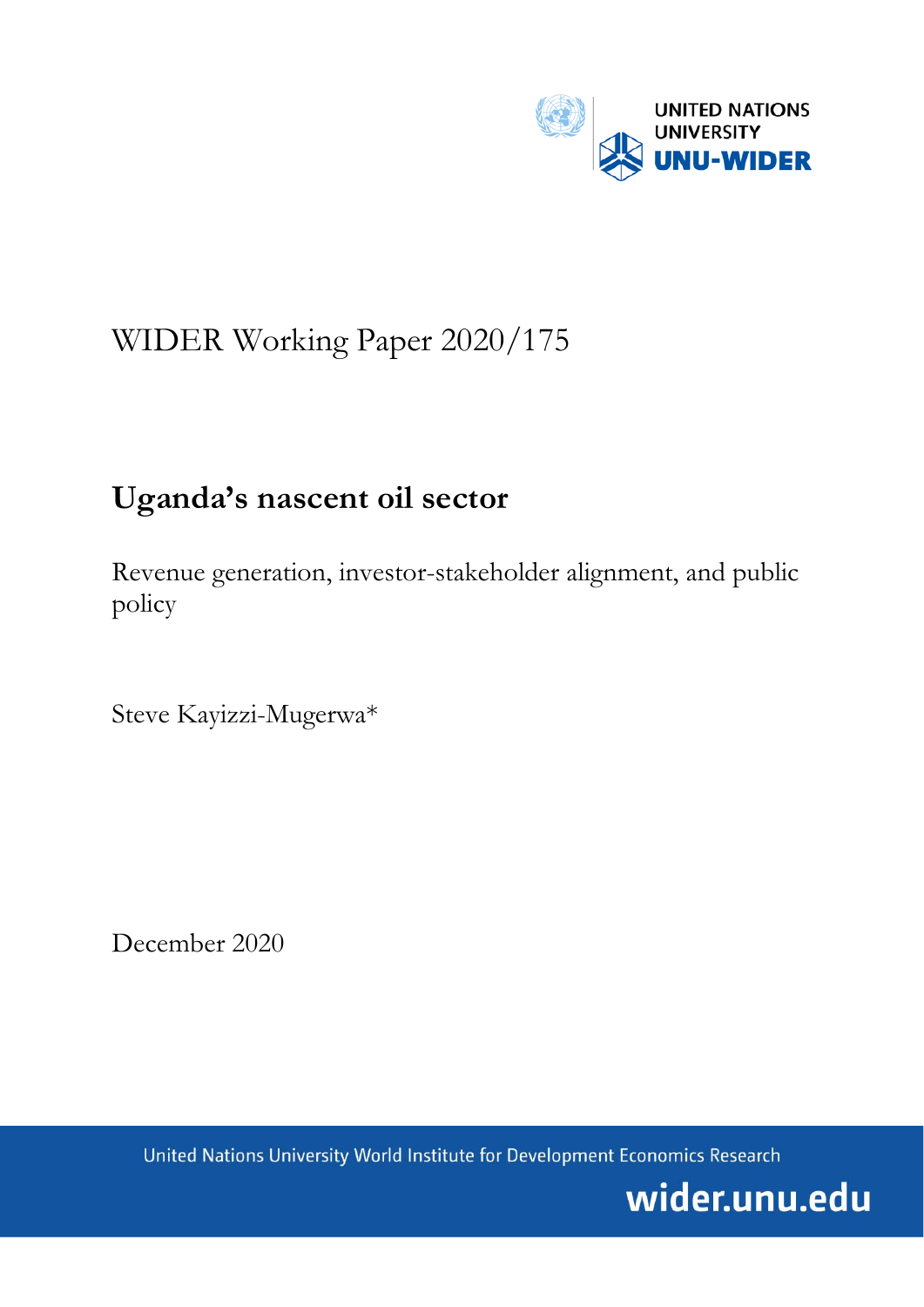**Abstract:** This paper discusses the political economy of oil in Uganda since the announcement of its discovery in 2006. It focuses on the dynamics of oil revenue generation (pre-commercial production) and expenditure, investor-stakeholder contestation (i.e. between bureaucrats, investors/oil companies, and domestic stakeholders), and the role of public policy. Although the Government has created several institutional and regulatory frameworks to manage oil-related revenues and ensure that oil contributes to structural transformation, Uganda is already experiencing many of the stylized facts associated with natural resource exploitation, including macroeconomic instability, rent dissipation, and, more broadly, threats of adverse impact on the environment and on local livelihoods in the oil regions. Besides these, Uganda, and similarly endowed African countries, face the economic challenges related to the global shift in recent decades towards a low-carbon development paradigm and the threatening prospect of oil investments becoming 'stranded assets'. The latter issues are not yet part of the policy conversation in Uganda.

**Key words:** environment, investor–stakeholder contestation, local livelihoods, oil revenue, public policy

### **JEL classification:** Q32, Q34, Q35, Q38

**Acknowledgements:** Comments by Tony Addison and Alan Roe on earlier versions of the paper are gratefully acknowledged. John-Mary Matovu provided useful inputs at the concept stage of the study.

Copyright © UNU-WIDER 2020

Information and requests: publications@wider.unu.edu

ISSN 1798-7237 ISBN 978-92-9256-932-7

<https://doi.org/10.35188/UNU-WIDER/2020/932-7>

Typescript prepared by Joseph Laredo.

The Institute is funded through income from an endowment fund with additional contributions to its work programme from Finland, Sweden, and the United Kingdom as well as earmarked contributions for specific projects from a variety of donors.

Katajanokanlaituri 6 B, 00160 Helsinki, Finland

The views expressed in this paper are those of the author(s), and do not necessarily reflect the views of the Institute or the United Nations University, nor the programme/project donors.

<sup>\*</sup> Institute for African Development, Cornell University, Ithaca, NY, USA / Lead, Zziyika and Associates, Lorton, VA, USA: [skayizzimugerwa@gmail.com](mailto:skayizzimugerwa@gmail.com)

This study has been prepared within the UNU-WIDER project [Extractives for development \(E4D\)—risks and opportunities,](https://www.wider.unu.edu/node/237299)  which is part of the [Domestic Revenue Mobilization](https://www.wider.unu.edu/node/237587) programme. The programme is financed through specific contributions by the Norwegian Agency for Development Cooperation (Norad).

United Nations University World Institute for Development Economics Research provides economic analysis and policy advice with the aim of promoting sustainable and equitable development. The Institute began operations in 1985 in Helsinki, Finland, as the first research and training centre of the United Nations University. Today it is a unique blend of think tank, research institute, and UN agency—providing a range of services from policy advice to governments as well as freely available original research.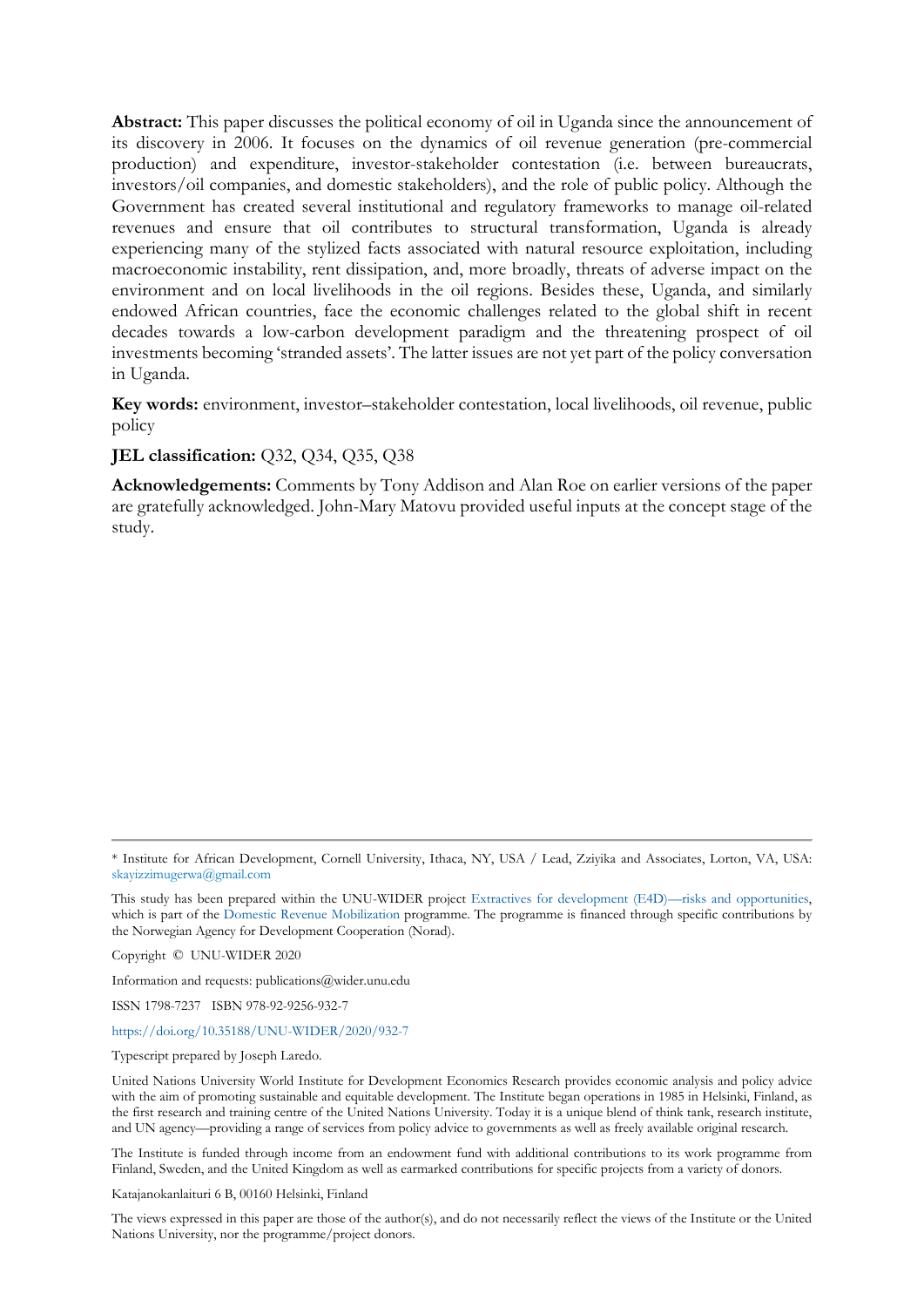# **1 Introduction**

This paper uses a largely political economy analytical framework—focusing on interest group contestation, institutional coordination under information/resource asymmetry, and insider– outsider influences on the formulation and implementation of public policy—to discuss the macro and structural impacts of the oil and gas finds in Uganda, which were announced on the eve of the country's 44<sup>th</sup> independence anniversary in October 2006. It tells the story of Uganda's changing development paradigm, where oil encashment (even before full production) has become a key means for extending state patronage, but also, given frail controls, a launchpad for malfeasance and institutional erosion.

It looks at the contradictory roles that foreign oil companies have played in developing Uganda's oil and gas resources—undertaking large investments in high-end technologies and human resources that are transforming Uganda, while making sizeable returns through farm-downs (a normal occurrence in the extractives industry, as investors try to cash in, but which are looked upon with disdain by the local population as a form of exploitation) even before the oil projects have reached first oil. It discusses how the oil companies have sought to 'blend in' by accommodating demands from local entrepreneurs, bureaucrats, communities, and residents for greater direct involvement in the operational activities and supply chains of the oil sector, and showing greater sensitivity to the environment of the Albertine region.

The paper is also about the contradiction of pursuing the goal of reaching commercial oil production as soon as possible, while seeking to implement national content policy. In a situation of low domestic capacities and skills, with technical training taking time, the two goals cannot be pursued simultaneously.

Lastly, it narrates the common people's struggle to claim some of the benefits, their insistence on the preservation of their physical environment, cultural sites, and communal grazing lands, and their dissatisfaction on both counts.

In his speech at the 44<sup>th</sup> independence anniversary, President Museveni projected sharp increases in domestic investment and FDI, enabling exports of petroleum products to the region and globally within a decade. But the path from oil discovery to commercial development has been slower than either the Government or the population anticipated. Still, even in the absence of full production, there have been stark political and economic dynamics emerging from the investment, revenue, and spending effects of oil-related activities in Uganda, with implications for public policy, domestic institutions, investors, and other stakeholders.

The paper argues that Uganda provides interesting variations on the experience of African countries with oil development and revenue management, while offering new insights, notably with regard to (i) regional (geopolitical) ramifications—related, for example, to the proximity of the oil-drilling activities to the restive Democratic Republic of the Congo (DRC) border, and the issue of which country (Kenya or Tanzania) will host the oil pipeline to the Indian Ocean; (ii) environmental impacts (in western Uganda, the oil regions are contiguous to national nature parks, rivers, and the shores of Lake Albert); (iii) the challenges of crowding in local private sector interests; (iv) and the socioeconomic impacts of modern infrastructure construction (airport, refinery, local pipeline, power stations, roads) in a rural setting.

On the road to oil production, Uganda is experiencing many of the stylized facts associated with natural resource exploitation in low-income economies, i.e. adverse impacts on macroeconomic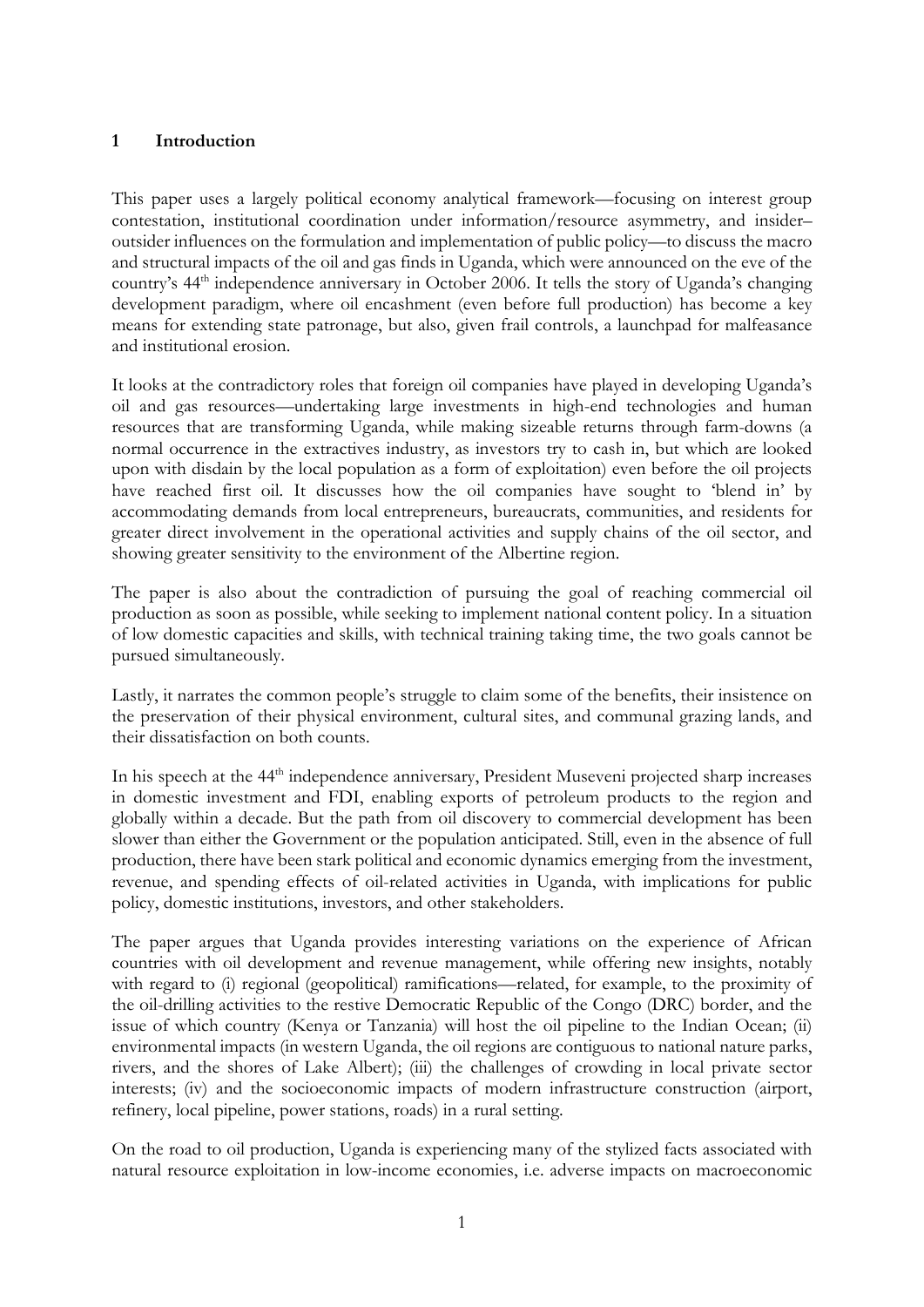stability such as currency appreciation, erosion of regulatory frameworks and agencies, the emergence of cronyism, and oil rent dissipation. However, probably because full production is still far off, the macroeconomic impacts have been quite moderate. Uganda has not experienced runaway inflation; nor has its exchange rate appreciated unduly—quite a contrast with the macroeconomic experience of Mozambique, following its recent gas finds, as described by Roe (2018).

The general conclusion of the paper is that robust domestic institutions are a prerequisite for the effective management of oil-related revenues and for ensuring equal access to the incomegenerating opportunities from the oil and gas projects. However, Uganda—and similarly endowed countries seeking to exploit their oil and gas resources for rapid development—faces serious issues of sequencing and path dependence, as well as challenges of longer-term concern associated with the global shift toward a low-carbon development paradigm and the spectre of investments in new oil finds becoming 'stranded assets'.

The rest of the paper proceeds as follows: Section 2 looks at the short history of oil development in Uganda, including the evolution of institutional and legislative frameworks. Section 3 provides a conceptual discussion of the linkages between oil, interest groups, and public policy in the context of a rapidly changing economic and political environment in Uganda. Section 4 discusses the macroeconomic impacts of oil revenue management (pre-full oil production) in Uganda, including implications for fiscal discipline. Section 5 discusses the unintended consequences of oil development and looks at the impacts of oil activities on rural livelihoods in the oil-producing areas, notably regarding access to social services and the physical environment. Section 6 concludes with arguments on what needs to be done to ensure that Uganda's oil resources contribute to its development and not the reverse.

# **2 Uganda's path to oil production**

# **2.1 Overview**

This section provides a brief historical account of Uganda's oil discovery, including the challenges faced by the country as one of Africa's latecomers to oil production (the so-called Cinderellas of the industry<sup>[1](#page-3-0)</sup>) and the role played by a traditional major (Total E&P), independents (Australia's Hardman Resources, Anglo-Irish Tullow, and Heritage Oil, headquartered in New Jersey, USA), the Chinese company CNOOC, and the Government itself in establishing the basic structures for developing the oil industry in Uganda from scratch. [2](#page-3-1) Today, the incumbent National Resistance Movement (NRM) government sees the oil discovery and the development activities that oil has since unleashed in the country's peripheral regions as its singular achievement. Indeed, Museveni has often referred to the oil project, with only the faintest hint of irony, as 'my oil'; and it can be conceded that, despite setbacks, the oil project would not have come as far as it has without Museveni's impetus and planning.

<span id="page-3-0"></span> $1$  They are called Cinderella prospects because global conditions have changed dramatically in the past decade and the learning curve for individual countries has become so steep that they might 'miss out on the ball'. See, for example, Morgan (2020).

<span id="page-3-1"></span><sup>&</sup>lt;sup>2</sup> The bulk of the companies that are undertaking exploratory work in Africa are of relatively recent vintage: Tullow was established in 1985, Heritage Oil in 1992, and Hardman Resources in 2000. Africa Energy, part of the Lundin Group of Companies, set up in 2010, has also been quite active on the continent.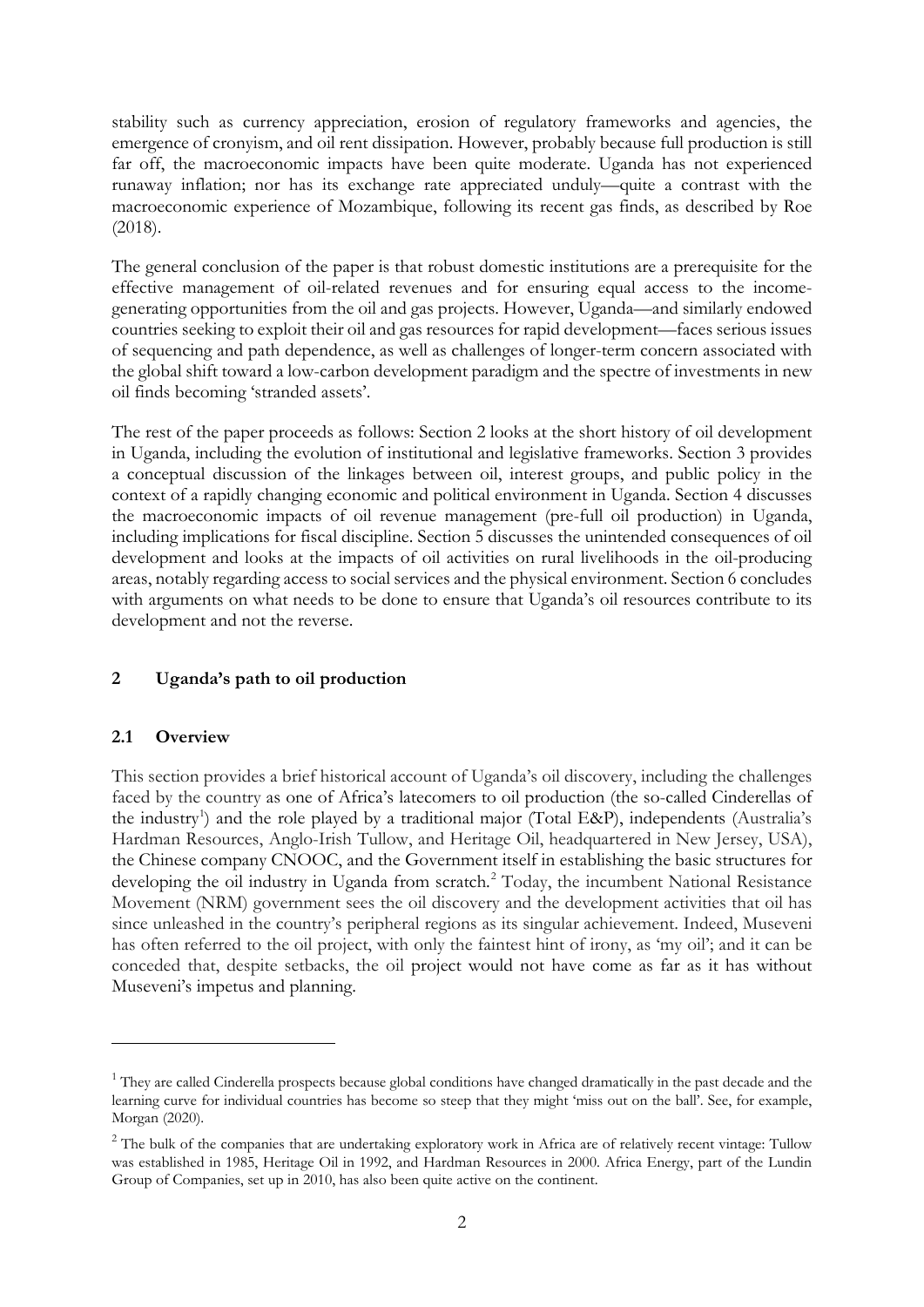The Uganda government's enthusiasm for oil production aside, the shift in global fundamentals, including an unprecedented and sustained increase in oil prices (until 2014), and the wish of companies from richer countries to secure themselves a stake in emerging markets, were important factors in heightening interest in Africa's new green field explorations (Deloitte 2013). Even then, with the oil majors and larger independents confined to their traditional regions of operation, the heavy lifting in riskier and unproven areas in Africa and Latin America was left to mid-size national and international companies, such as those named above.

# **2.2 A short history of Uganda's oil**

# *Museveni's oil*

The Albertine Graben in western Uganda, where the oil projects are hosted, sits on a territory of some 23,000 square kilometres that stretches from Lakes Edward, Katwe, and George in Uganda's southwest to its border with South Sudan, and is split with the DRC along the common border. Early in the  $20<sup>th</sup>$  century, there were intermittent attempts by the colonial government's survey department, based at Entebbe, the capital at the time, to detect the presence of viable oil deposits by studying the geology and implications of the oil seepages that were common across swathes of western Uganda (Wayland 1925). These efforts were ultimately frustrated by the country's remote and hostile terrain and lack of support from the colonial government. The Colonial Office in London considered the search for oil in Uganda a distraction from the focus on agriculture that it had designated for East Africa. Moreover, WWII did not allow much further oil exploration, while local agitation for political independence in the 1950s and onwards meant that the oil project would not attract policy attention for decades.

Post-independence, in the early 1960s, Uganda was not able to pick up the oil project, as it was embroiled in internecine political struggles that eventually spilled over into civil war and economic anarchy. The creation of an oil department in the Ministry of Energy in the mid-1980s did not amount to much, especially given the difficult political terrain at the time, with parts of the country hived off by dissidents. It was not until the assumption of power by Yoweri Museveni and the NRM in 1986, and the economic reforms that they introduced in the decades that followed, that oil prospecting and development came into the limelight.

# *Geopolitics*

Uganda's oil has also had important geopolitical overtones. The oil deposits were discovered in the remote western parts of the country, along the border with eastern parts of DRC. This has significance because during the 1990s, before the oil discovery in Uganda, fierce battles had been fought between Congolese, Rwandan, and Ugandan troops in the eastern DRC, allegedly for control over the region's vast resources—fighting that displaced populations, raised the number of armed dissident groups, and affected economic and political life there. Oil riches have been known to spark conflict among communities, and the risk increases when they are found astride countries with a long history of disharmonious relations.

In 2007, less than a year after the oil discovery was announced in Kampala, military skirmishes engendered by Uganda's oil drilling operations at the border between Uganda and the DRC were reported, necessitating a high-level meeting between their presidents, mediated by Tanzania, in Arusha. Following the meeting, the idea of a joint oil development commission between the two countries was seen as the best way to address the charge that Uganda's oil projects were surreptitiously siphoning off DRC's oil reserves, across the border. The initiative, however, failed to take off, while oil prospecting and development in this part of Uganda continued with little interruption.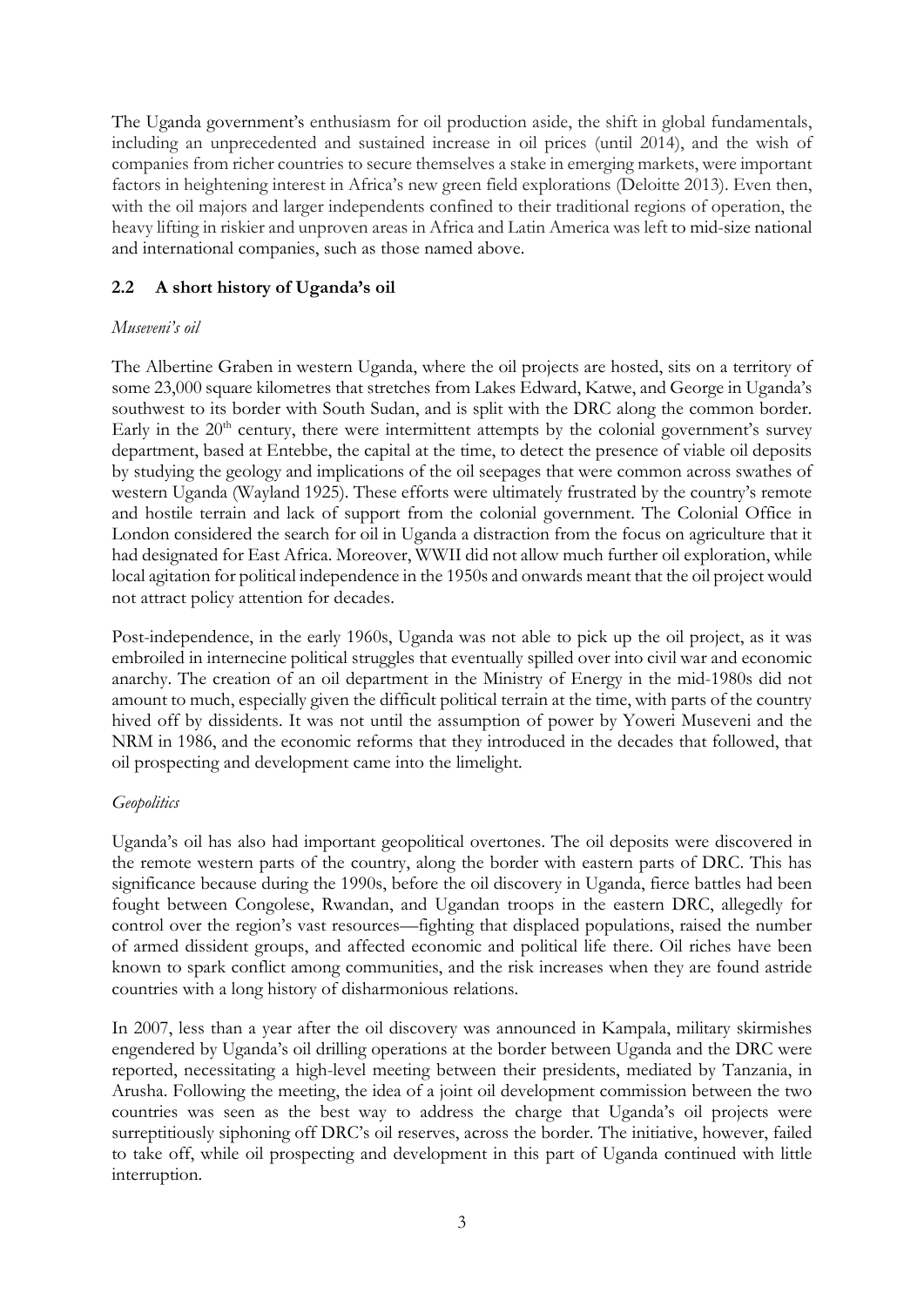Ten years later, in 2017, Uganda and DRC had made up sufficiently to revisit the idea of collaboration on oil production and related activities. Their oil ministers reached understandings on DRC's interest to join the East African Crude Oil Pipeline (EACOP) project—as part of its broader interest to join the East African Community. It also wanted to be part of the consortium that would construct and run the oil refinery, estimated to cost US\$3.5 billion, to be set up near Hoima. The latter would be crucial for transporting any oil produced on the DRC side of the border, the earlier development of which had involved similar investors (Tullow and Total) as the Ugandan projects. [3](#page-5-0)

### *Infrastructure imperative*

The Albertine Graben is located in quite a remote part of Uganda. The distance from Buliisa, the main oil-producing district, to Kampala, the capital, is 284 kilometres, while it is another 924 kilometres from the latter to Mombasa, the nearest seaport, i.e. a total of 1,208 kilometres. This is the distance that must be covered by trailers transporting equipment to the oil region. The proposed EACOP from Hoima to Tanga will traverse an even longer distance (1,410 kilometres) to reach its destination at the Tanzanian coast. Its proposed construction has also had geopolitical consequences, with the governments of Kenya and Tanzania pitted against each other for what could prove to be a lucrative deal. Kenya (Uganda's most important trade partner) had expected to 'clinch' the deal with little difficulty, but it eventually went to Tanzania. The latter played mostly on its relative safety and political predictability (the proposed route through Kenya was thought to be vulnerable to rebel attack from Somalia-based fighting groups) and the fact that the government owns all the land in Tanzania and hence total compensation would be relatively modest.

### *Second round of oil licensing*

At the end of 2019, Uganda launched its second oil licensing round involving five blocks in the Albertine Graben, with the government expected to sign the new production-sharing agreements (PSAs) and issue new exploration licences by the end of 2020 (although the process has been severely delayed by COVID-19). It is expected that the new round will attract high bids as the blocks have been 'de-risked' by the exploration performance in adjacent blocks (the region as a whole has registered 88 per cent exploration success) and benefit from much better transport, thanks to a decade of road construction in the area, and much improved access to local managerial and technical expertise. This has made Uganda quite attractive, despite being landlocked. The competitive bidding shows that, since the first round, when exploration licences were handed out on a first-come, first-served basis, there has been increasing sophistication in the Government's handling of the oil and gas sector.

Thus, within a short period, Uganda's oil discovery has generated both internal and regional political and socioeconomic dynamics that no one would have predicted ex ante. Importantly, it has spawned interest in regional cooperation in developing a refinery and other midstream infrastructures, which are key to cementing the regional security of energy supply (Republic of Uganda 2010: 117). Uganda's oil could thus become the economic instrument that bolsters East African regional cooperation by bringing both countries and businesses on board.

<span id="page-5-0"></span><sup>&</sup>lt;sup>3</sup> Not surprisingly, Tullow and Total were involved in the earlier mapping and development of the oil blocks on the DRC side. However, the process, compared with that of Uganda, has been far from smooth. The US government has put sanctions on a key developer, accusing it of the economic exploitation of DRC minerals.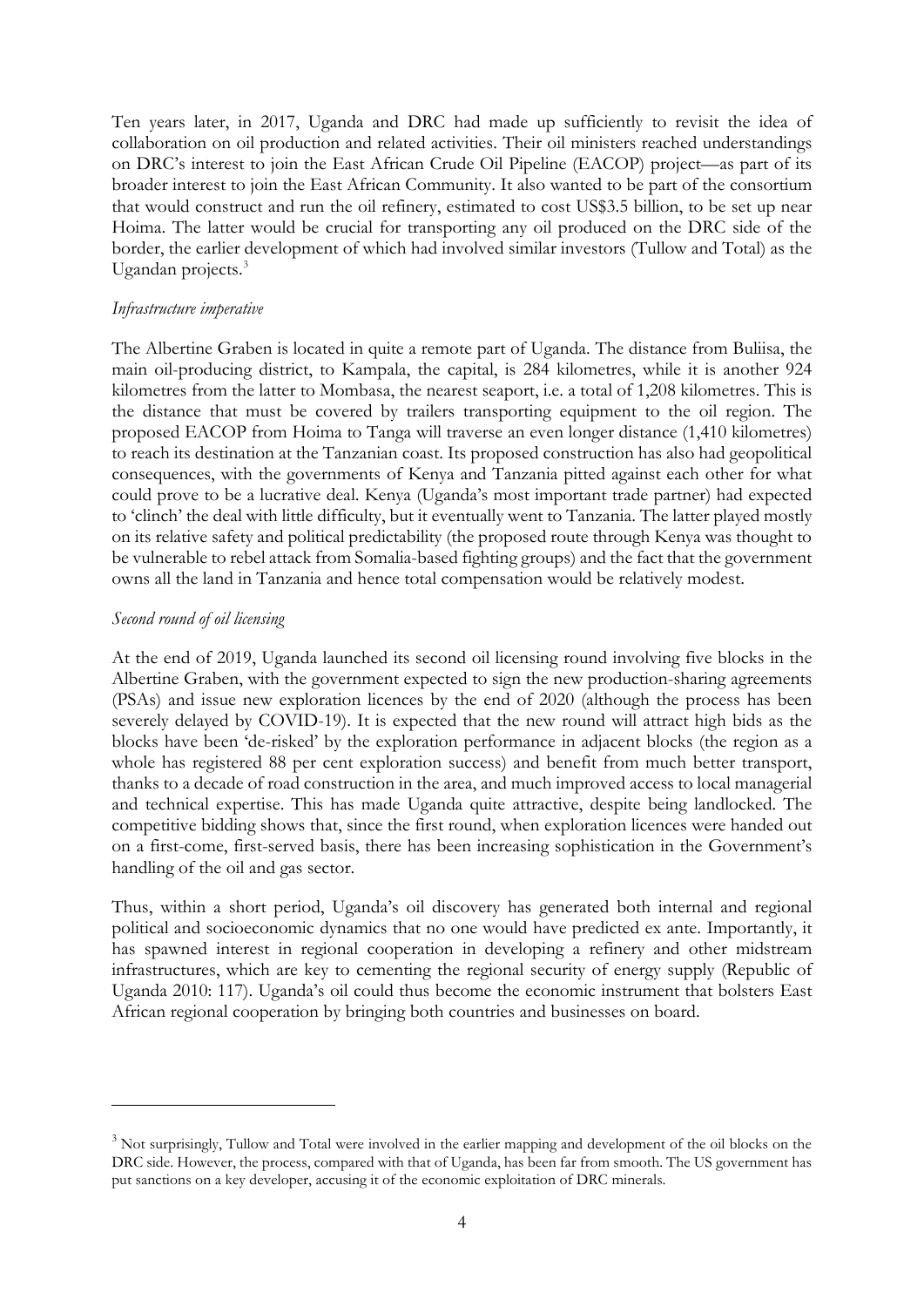### **2.3 Legal, regulatory, and institutional frameworks**

In the space of 10 years following the oil discovery, Uganda seems to have embarked on a policymaking spree, with more than two dozen policies, Acts, statutory instruments, and guidance notes issued by the Government on issues related to the development and regulation of the oil and gas sector. Table 1 presents a selection (in chronological order) of the important legal, policy, and regulatory documents that the Government has issued in recent decades (Oloka-Onyango 2020). Inevitably, these policies and the changes they have spurred in the policy space have led to many other institutional and private sector responses at lower levels, including the formation of national oil and gas associations and the starting of businesses by both local and foreign business interests, all in efforts to get a share of the oil revenue. [4](#page-6-0) This points to the assertion made earlier that, although oil production has been delayed considerably, policy and other activities related to oil have continued to affect the economy in several respects. As Cust and Mihalyi (2017) noted in a review of the pre-production experience of oil-producing countries globally, the impacts on growth are felt 'long before the first drop of oil is produced' as political economy and institutional effects manifest themselves.

| Legislation and regulatory<br>framework/institution                                                                                                        | <b>Comment on context</b>                                                                                                                                                                                                                                                                                                                                                                                                                                     |
|------------------------------------------------------------------------------------------------------------------------------------------------------------|---------------------------------------------------------------------------------------------------------------------------------------------------------------------------------------------------------------------------------------------------------------------------------------------------------------------------------------------------------------------------------------------------------------------------------------------------------------|
| Petroleum (Exploration and Production)<br>Act (1985)                                                                                                       | This regulatory instrument was introduced at a time of political unrest<br>in the country, with little focus on economic and sectoral issues,<br>aside from those meant to ensure regime survival. The Act had little<br>traction.                                                                                                                                                                                                                            |
| Uganda Constitution (1995)                                                                                                                                 | Article 244 of the Uganda Constitution, which was the basis of much<br>of the earlier oil legislation, did not mention oil explicitly, as its focus<br>was minerals. The Article was amended wholly under The<br>Constitution (Amendment) Act (2005) and now refers to minerals and<br>petroleum.                                                                                                                                                             |
| National Oil and Gas Policy (2008)                                                                                                                         | The Policy provided the first comprehensive consideration of how to<br>manage the oil and gas sector and the expected revenues.                                                                                                                                                                                                                                                                                                                               |
| Oil and Gas Revenue Management<br>Policy (2012)                                                                                                            | The Policy committed the Government to transparent and<br>accountable management of oil and gas resources (hence the<br>setting-up of a ring-fenced oil fund) and to eventual membership<br>(achieved in August 2020) of the Extractive Industries Transparency<br>Initiative (EITI).                                                                                                                                                                         |
| Petroleum (Exploration, Development<br>and Production) Act and Petroleum<br>(Refining, Conversion, Transmission and<br>Midstream Storage) Act (both 2013). | The two Acts provided the regulatory and operational basis for the oil<br>and gas industry-notably the launching of the National Oil<br>Company, which would assume and manage country's share of the<br>oil business.                                                                                                                                                                                                                                        |
| Uganda National Oil Company (2014)                                                                                                                         | The Company was established under section 42 of the Petroleum<br>(Exploration, Development and Production) Act and section 7 of the<br>Petroleum (Refining, Conversion, Transmission and Midstream<br>Storage) Act (both of 2013) to handle the commercial aspects of oil<br>production, notably retaining the Government's share in the oil<br>ventures. It was incorporated under the Company's Act of 2012 as<br>wholly owned by the Government of Uganda. |

Table 1: Legislation, regulatory, and institutional frameworks linked to Uganda's oil and gas sector

<span id="page-6-0"></span><sup>&</sup>lt;sup>4</sup> Other policies introduced at this time with inevitable links to the oil sector are the National Trade Policy, 2007; Buy Uganda Build Uganda (BUBU) Policy, 2014; Uganda Micro, Small and New Medium Enterprise Policy, 2014; Public– Private Partnership Act, 2016; and Public Procurement and Disposal of Assets Act, 2013. Moreover, given the voluminous infrastructure being contemplated, and the implied displacement, policies touching on land issues and resettlement action plans for affected persons, as well as a National Strategy for Petroleum Transportation and Storage Facilities, were also drafted.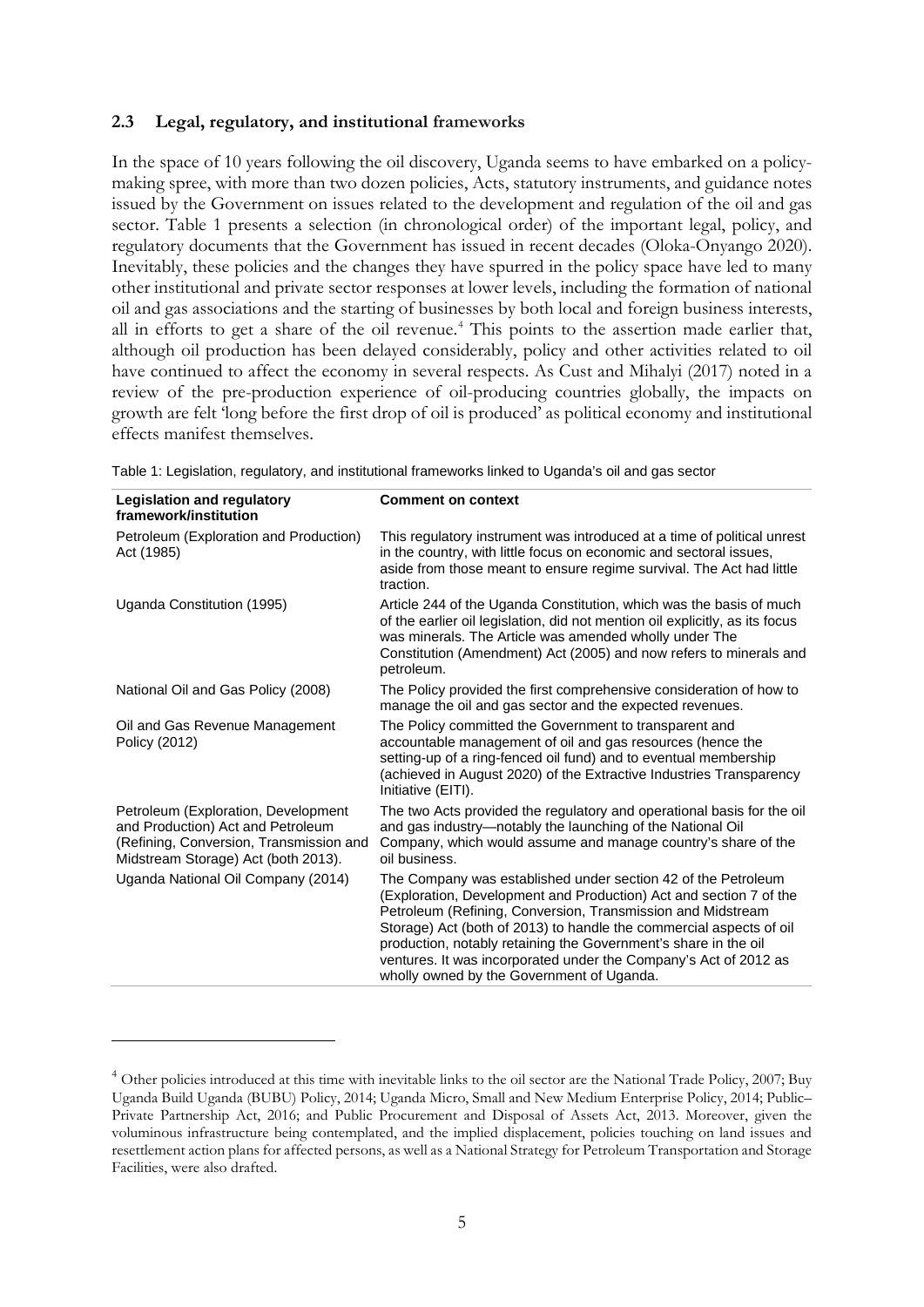| <b>Legislation and regulatory</b><br>framework/institution               | <b>Comment on context</b>                                                                                                                                                                                                                                                                                                                                                                                                                                                                                                              |  |
|--------------------------------------------------------------------------|----------------------------------------------------------------------------------------------------------------------------------------------------------------------------------------------------------------------------------------------------------------------------------------------------------------------------------------------------------------------------------------------------------------------------------------------------------------------------------------------------------------------------------------|--|
| Petroleum Authority of Uganda (2014)                                     | The Authority was established under the Petroleum (Exploration,<br>Development and Production) Act, 2013, to handle the regulatory<br>aspects of the oil and gas industry.                                                                                                                                                                                                                                                                                                                                                             |  |
| National Environment Management<br>Policy for Uganda (2014)              | The goal of the Policy was to ensure that oil and gas are exploited<br>sustainably, i.e. 'activities are undertaken in a manner that<br>conserves the environment and biodiversity'.                                                                                                                                                                                                                                                                                                                                                   |  |
| Uganda National Pipeline Company<br>(2015)                               | The Company is a subsidiary (100 per cent) of the Uganda National<br>Oil Company, which will be the vehicle for UNOC's holding of 15 per<br>cent of the proposed East African Oil Pipeline Company.                                                                                                                                                                                                                                                                                                                                    |  |
| Petroleum Fund (Public Finance<br>Management Act, 2015)                  | The Petroleum Fund (managed by the Bank of Uganda) was set up<br>under section 56 of the Public Finance Management Act, 2015, as<br>amended, coming into effect in March 2015.                                                                                                                                                                                                                                                                                                                                                         |  |
| The Model Production Sharing<br>Agreement (2016)                         | The 'model' was designed by the Government to guide companies<br>interested in oil and gas prospecting in Uganda. It sought to cover all<br>pertinent issues, including taxation, royalties, cost recovery, force<br>majeure, dispute resolution, training, research and training, waivers,<br>applicable law, and confidentiality.                                                                                                                                                                                                    |  |
| National Content Policy for the<br>Petroleum Sub-Sector in Uganda (2017) | The Policy responded to Uganda's need to see direct benefits to<br>nationals, in terms of employment and income, and structural<br>transformation, more generally, from oil sector development. It<br>outlined what needs to be done to ensure that oil production has<br>strong forward and backward linkages to the rest of the economy<br>and that Ugandans have the skills required to participate fully across<br>the value chains of the oil sector. Building a petrochemical industry<br>around oil is a major policy emphasis. |  |
| National Industrial Policy (2008/2018)                                   | The country's industrial policy (revamped in 2018) increasingly sees<br>oil development as an important pillar for economic transformation.                                                                                                                                                                                                                                                                                                                                                                                            |  |
| East African Crude Oil Pipeline (in<br>process)                          | In May 2014, upstream partners in the Lake Albert Development<br>Project agreed to embark on the development of an oil export<br>pipeline. In 2016 the Uganda Government chose the Tanzania route<br>and in 2017 signed an inter-governmental agreement on the pipeline<br>with the Government of Tanzania. In September 2020, President<br>Museveni visited Tanzania to sign an agreement to allow the<br>construction of the pipeline to commence.                                                                                   |  |

Source: author's construction based on Republic of Uganda (various years) and the websites of UNOC, PAU, and the Uganda Investment Authority.

#### *Starting from scratch*

In matters related to the technical and business side of oil and gas production, Uganda had quite limited knowledge and experience within the country and had to start pretty much from scratch. It achieved considerable momentum in the initial years, with many government institutions involved in shaping the policy and institutional agenda and donor partners such as Norway willing to lend a hand. Notably, in 2008, the oil and gas policy was completed and a donor-financed seminar organized for the Government and Parliament, attended by the President, his cabinet, and major development partners, ensured that it was widely known and set the tone for oil development (African Development Bank 2009).

What Uganda has had to go through to get where it is today is already the subject of several academic studies (Henstridge and Page 2012; Kyomugasho 2016; Lakuma 2018), which concluded that what was needed in terms of policy and regulatory development was reasonably straightforward, i.e. a policy framework for oil and gas to attract foreign investment and enthuse domestic stakeholders, but that the application fell well short.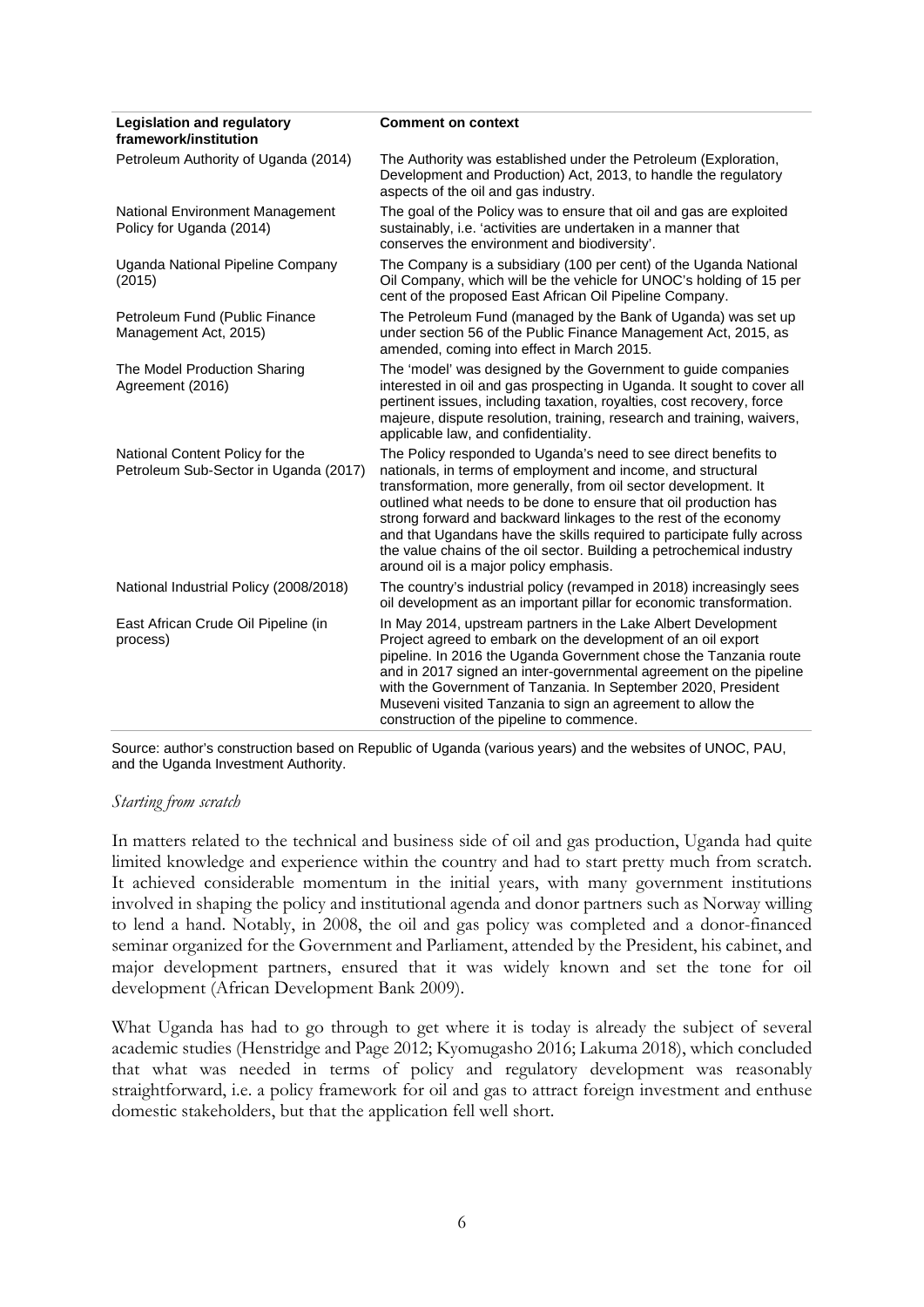#### *Ring-fencing oil revenues*

With the policy framework laid down, the Government shifted attention to institutional and operational aspects of the oil sector. Not surprisingly, the Government was astounded by how quickly oil revenues were mounting pre-commercial production—thanks to incomes taxes, royalties, licences, and withholding taxes. As discussed below, Tullow, after a considerable amount of litigation and international arbitration, finally paid some \$250 million in withholding tax following its farming-down of assets to CNOOC and Total. Before that, in 2012, the Government had introduced an oil and revenue management policy, partly to pre-empt public criticism over the emerging patterns of the use of oil revenue; there had been a sharp increase in its use to finance current expenditure, contrary to the emphasis on capital and capacity building expenditure in the oil and gas policy (Table 1).

The Government subsequently (in 201[5](#page-8-0)) created a Petroleum Fund at the Bank of Uganda,<sup>5</sup> where the Uganda Revenue Authority would deposit all the revenues emanating from oil-related activities, i.e. income tax, VAT, withholding tax, exploration licencing fees, royalties, and income from sale of seismic and related geological data (see Box 1). The fund was given the twin objectives of funding the budget (mostly infrastructure development) and saving for future generations (or equivalently developing the country's human and technical capacities). However, the idea of ringfencing oil revenue for sustainable development through strict monitoring (including by a Parliamentary Committee) and a high degree of transparency had little or no tractability, as it was overwhelmed by the politics of the day. So far, the Petroleum Fund has not facilitated any investments; it has become largely an instrument for financing current spending.

#### **Box 1: Uganda's petroleum fund: 'The spirit is willing, the body is weak'**

Confronted by the prospect of high oil revenue receipts, the Government of Uganda was committed, for example in its oil and gas policy, to the highest standards of governance, largely agreeing with development partners, such as Norway, that if oil could not generate benefits for future generations, it was better left in the ground.[6](#page-8-1) In the event, the government was not able to resist the temptation to expand expenditure on the basis of expected oil incomes; in other words, its behaviour has been closer to the views of the sceptics, who predicted that oil revenues (current and future) would escalate expenditure and erode institutional discipline, than those of 'good' resource husbandry arising from learning from the experiences of others, which the Government claimed it had taken to heart.

However, in November 2011, some five years after the oil discovery, the Bank of Uganda revealed to Parliament that it had released some US\$740 million to the Government of Uganda for the purchase of military aircraft and other military hardware (from Russia) on the expectation of refunds from future capital gains taxes and other oil revenues. In other words, oil revenues were being expended before they began to flow and even before oil had been collateralized—a demonstration of the Government's impatience, caused by political expedience, and its failure to commit to boosting oil fund investments (as opposed to eroding the principal).

As a face-saving measure and to enhance its own credibility, the Government initiated a policy for the management of oil and gas revenues in 2012, which led to the creation of the Petroleum Fund at the Bank of Uganda in March 2015. Its twin goals were to finance the budget, especially infrastructure projects, and undertake savings for future generations. It was planned that all the oil revenues—signature bonuses,

<span id="page-8-0"></span><sup>5</sup> With three accounts: forex and shillings accounts at the central bank in Kampala and an account in New York, which, at arms' length from the domestic financial sector, could have provided the basis for the development of a sovereign fund, but where little or no money was ever deposited.

<span id="page-8-1"></span><sup>&</sup>lt;sup>6</sup> The Norwegian Sovereign Fund has an External Ethics Committee that examines its investments, for example (Financial Times 2020).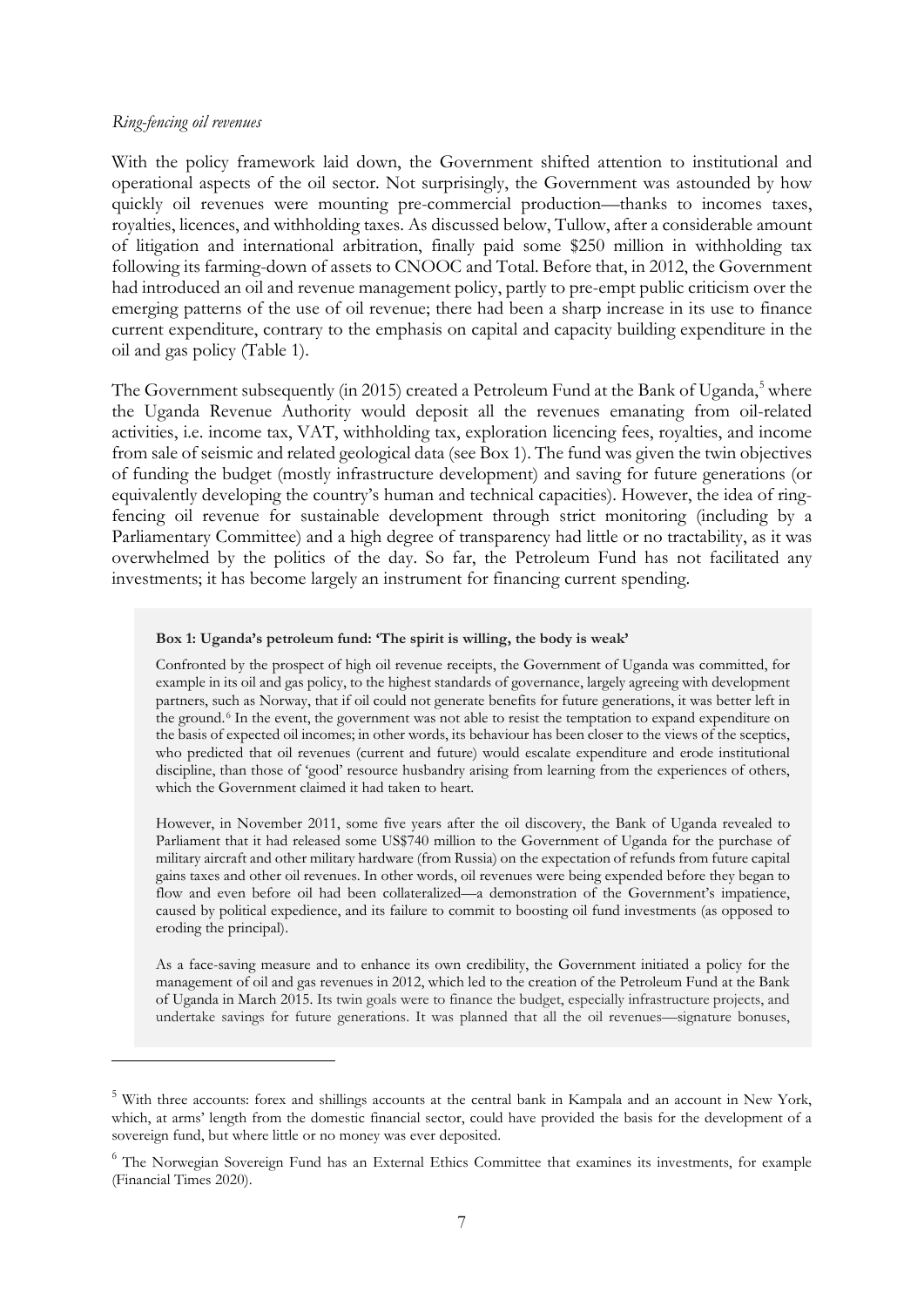royalties, profit oil, income tax, dividends, capital gains taxes, premiums, excise duty, and VAT—would be collected by the Uganda Revenue Authority and deposited with the Fund (Parliament would oversee the appropriations of the Fund on a periodic basis). The Fund's creation was lauded by local and global observers as innovative and a sign of the Government's interest in exploiting oil resources for the greater good of society. By the end of 2017, the Fund had accumulated some 422.9 billion shillings (over US\$100 million), a substantial part of it being a capital gains tax accruing from Tullow Oil, with more deposits expected in subsequent months as interest in Uganda's oil industry expanded.

Ultimately, Uganda's Petroleum Fund demonstrated, once again, the difficulty of a low-income country resisting spending pressures while in possession of a liquid oil fund. In a tight borrowing environment, the Ugandan Government chose not to go to the Eurobond market, as many other African countries have done in the past decade, but to 'raid' the Petroleum Fund instead. In the fiscal year ending June 2019, the Government had drawn some 445 billion shillings (US\$120.6 million) from the Fund. Given previous withdrawals, the Fund was to all intents and purposes empty by early 2020. Having used the logic of transforming finite resources into sustainable income flows through good husbandry, the Government now argued, as if it were a revelation, that in the face of a large domestic fiscal deficit, keeping the money unused in the Petroleum Fund did not make (political) sense.

The authorities are not abandoning the Petroleum Fund altogether and claim, with much less credibility than in the past, that once oil production is in full flow, the resources drawn from the Fund will be easily offset. It is not plausible to argue that there will be less pressure on the Fund in the future, that is, when it has accumulated sufficient funds (i.e. hundreds of millions of dollars); the Government's spending urge will simply become greater. A different institutional framework to manage oil revenue will be required if the Fund is to escape future raids from the Government. However, in the era of the COVID-19 pandemic, there appears to be no resistance left anywhere in government to using the Petroleum Fund for financing current expenditures—and the Fund has been exhausted.

In conclusion, by repeatedly drawing on the Petroleum Fund, citing urgent budgetary needs, the Government has been able to meet its short-term (urgent) fiscal requirements. But this behaviour has undermined the country's ability to establish and sustain a credible and expanding sovereign oil fund. In August 2020, Uganda formally joined the Extractive Industries Transparency Initiative (EITI), thereby acquiring an external agent of restraint that could help impose an acceptable level of expenditure with respect to the nation's oil revenue. However, the train has left the station (so to speak) and the spending patterns unleashed by oil money (or related expectations) will be hard to reverse. In the absence of firm domestic political commitment, external agencies of restraint can only achieve so much.

Source: author's notes.

However, in a small open economy—i.e. one with a tradable currency, no price controls, and fragile agencies of restraint—it was going to be very difficult to prevent the real exchange appreciation that results from oil receipts, or to stop the erosion of spending discipline, as extrabudgetary resources are received in the absence of fiscal rules (Lassourd and Bauer 2014). The latter are quintessentially political and, as discussed, there has been little appetite in Uganda for their adoption. The need to smooth expenditure over the economic cycle or to limit the negative impacts of oil revenue volatility has not been paid much attention thus far.

Subsequent legislation and regulatory frameworks included two Acts, introduced in 2013: for petroleum exploration, development, and production (upstream); and for refining, conversion, transmission, and storage (midstream). These enabled the creation of the Government's commercial arm for the oil sector, the Uganda National Oil Company (UNOC), as well as the regulatory arm, the Petroleum Authority of Uganda (PAU), in 2014. The former is also responsible for the development of the EACOP on behalf of the Government, as a shareholder in the consortium. In 2016, the government launched a model of a PSA on one of its websites that would guide companies through key aspects (laws and regulations) of doing oil and gas business in Uganda.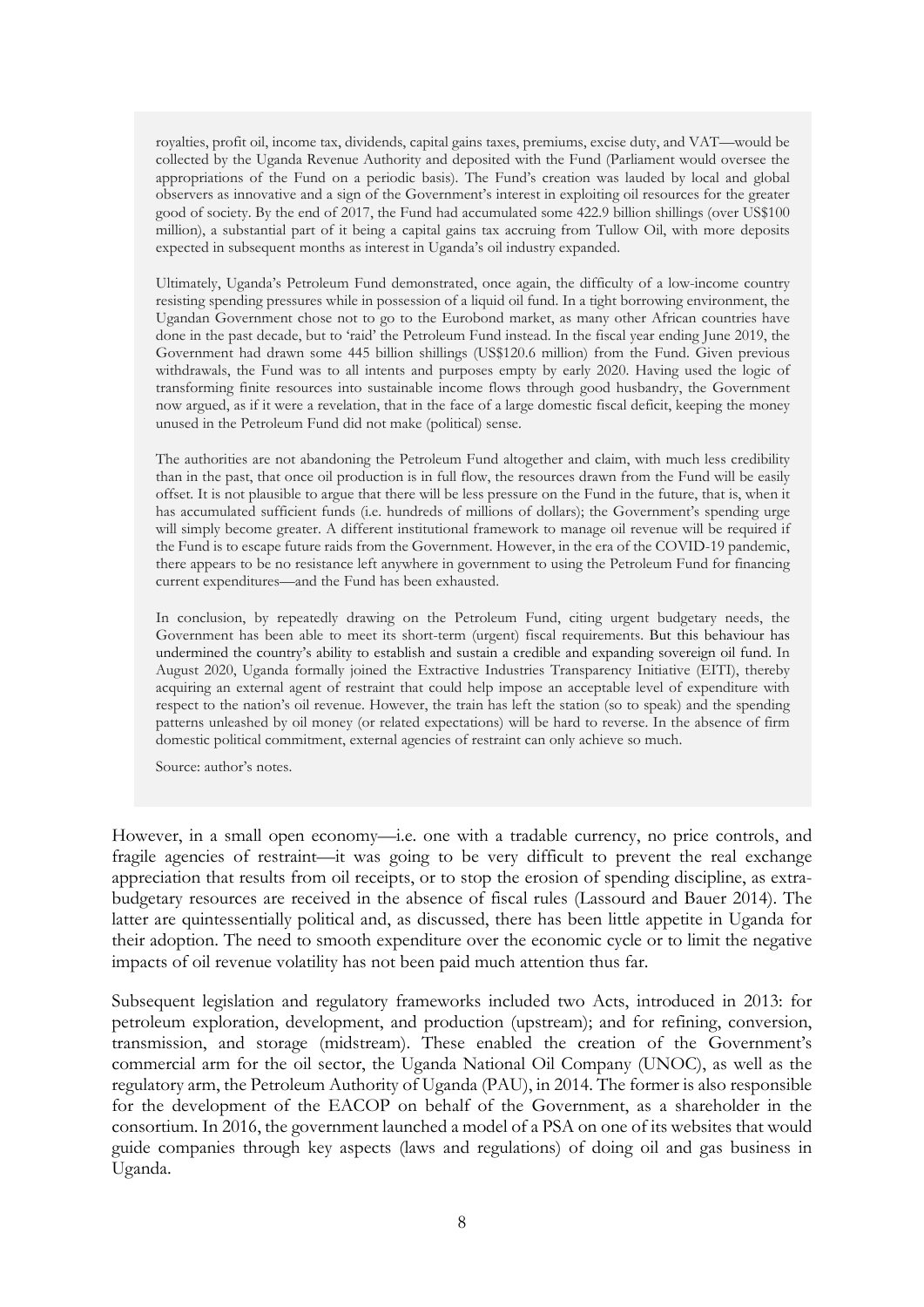### *The issue of local content*

In responding to local demands for Ugandans to benefit fully from their oil resources, notably in terms of employment and other income-generating opportunities, the government introduced a national content policy for the petroleum industry in 2017, with the goal of boosting oil's forward and backward linkages and ensuring equity of access to the emerging opportunities (see detailed discussion in Section 3.3). These concerns were reiterated in the broader national industrial policy. Also key to the Government's recent policy deliberations has been the updating of Uganda's policy for managing the environment. Already, the country's capacity to manage major oil spills in the pristine Albertine Graben has been questioned by local and foreign environmental activists. But, as noted earlier, institutional coordination during the implementation of these interventions has been (and remains) a key constraint (Republic of Uganda 2019a).

# **2.4 Oil and gas in the National Development Plans 2010–25**

# *Paradigm shift*

Uganda's national development policies have highlighted the importance of agriculture in the economy since independence in 1962, even when its shares of GDP and exports were declining. The emergence of oil as a key driver of policy has marked an important paradigm shift, at least in terms of public sector focus. With the adoption of *Vision 2040* in 2010, development plans were refocused on economic transformation (Kayizzi-Mugerwa 2013a), turning Uganda into a 'developmental state'.<sup>[7](#page-10-0)</sup> The oil discovery was the main reason for the more ebullient approach to development suggested by the theme of Uganda's *Vision 2040*: 'A Transformed Ugandan Society from a Peasant to a Modern and Prosperous Country Within 30 Years'.

All three National Development Plans (NDP-I, NDP-II, NDP-III) under *Vision 2040* have underlined the importance of value addition, and not just for oil. Thus, considerable effort has gone into preparing frameworks for adding value to crude oil. The government has devised petroleum utilization plans that include building refining capacity, developing transport options for the refined products, and promoting a petrochemical industry, as well as energy-intensive industries such as cement, steel, and fertilizers. Moreover, the development of efficient export options for refined oil products and the use of gas conversation technologies have received high priority, as noted with respect to the national content and national industrial policies mentioned above (Republic of Uganda, 2010, 2014a, 2015, 2020a).

# *Policy coherence*

All three NDPs have underlined the importance of addressing Uganda's technical and skills constraints in order to benefit fully from the oil sector. The inadequacy of human resources, in terms of numbers and skills, has been aggravated by insufficient technical and vocational training capacity, forcing the industry to depend on imported labour, although the last decade has seen an improvement as local universities and technical institutes take up the slack. Infrastructure in the host communities has been inadequate. Moreover, given the poor railway system, bulk equipment has been brought in by road, with serious delays and implications for the road infrastructure.

The investment in power generation and road infrastructure outlined in the first and second NDPs is beginning to make a difference. Moreover, NDP-I's financial strategy had anticipated that 'the

<span id="page-10-0"></span> $<sup>7</sup>$  See, for example, the essays in Kayizzi-Mugerwa and Lufumpa (forthcoming) for descriptions of similar ambitions</sup> in other African countries.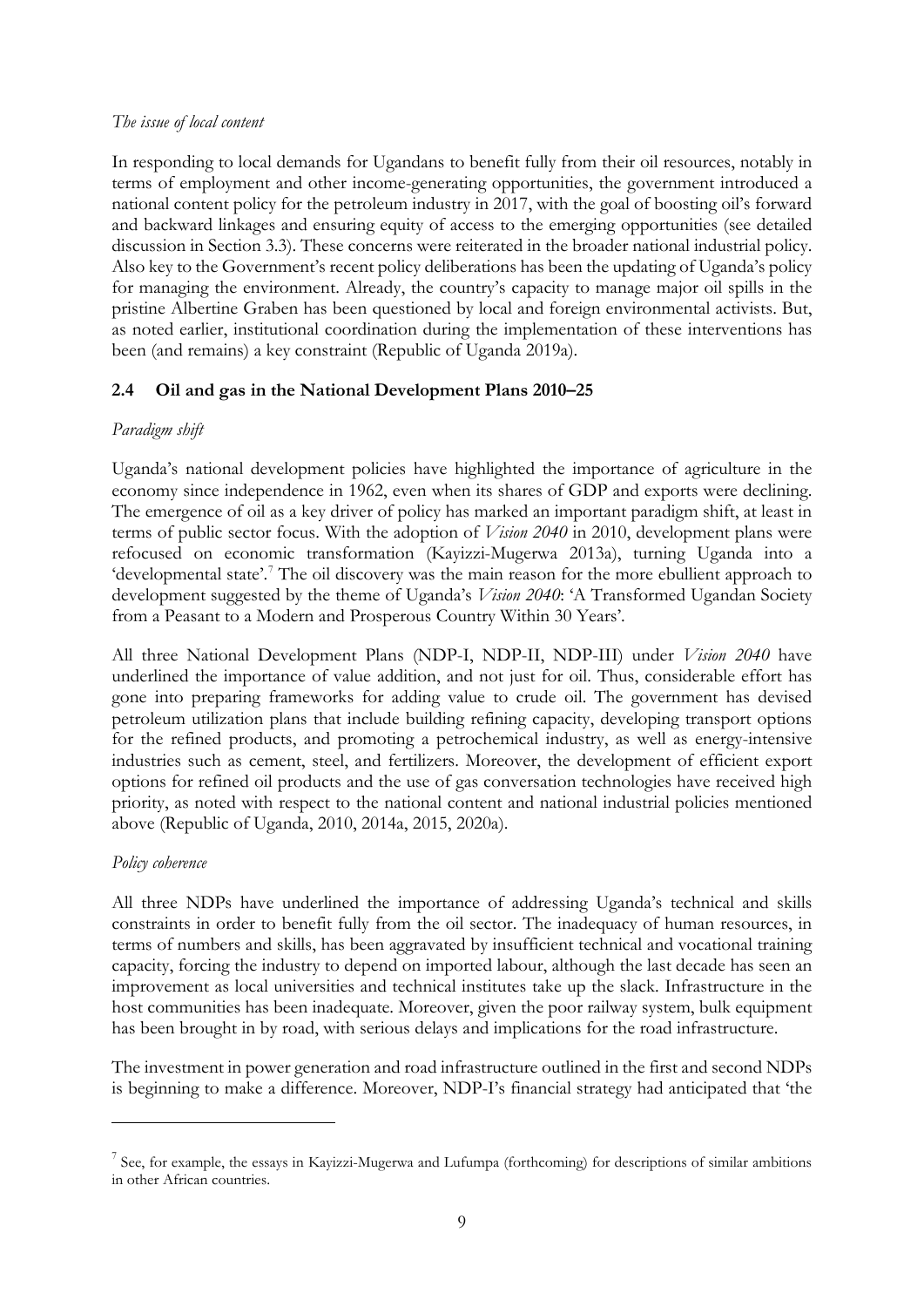expected revenues from Uganda's oil deposits […] should significantly improve the country's domestic revenue […] and this should result in a lower fiscal deficit in the medium term' (Republic of Uganda 2010: 62). Although a similar projection was reiterated in NDP-II, the expected fiscal boost from oil did not happen to the degree expected. In anticipation of future oil income, the Government, as noted, closed the resource gap by resorting to domestic and external borrowing the latter mainly from international development banks and China. Total debt was some US\$2.5 billion in 2006/2007, rising to over US\$12.8 billion by mid-2019 (70 per cent external) i.e. from 25 per cent to 40 per cent of GDP in under 15 years. $8$ 

Although the Government was adamant that oil would begin to flow under NDP-III, i.e. between 2020/21 and 2024/25, delays have been an irreducible feature of the oil project since launch. The new plan must now work with a world oil price that is much lower than earlier projections, bringing with it many policy and business uncertainties. In contrast to the policy exuberance of the first two plans, NDP-III is fairly measured in its proposed interventions and projections. It argues, for example, that 'promoting a development-oriented mindset' in Uganda will be just as important for sustainable development as putting the emphasis on infrastructure and power generation (Republic of Uganda 2020a: 170). Hence, the development of technical capacities for industrial development and structural transformation must be accompanied by enhanced skills among bureaucrats for policy formulation and implementation.

# **3 Oil, interest groups, and public policy in Uganda**

# **3.1 Introduction**

This section discusses Uganda's experience with oil development and associated oil revenue management and political economy pressures, highlighting the key policy drivers and drawing on examples from the country's recent experience. It argues that, contrary to stakeholder perception, the delay to first oil production was probably a good thing, especially as it helped the country catch up in terms of institutional and policy development. The issue of national content is central to the oil and gas business and it was worthwhile waiting for the development of robust institutional frameworks to ensure its effective operation—especially with respect to enhancing domestic managerial and technical skills and the promotion of domestic entrepreneurship.

The section also looks at how popular expectations and political complicity derailed government commitments and why it is important to adopt more effective agents of restraint, while also encouraging productive civil society participation in the oil development process.

# **3.2 Oil delays, popular expectations, and agencies of restraint**

# *The positive side of oil delays*

Although, for political reasons, the oil discovery was announced in 2006 to coincide with the independence anniversary celebrations, at least a decade of work had gone into the effort, with the Government sending young 'oil cadres' abroad for training in all matters related to the oil industry

<span id="page-11-0"></span><sup>&</sup>lt;sup>8</sup> The Government hoped, partly thanks to expected oil income, to raise domestic revenue collections by 0.5 per cent of GDP annually from 2010 onwards (Republic of Uganda 2019d). This did not happen, owing to the production delays discussed above. See also Kayizzi-Mugerwa (2013b) and Wolf and Potluri (2018) on the issue of oil expectations in Uganda. However, the risk of debt distress in Uganda was considered by the IMF to be quite low (pre-COVID-19).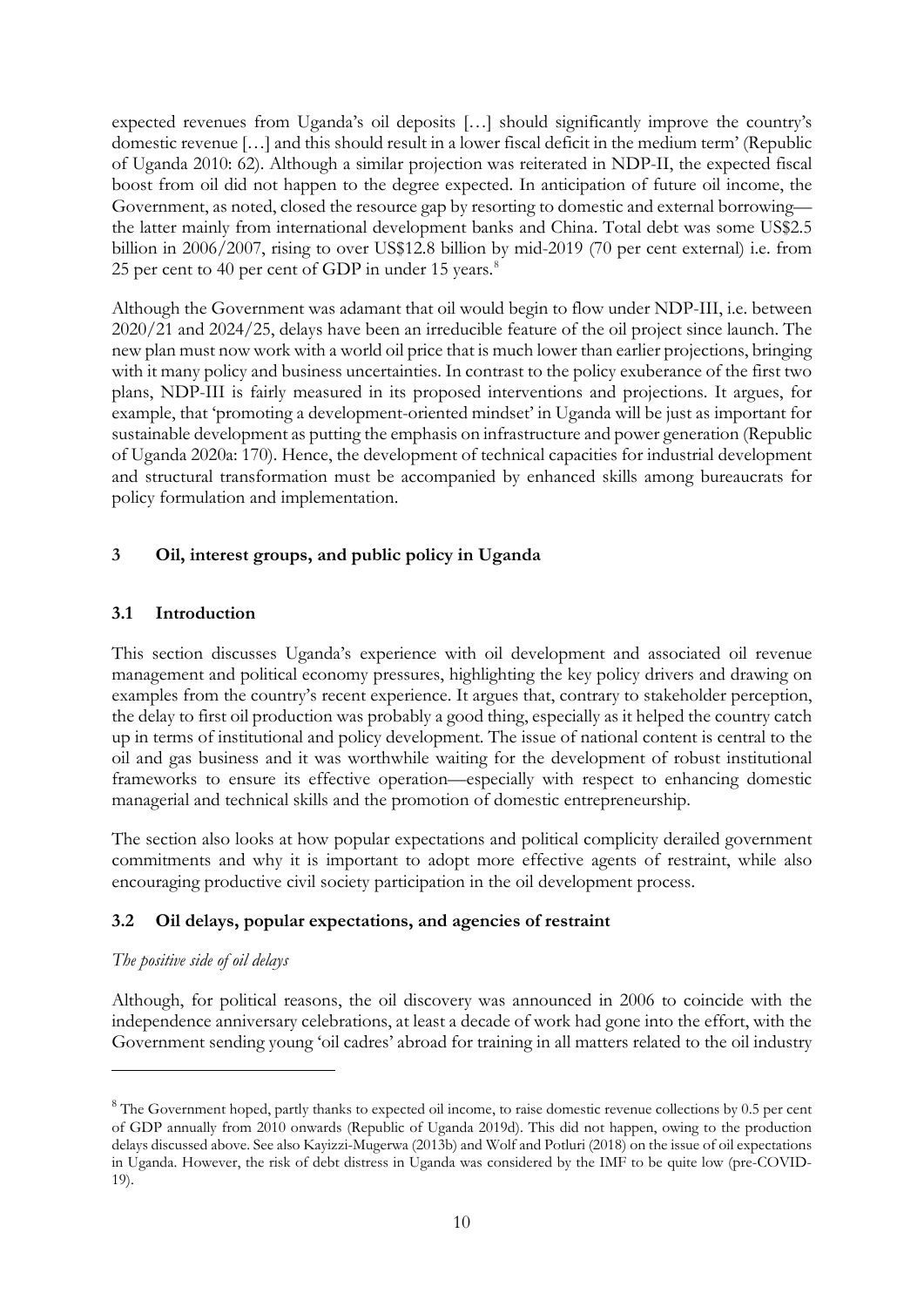from the early 2000s. However, by 2020, Uganda had not yet reached the all-important final investment decision (FID) with key investors in the oil sector, while the challenge of the oil's eventual transportation to market loomed large (Agence France-Presse 2020).<sup>[9](#page-12-0)</sup>

In explaining the delays, the government has mentioned structural and bureaucratic hurdles (Republic of Uganda 2017), while also pointing at low crude prices over the past few years, which have disincentivized investors in oil prospecting globally, notably in remote and unproven jurisdictions such as Uganda, necessitating consolidation, and even exit, as the relative costs (including heightened environmental concerns) of oil production exceed the returns for many projects. Moreover, the COVID-19 pandemic of 2020 has distorted the plans of investors as well as those of the Government (Bagabo 2020).<sup>[10](#page-12-1)</sup>

The delays have not meant, however, that the economy has been spared the undercurrents (structural, macroeconomic, and geopolitical) $11$  that are usually associated with natural resource exploitation in low-income economies. Indeed, revenue flows to Uganda's treasury, from oil licences and taxes, supplemented by those from the oil-generated buoyancy of the economy, have been quite high in the 2010s, as has been the government's zeal to find new projects to finance. Notably, the Government failed to preserve the integrity of the oil fund, as discussed in Box 1. Not surprisingly, given political demands and the need to demonstrate 'what our oil really means', the oil fund has been repetitively 'raided' and was thought to be virtually exhausted by 2020 (Box 1).

As in other African countries that have experienced an influx of oil-related revenue, a substantial amount of the resources went to infrastructure construction—accompanied by a heightened risk of malfeasance (Roe 2018). In the past decade, the Uganda government has embarked on the construction of 'oil roads', an international airport, power generation, schools, clinics, and administrative buildings in the oil-producing region to expedite the movement of people and equipment, improve access to electricity and social services, and broaden income-generating opportunities, thereby enhancing local buy-in. Despite Uganda's extensive investment in human resources, infrastructure, and equipment, and its institutional framework for oil sector development and management, the goal of becoming a full-fledged oil producer has, so far, remained elusive.

In this regard the story of Tullow Oil, the independent oil and gas company with over 70 projects in developing countries, is illustrative. Although it was intimately involved in the development of Uganda's oil fields, as noted earlier, it was forced to close shop in Uganda in 2020 as part of its current global consolidation effort (i.e. moving towards a more conservative capital structure) (Daily Monitor 2020). At a recent workshop at Makerere University, organized jointly with the

<span id="page-12-0"></span><sup>&</sup>lt;sup>9</sup> However, according to Tullow Oil (2020a), all major pre-development technical work for the oil fields (upstream) and pipeline (midstream) have been completed, including front-end engineering and design (FEED) for both segments and the completion of the environmental and social impact assessment for the pipeline on the Tanzania side, while that for Uganda has been submitted to Uganda's National Environment Management Authority (Total East Africa Midstream BV 2019). It could well be that the delays are due to non-technical factors, including the impending election in Uganda.

<span id="page-12-1"></span><sup>10</sup> See Kayizzi-Mugerwa (forthcoming) for a comparative discussion of the impact of COVID-19 in Uganda and Zambia.

<span id="page-12-2"></span><sup>11</sup> See, for example, the article by Charles Onyango-Obbo (2020) in the *Citizen Newspaper* (Tanzania) of 17 September 2020 entitled 'Opinion: Kenyans need to cry less over the Uganda–Tanzania pipeline', which discusses some of the salient geopolitical issues raised by where (in which country) to lay the path of the pipeline to evacuate Uganda's oil to the sea.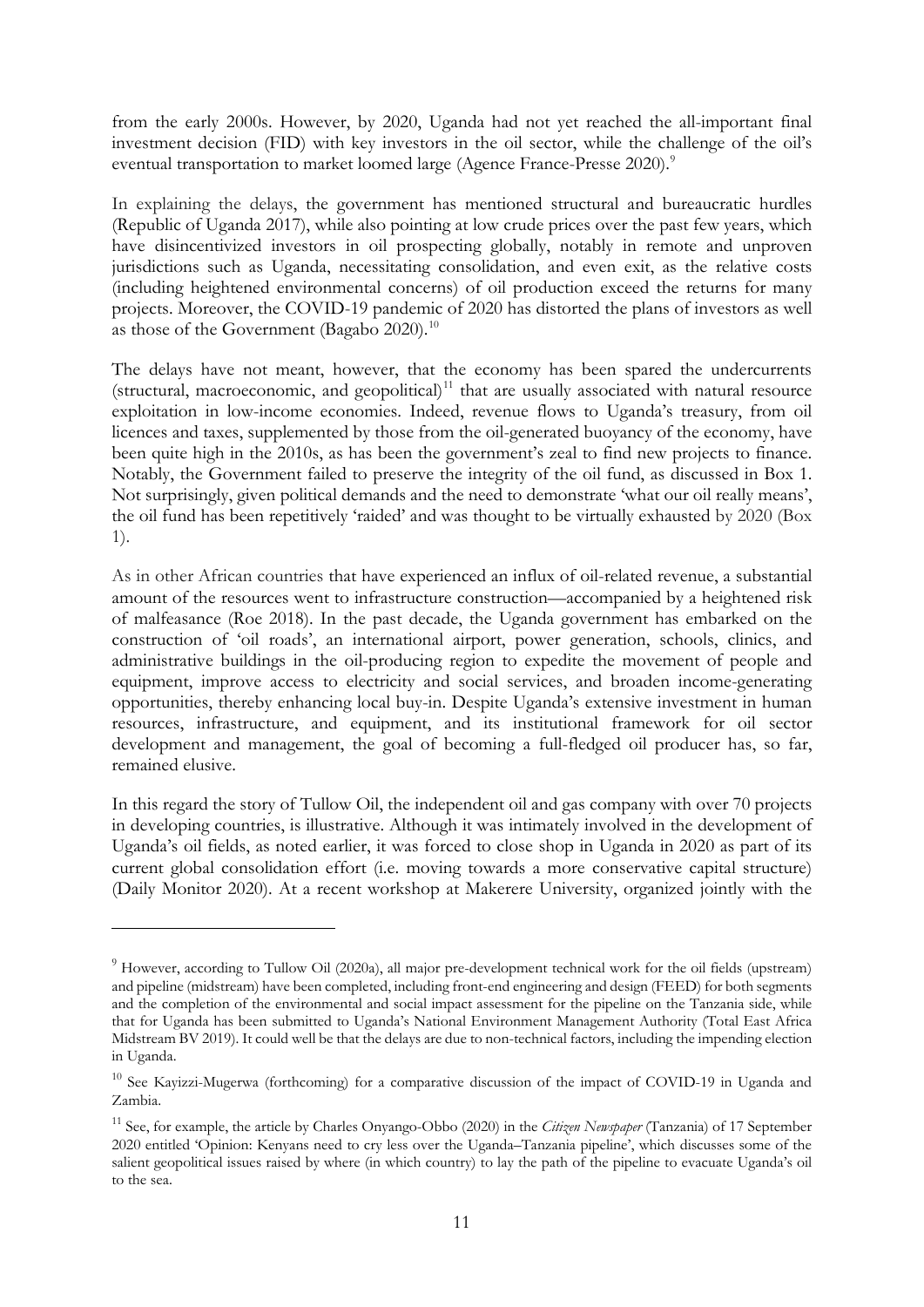Government's aptly named 'Operation Wealth Creation', many participants saw Tullow's exit as a sign that in the thick of the political economy of oil, as well as in the light of efforts in Uganda to eliminate tax and related loopholes, the business climate in Uganda had become decidedly less attractive (Hisali 2020; Kabanda 2020). As Tullow seems to be retaining its interests in Kenya (four development blocks) and operations in Ghana (Tullow Oil 2020b), it is also tempting to read into its exit from Uganda a degree of dissatisfaction with the slower pace of oil development in the country; but its annual report, cited above, hints at the complexity of its relations with the Government and civil society as a deterrent.

For example, the otherwise seemingly innocuous case of Wabyona, a social activist based in Hoima, the 'capital' of the oil districts, had assumed a greater than expected importance for Tullow and its partners in the Lake Albert Development Project, as it had redirected attention to issues they thought had been put to rest (Kiyonga 2017). As part of his 'civic duty', Wabyona has returned repeatedly to the courts, most recently in 2020, three years after his first attempts, over the capital gains tax settlement that Tullow reached with the Government in 2015—following its farm-down of assets to Total and CNOOC in 2012 (for which it was paid over \$1.4 billion). The Government, after arbitration, had agreed to settle for \$250 million in capital gains (withholding) tax (instead of the \$407 million set by the tax tribunal in 2014). The activist and his lawyers argue that this settlement for a lesser amount was 'illegal, fraudulent and ultra vires', while those for Tullow find the claims to be 'frivolous, vexatious and without merit'. Nevertheless, the Commercial Court in Uganda has allowed the case to go ahead. It was scheduled to be heard in the latter part of 2020, but this has been delayed.

It is illustrative that Tullow has included the Wabyona case among issues worth watching as it exits Uganda: even after its departure, Tullow will retain a contingent interest that will be monetized after 'first oil' so the litigation represents a potential threat to that income. Latent ramifications of the Wabyona issue could also be the reason why CNOOC did not exercise its pre-emption rights following Tullow's sale of its remaining interest in the Lake Albert Development Project in early 2020.

To sum up, the delays in Uganda's oil project have made time available for the creation of institutions and the design of policies, and critically allowed bureaucrats to embark on learning-bydoing. This includes internalizing the 'tricks' of the oil conglomerates, drafting and enforcing capital gains tax legislation (the Government won a case in the courts of arbitration in London worth several hundreds of millions of dollars in 2014<sup>12</sup>), designing tax treaties, and grappling with the intricate political economy issues of expending oil revenue efficiently and equitably, given the vast and often conflicting needs, i.e. military versus social expenditure (Patey 2015). The delay has also allowed the Government and stakeholders in the oil and gas industry to take a serious look at environmental protection measures and let the voices of civil society be heard. It is certainly doubtful whether, given start conditions, a faster pace could have achieved superior results in terms of public policy and institutions development.

<span id="page-13-0"></span><sup>&</sup>lt;sup>12</sup> See the article in the *Daily Monitor* of 7 July 2014 entitled 'Uganda Wins Shs. 1 trillion Tullow Case'. However, this is only one side of the story. Alencar et al. (2020), in a paper for Oxfam, indicate that the Netherlands has become the top source of FDI (39.4 per cent in 2018) in Uganda in recent years (despite the absence of colonial links to the country)—thanks to a mutual double tax treaty. At the same time, entities (subsidiaries) of the main oil companies (Total and CNOOC) operating in Uganda are domiciled there for tax purposes (the Netherlands is perceived globally as a tax haven). Oxfam claims that tax treaties are a serious threat to future oil revenues in Uganda, i.e. a 'curse by design'. It estimates that some 95 per cent of FDI from the Netherlands to Uganda has originated from a third country.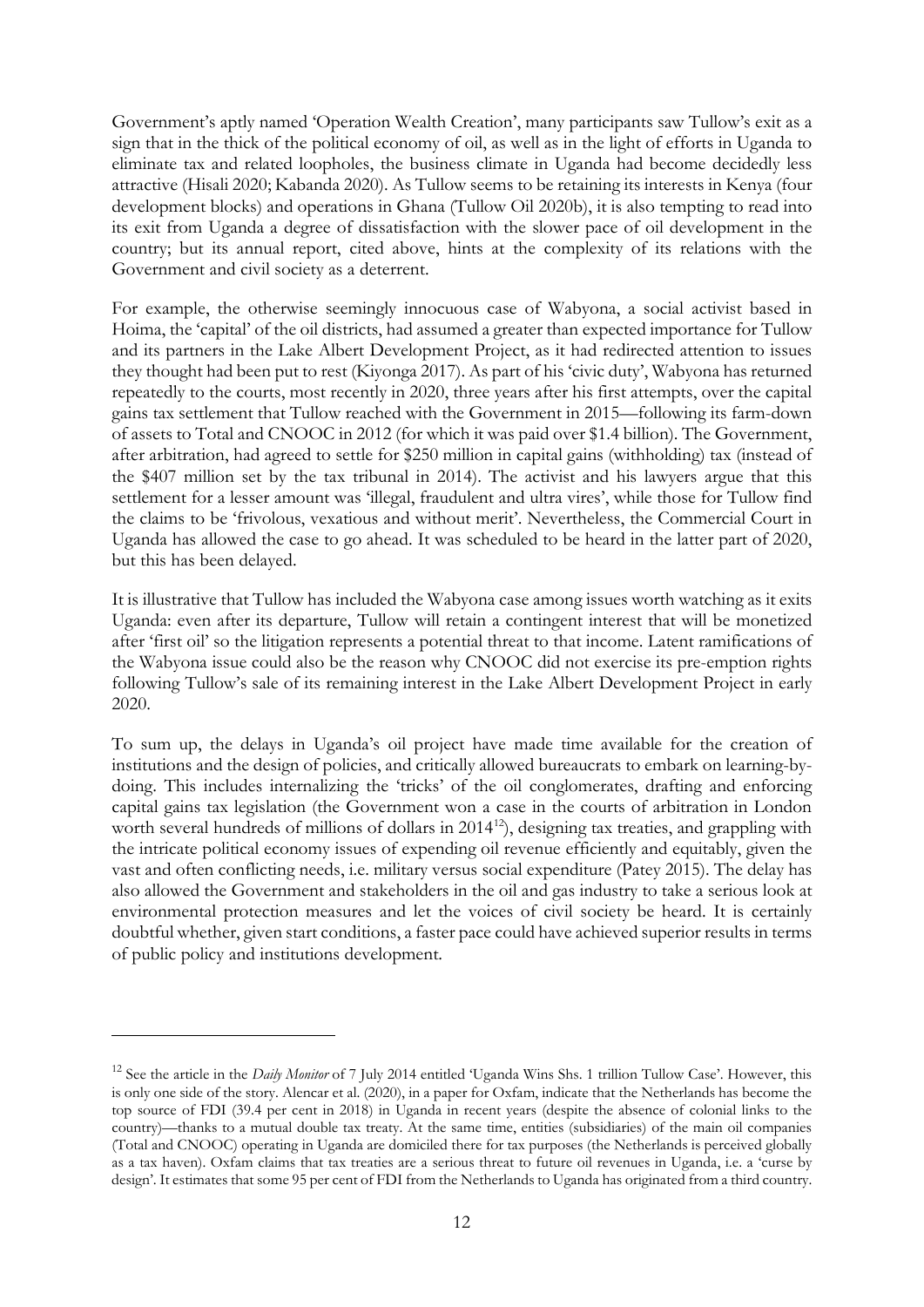### *Interest group alignment*

Although the Government is undoubtedly the principal in the oil 'game', experience so far has shown that, given financial and capacity constraints, it can achieve its broader objectives only by collaborating with others, including the oil companies and civil society. It has had to devise strategies that attract investors (i.e. tax holidays and double taxation agreements), while also garnering domestic support for the oil project from within the country, notably among local bureaucracies and other interest groups in the oil-producing districts. Indeed, as per the Public Finance Bill 2012, the Government sets aside 7 per cent of oil royalties for sharing between local governments located in the oil and gas producing areas (Republic of Uganda 2012).<sup>[13](#page-14-0)</sup>

Interest groups in Uganda's oil sector—i.e. the public sector, investors, and local stakeholders (including households in the oil-producing regions and local companies looking to provide upstream, midstream, and downstream services)—are keen to see a quick and substantial revenue stream from oil production and related activities, although there have already been significant disagreements over how this should be achieved, notably with regard to the taxes to be imposed on profits. As is often the case, this is related to the significant variance in 'discount rates' between the interest groups.[14](#page-14-1) Moreover, there are important differences between public and investor perceptions of risk exposure, both economic and political (the latter, also including reputational risk, being more acute for the Government).

While the Government, as noted above, was credited for taking the time required to develop a rigorous institutional and regulatory framework for the oil and gas sector (including promulgating the relevant oil and gas policy and putting in place structures for the requisite social and environmental assessments), investors, while acknowledging that a process of learning-by-doing was inevitable, given the start conditions, have complained over the costs that the bureaucratic delays have meant for their investment decisions.

Residents in the oil districts (including local bureaucrats, farmers, and fishermen) have also complained about the slow flow of information, the poorly structured compensation process, and the emerging and unmitigated threats to the environment (with evidence of untreated oil spills portending more serious environmental challenges ahead, when full production commences). To address the environmental, land, and resettlement challenges that have arisen in recent decades, and the animus that has accumulated among locally based groups and households, the Government is boosting the size and competences of its local bureaucracies in the oil-producing region, including reaching out to and involving traditional leaders.

However, this might not be enough. As noted in the first development plan under *Vision 2040* (NDP-I), ensuring that all players feel that they have a stake in the oil project requires policy, legal, and regulatory frameworks that are transparent and promote accountability—including among private sector operators. In other words, despite its own inherent interest in the oil business, the

<span id="page-14-0"></span> $13$  However, as the example of Nigeria shows (Rustad 2008), the oil-producing districts in Uganda feel that they are not sufficiently compensated for their depletable natural resources (leading to horizontal inequalities). They point at the Mining Act (2003), which provides higher royalties to local governments (i.e. 17 per cent).

<span id="page-14-1"></span><sup>&</sup>lt;sup>14</sup> A number of advocacy groups, e.g. the Civil Society Coalition on Oil and Gas (CSCO) and the Advocates Coalition on Development and Environment (ACODE), have raised their voices in recent years over the issue of benefits to the common people as opposed to business owners and professionals. They have also discussed impacts on the environment. On the other hand, oil companies have tried to wring as much out of the PSAs and other opportunities (including farm-downs) as possible. In 2019, Total threatened to walk away from the development of the EACOP if the Government failed to give the second Tullow farm-down a go-ahead.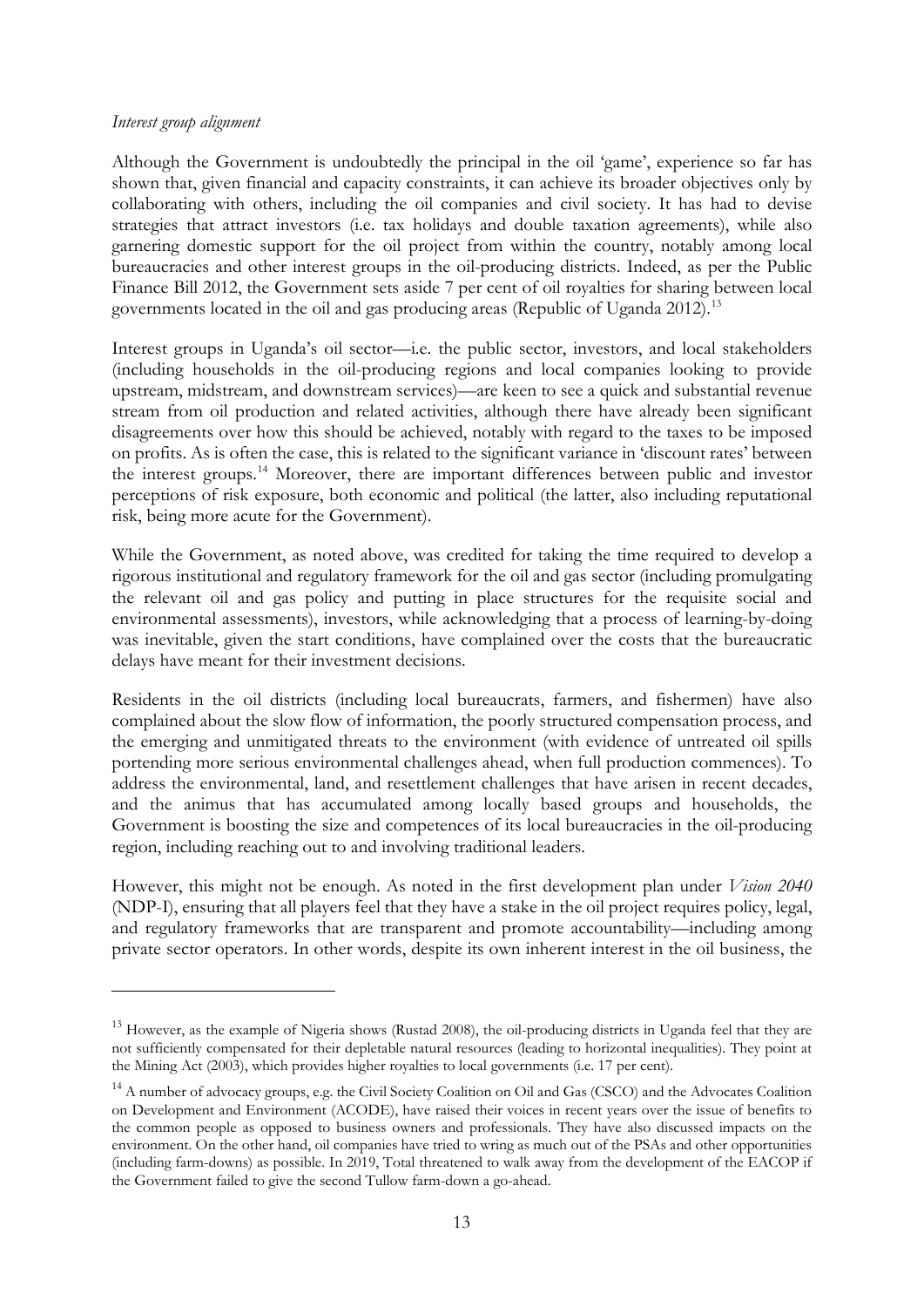Government of Uganda will have to assume the role of an honest broker not easily blown off course by the vagaries of oil revenues (i.e. stick to the National Development Plan) and demonstrate a willingness to share the oil and gas revenues equitably, including with future generations.

This is, however, easier said than done. Uganda needs to create formal agencies of restraint, not allied to the oil industry (i.e. parliamentary committees, NGOs, and related research networks), to arbitrate between investors and other stakeholder groups and help align their interests. Such agencies will also be necessary to protect the interests of farming and fishing households in the oil-producing regions to ensure that the deployment of the finite oil and gas resources has lasting benefits for the rest of the population.

# **3.3 Human and technical capabilities to boost national content**

# *National content policy*

In 2017, the Government drafted a national content policy (Republic of Uganda 2017) to ensure that Ugandan entrepreneurs and individuals would benefit from the emerging business and employment opportunities in the oil and gas sector. This emphasis was also underlined by the national industrial development policy (Republic of Uganda 2018). For example, for registered companies, at least 50 per cent of managerial staff and 70 per cent of other employees would be Ugandan. Moreover, companies would need to demonstrate value addition through the use of Uganda-sourced raw materials.

The national content policy has also encouraged sub-contracting, with the more experienced international companies urged to take the smaller indigenous firms under their wings as a form of twinning for capacity building. This would spur, at least in theory, positive learning-by-doing outcomes and also enhance self-confidence in the smaller companies, with spillovers into management and technical sophistication (Addison and Roe 2018).

However, an evaluation by the Office of the Auditor General (2015) of the impact of the national content policy on the oil business in Uganda presents a less inspiring picture. It shows that, for lack of experience and technical expertise, few indigenous firms are directly involved in the more technologically demanding aspects of the oil sector operations. Moreover, the Government's eagerness, and that of the oil companies, to reach first oil has not left much room for giving local companies real support, or for letting the learning-by-doing effects mentioned above manifest themselves. The Government has not been able to reinforce the stipulations of the national content policy in any systematic manner (Kjær 2013).

So, when the Government talks about crowding in the private sector, it is important to know what that means. The oil industry is a novelty in Uganda and there are few local entrepreneurs with the technical, financial, and human resources to engage competitively in the oil and gas business. Nigerian experience shows that helping indigenous oil and gas entrepreneurs to graduate into full-fledged and competitive operating units could take a while to bear fruit.<sup>[15](#page-15-0)</sup>

<span id="page-15-0"></span><sup>&</sup>lt;sup>15</sup> Nwosu et al. (2006) have argued that for several decades international oil companies (IOCs) have dominated all aspects of oil production in Nigeria—exploration, drilling, production, well intervention, and service provision—with little evidence of technology and skill transfer to indigenous firms, which have had to fend for themselves. Still, by finding workable technical and financing solutions, tapping into modern technologies, and overcoming governance shortcomings, a number of firms have shown that they can use local knowledge to compete with IOCs—hence finding some balance between 'globalization and localization' in Nigeria.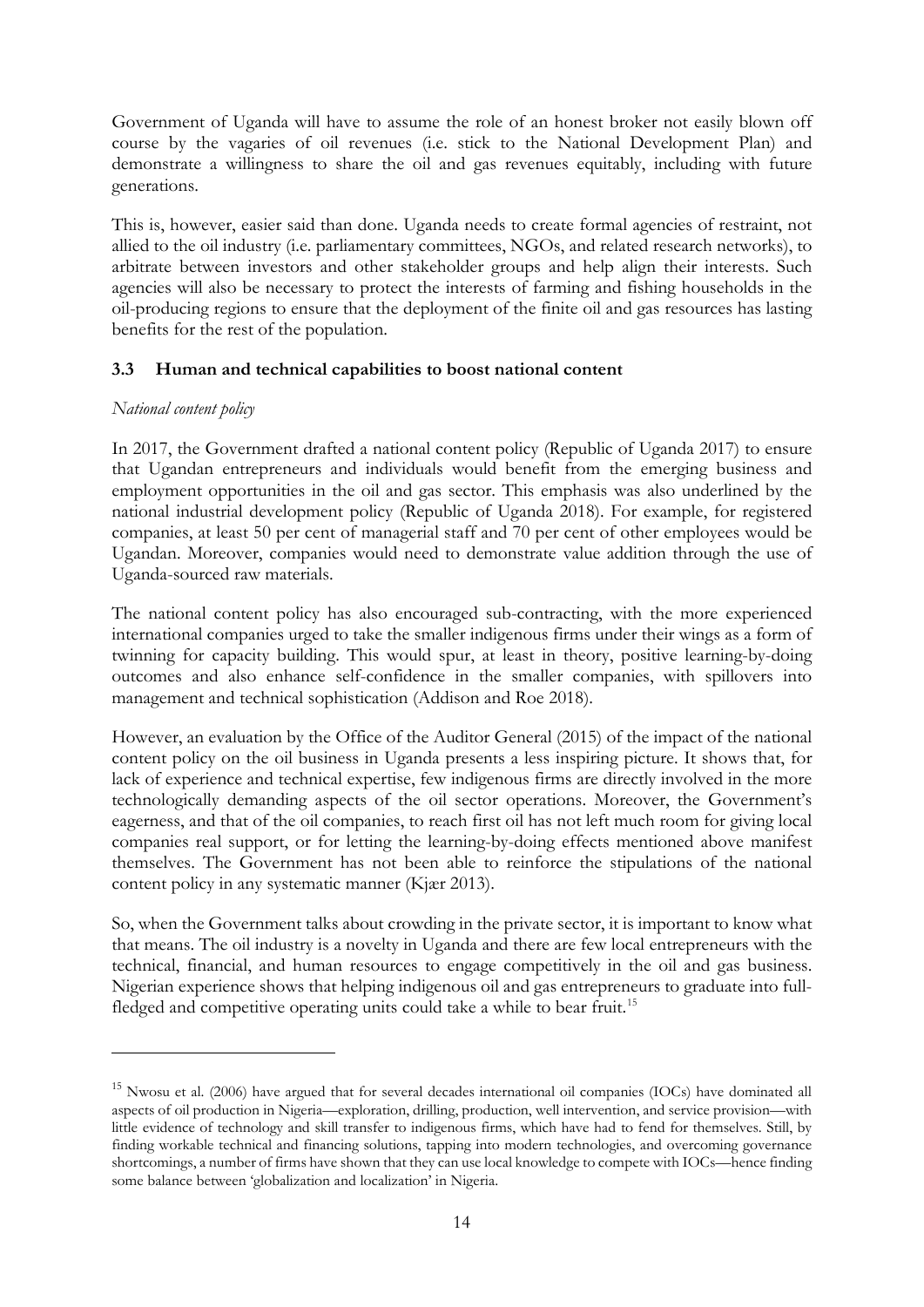In the host communities, entrepreneurs and households have not yet 'cashed in' with respect to the expanding opportunities for food, other consumables, and service provision to the oil industry. The evaluation report of the Office of the Auditor General notes, for example, that few local firms have been able to meet the quality and regulatory standards required by the foreign companies and their staff—mentioning especially that the food requirements of some companies (spaghetti and broccoli are specifically mentioned) have been difficult to meet at the local level in the operational zones. Some companies have opted for own feeding arrangements with little or no connection to the local food production and supply chains. It seems, however, that as the oil companies stay longer in Uganda, and hence project a longer time horizon and acquire local experience, they acquire better links to the food and other input chains within the region and country. This has been especially the case for the so-called Joint Venture Partners in the Lake Albert Development Project (Total, CNOOC, and Tullow Oil), which have been in the country for more than a decade.

### *Starting from a low base with high level of ambition*

Uganda embarked on oil exploitation from a low human resource and technical capacity base (Nalule and Rukundo 2018). Still, Uganda's oil and gas policy from 2008 (Republic of Uganda 2008) portrayed an ambitious agenda that required a rapid deployment of technical skills and capacities, focusing on value addition. It gave priority to the development of an oil refinery, petrochemicals industry, and pipelines for the evacuation of crude to export markets, and refined petroleum products for domestic and regional consumption—all of which required vast infusions of investment and technological know-how, both of which were scarce in Uganda. Besides, there was initially little capacity to conduct negotiations to ensure that the country got the best deal, and less still for the establishment of domestic institutions and regulatory frameworks to support upstream (exploration and production), midstream (evacuation and refining), and downstream (distribution and marketing) activities. In the true sense of the word, Uganda was forced to start from scratch.

The development of the oil sector in Uganda has required a much higher level of skilling than previous industrial development efforts and has the potential to lift 'all the boats in the harbour' as technical capacities in the economy are boosted. Many local universities and other tertiary institutions have designed courses targeted at meeting these capacity needs, providing courses in oil exploration, production operations, project management, business procurement, R&D, environmental impact assessment, and monitoring and evaluation. Moreover, a number of courses are targeted at government bureaucrats, notably with respect to inspection and oversight, audit and governance, and transparency (African Development Bank 2009).

### *Technical elites*

Box 2 lists the type of jobs to be expected in Uganda's oil sector. It draws partly on a list of jobs advertised in a local Ugandan newspaper in 2009, some three years after the oil discovery was announced by the Government, as oil production and revenue expectations were gripping the country. Although it well reflected the jobs of the future in the oil and gas industry in Uganda, it did not seem to reflect the technical skills available in Uganda at the time. While 10 years ago the list might have been dismissed by some as a PR stunt (or trial balloon), the professional skills it identified were subsequently validated by the Government's policy stances as well as by the requirements of the oil companies, i.e. as reflected by their employment, national content, and industrial policies (Obwana et al. 2016). Moreover, Makerere University, with support from the China University of Petroleum, has set up an Institute of Geo-Sciences and Petroleum, and offers a Bachelor of Science in Petroleum.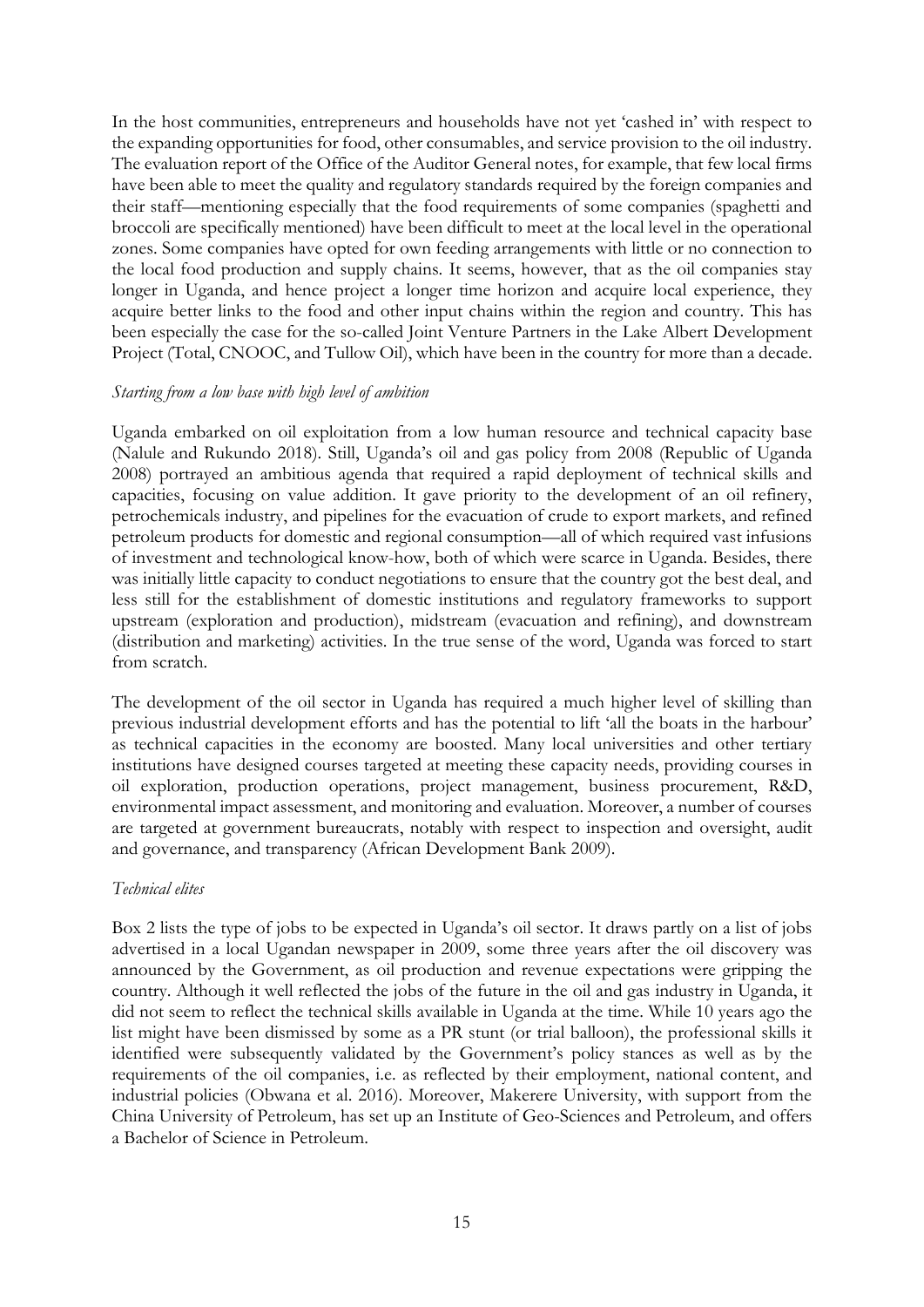#### **Box 2: Professional qualifications required by Uganda's oil and gas sector**

#### *1 Exploration and production*

Geology and geophysics, petrophysics, production and operations engineering, reservoir engineering, well engineering/drilling, petroleum engineering, petroleum operations management, chemical engineering

#### *2 Operations*

Oil field operations management, production operations management, general operations management, project management, petroleum plant superintending, oil field operations supervision, terminal or depot operations management, terminal or depot maintenance

#### *3 Contracting and procurement*

Engineering procurement, petroleum materials handling, petroleum logistics management, supervision

#### *4 Commercial*

Crude oil trading, commercial petroleum contracts management

#### *5 Environment, health and safety (EHS)*

EHS accident investigations training and experience, environmental monitoring or management, lead auditor or internal auditor qualifications, experience in safety/compliance, environmental qualifications to international standards, EHS qualifications

Source: author's construction based on African Development Bank (2009).

The national content policy argued that, while Ugandan managerial talent in the oil and gas sector was fairly limited, even more important was the development of technical capacities and skills. The policy thus emphasized vocational training, apprenticeships, and specialization, with support from the oil and gas companies. This required a rapid shift in attitudes to blue-collar professions in Uganda, i.e. the need to reprofile technical and vocational education and training (TVET) and the attitudes of the youth to such work through the provision of well paying jobs with good career prospects.

### *Technical training to enhance national content*

In 2009, the Government established the Uganda Petroleum Institute at Kigumba in Kiryadongo District to train technicians for the oil sector. It provides diplomas in Petroleum Engineering with specialization in downstream, midstream, and upstream operations. In 2018, the Institute was certified to offer City and Guilds (London) qualifications in 22 areas of specialization leading to international vocational qualifications in electrical, mechanical, and instrumentation maintenance; health, safety, and environmental protection; and welding fabrication and pipework at levels of competence ranging from basic (1) to advanced (3). On average, 20 per cent of the student recruits are women. In all, some 700 technicians and artisans have been trained by the Institute since its inception.

### *Rising to the challenge*

To close the skills and capacity gaps, there has been a surge in private sector interest in training technicians and service people for the oil and gas sector in the past decade. Several technical institutes have been created in the oil regions, while a number have been established in Kampala and other cities, the bulk seeking City and Guilds certification. A major factor behind the rush for certification is the insistence by companies operating in the oil industry in Uganda that they will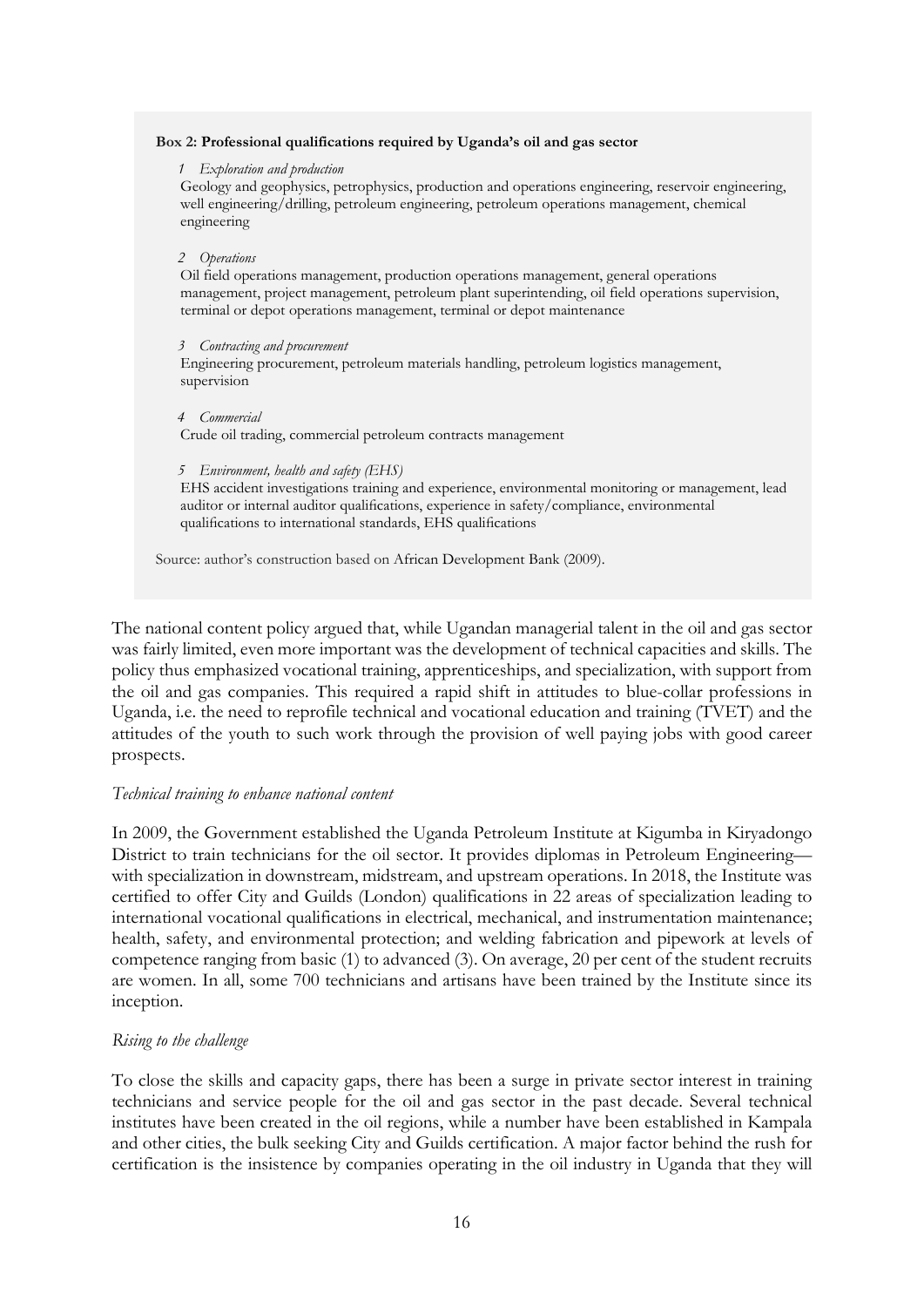not employ technicians without internationally recognized qualifications. In 2020, the World Bank provided financing for the training of some 600 technicians, many of them registered at these local institutions.

In early 2020, the Oil and Gas Trainers Association of Uganda was established to cater for the interests of the growing numbers of training institutions for the industry—notably on issues of accreditation and soliciting support from government. For its part, the Petroleum Authority Uganda has set up a 'National Oil and Gas Talent Register', a portal through which those with the requisite qualifications in oil and gas studies can interact with prospective employers—improving the flow of information and simplifying the search process.

Within the ministries and agencies dealing directly with oil and gas development issues, several staff members have been trained in petroleum standards, chemistry, engineering, general management, environmental sciences, and legal studies in oil and gas. In the Ministry of Energy and Mineral Development, the supervising ministry of the oil and gas sector, special attention is being paid to raising its skills and policy-making profile through dedicated training both in Uganda and abroad.[16](#page-18-0)

# *Insider assessment of employment impact*

The oil companies commissioned their own study of the supply and demand for labour in the oil and gas sector in Uganda (Joint Venture Partners 2013), which was more cautious on the direct employment creation potential of the oil and gas project than reports in the newspapers. For example, while reference is often made to 160,000 potential jobs (comprising 112,000 technicians) within oil and gas production in the medium to long run, this misleadingly includes support and service activities, such as food supply to oil workers. The commissioned study underlines that the 160,000 jobs estimate refers to the total impact that oil and gas will have on employment in Uganda (i.e. direct, indirect, and induced), including that of the reinvestment of oil revenues. In terms of direct employment, the study notes that oil and gas would have only up to 13,000 employees at the peak of the construction phase and about 3,000 (plateau) during the production phase itself. While 15 per cent of the latter are expected to be engineers and managers, 60 per cent would be technicians and craftsmen, while the rest would be unskilled. The study further notes that, given the slow pace at which training institutions are getting students through the system with the requisite qualifications, there is bound to be a trade-off between quality and quantity, even at these lower levels of demand for workers.

Roe and Round (2018) argue that ultimately the oil sector's indirect and induced job creation in the economy might be more important than direct jobs in the oil industry (which, as noted above, are quite specialized). This seems to support the Government's push for value addition along the oil and gas value chain and broader input–output linkages with the rest of the economy.

### *Access to credit*

Credit availability is a major constraint for local entrepreneurs, access to finance being especially problematic for Ugandan entrepreneurs with little previous exposure to the oil business. The Government has sought to boost the capital of the Uganda Development Bank (UDB), and hence its lending capacity, as the best way to address this lacuna. However, it is difficult to conceive of a

<span id="page-18-0"></span><sup>&</sup>lt;sup>16</sup> According to the Petroleum Authority of Uganda, some 204 Ugandans have graduated with bachelor's and master's degrees in geosciences and oil and gas studies in the past decade. Many have set up their own boutique businesses, while others are undertaking consultancies, so that the overall impact goes well beyond that on the oil and gas sector.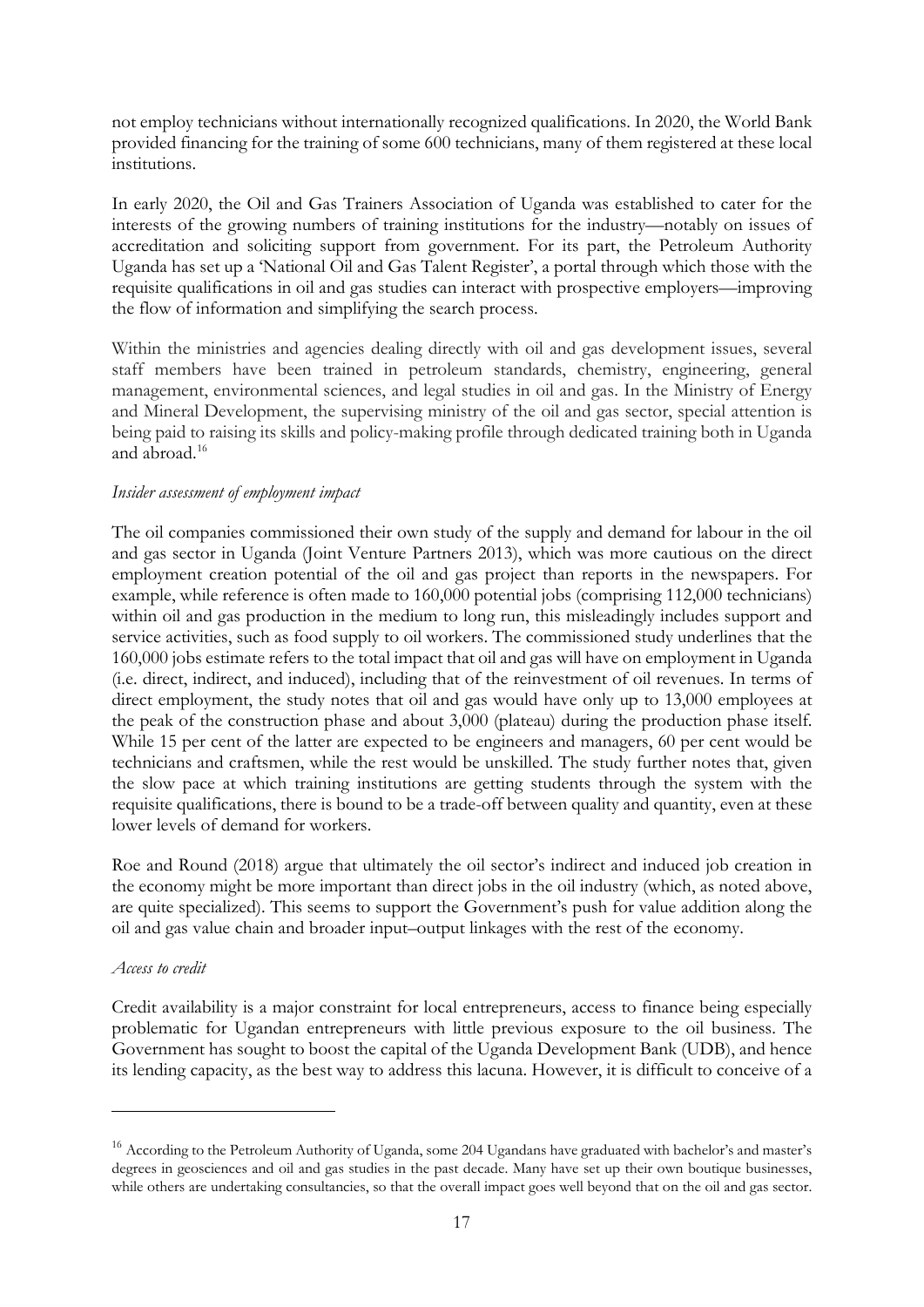scenario where UDB will have sufficient resources to meet the needs of its Ugandan clientele, and cut-off points are bound to be brutal. In any case, UDB's lending record provides little hope of better outcomes.<sup>[17](#page-19-0)</sup> The Bank would need to demonstrate a complete change in its way of doing business if this government-led model (i.e. picking winners) is to succeed.

### *Public–private partnerships*

The Government has also encouraged the development of a national policy for public–private partnerships (PPPs), although these have not taken off in earnest. It is possible to argue, in retrospect, that officials underestimated the amount of work that would go into getting the PPP efforts off the ground. While the PPP concept sounds simple and straightforward, in practice it has the potential to raise questions over rent dissipation and charges of cronyism, which have incapacitated similar efforts in richer countries.<sup>[18](#page-19-1)</sup>

# *National supplier registration: an exercise in PR?*

The PAU has introduced an online registration portal for all prospective national suppliers of goods and services to the oil industry. In mid-2020, some 2000 companies were registered on the website. The website is, however, not filtered, allowing companies of diverse size and competence to register. It is obvious that in any given year only a small fraction of these companies, from all over the world, will qualify for the procurement services and opportunities available in Uganda's oil industry. On the basis of the self-reported information, few indigenous firms will be included among these. It is likely, however, that many local companies see the PAU portal as a public good, which provides them free market exposure.

Of the close to 2000 companies registered on the PAU website, the majority (some 70 per cent) are incorporated in Uganda. The largest numbers of registrants are from mining and quarrying; manufacturing; construction; and information and communication, with more than 200 companies registered in each segment. Although more than half of the companies in each category are Uganda-based (i.e. are registered to undertake business in the country), they tend to be small, be of recent registration (and hence limited experience), and have only a handful of employees. The bigger companies among them are branches of foreign conglomerates, including the oil companies already operating in the Albertine Graben. Chinese companies (not registered in Uganda) appear in large numbers on the website—notably in mining and quarrying, manufacturing, and construction (civil engineering).

<span id="page-19-0"></span> $17$  The UDB's lending has often been politically motivated, leading to the accumulation of a huge portfolio of white elephants and a large volume of non-performing loans.

<span id="page-19-1"></span><sup>&</sup>lt;sup>18</sup> In South Africa, the PPP policy for road transport was introduced with fanfare in the 2000s, being seen as an opportunity to deleverage public spending on road infrastructure. However, a major highway in South Africa, built under PPP arrangements and hence accessed through a toll station, has been boycotted; vehicle owners argue that roads are public goods and that the taxes they pay, if well used, should suffice for their construction and maintenance.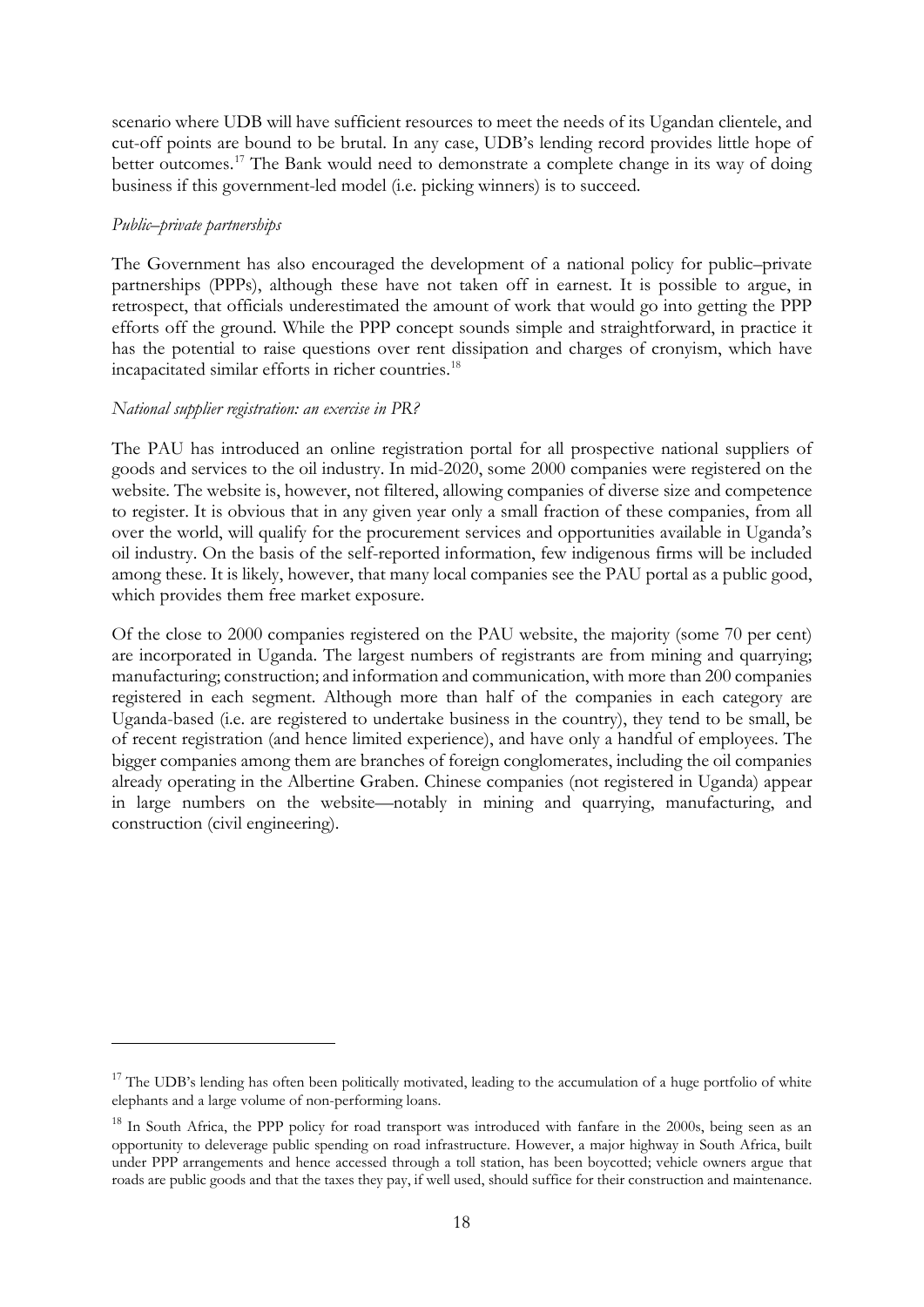# **Macroeconomic impacts of oil in Uganda**

# **4.1 Crude prices and macro stability**

### *Moderating the impact of the market*

The Government of Uganda has pursued market-friendly policies for decades, notably with respect to setting the exchange rate. This has led to a level of economic flexibility and efficiency in the distribution of resources that, in the light of the frailty of domestic institutions, has been better than expected—even in the face of COVID-19 (IMF 2020). The Government has internalized the lessons that for non-oil sectors, notably agriculture, to thrive in the medium to long term, the real exchange rate should not be allowed to appreciate unreservedly, nor price controls be imposed in pursuit of domestic political objectives, such as cheap food for urban households. Likewise, policymakers, given still fragile institutional structures, appreciate the moderating impact of the market during Uganda's transition to full oil production.

Figure 1 shows that, after a decade of relatively high crude prices between the mid-2000s and the mid-2010s, much lower prices set in. For example, while the price of Brent crude per barrel was hovering around \$100 two years after Uganda's oil discovery in Uganda, it was about half that on average after 2015, and collapsed in 2020, with the COVID-[19](#page-20-0) pandemic.<sup>19</sup>



Figure 1: Crude oil prices (Brent Europe), 1990–2020 (US\$)

Source: author's construction based on US Energy Information Administration data.

The lower price of crude has also had a moderating impact on investor interest, as shown by the lacklustre bidding for Uganda's second round of oil licensing during 2019/20. It has also lowered the value of Tullow Oil's final farm-down of its Ugandan assets on exit in 2020, and lowered future potential licensing fees and capital gains taxes, as well as Government revenue. In 2017, for example, Tullow had preliminarily agreed to a sale and purchase agreement with Total for twothirds of its remaining 33.3 per cent stake in the Lake Albert Development Project (reducing its holding to 11.76 per cent in the upstream assets and the proposed pipeline) for a consideration of

<span id="page-20-0"></span>See, for example, the analysis of COVID-19's macroeconomic impacts by Addison et al. (2020).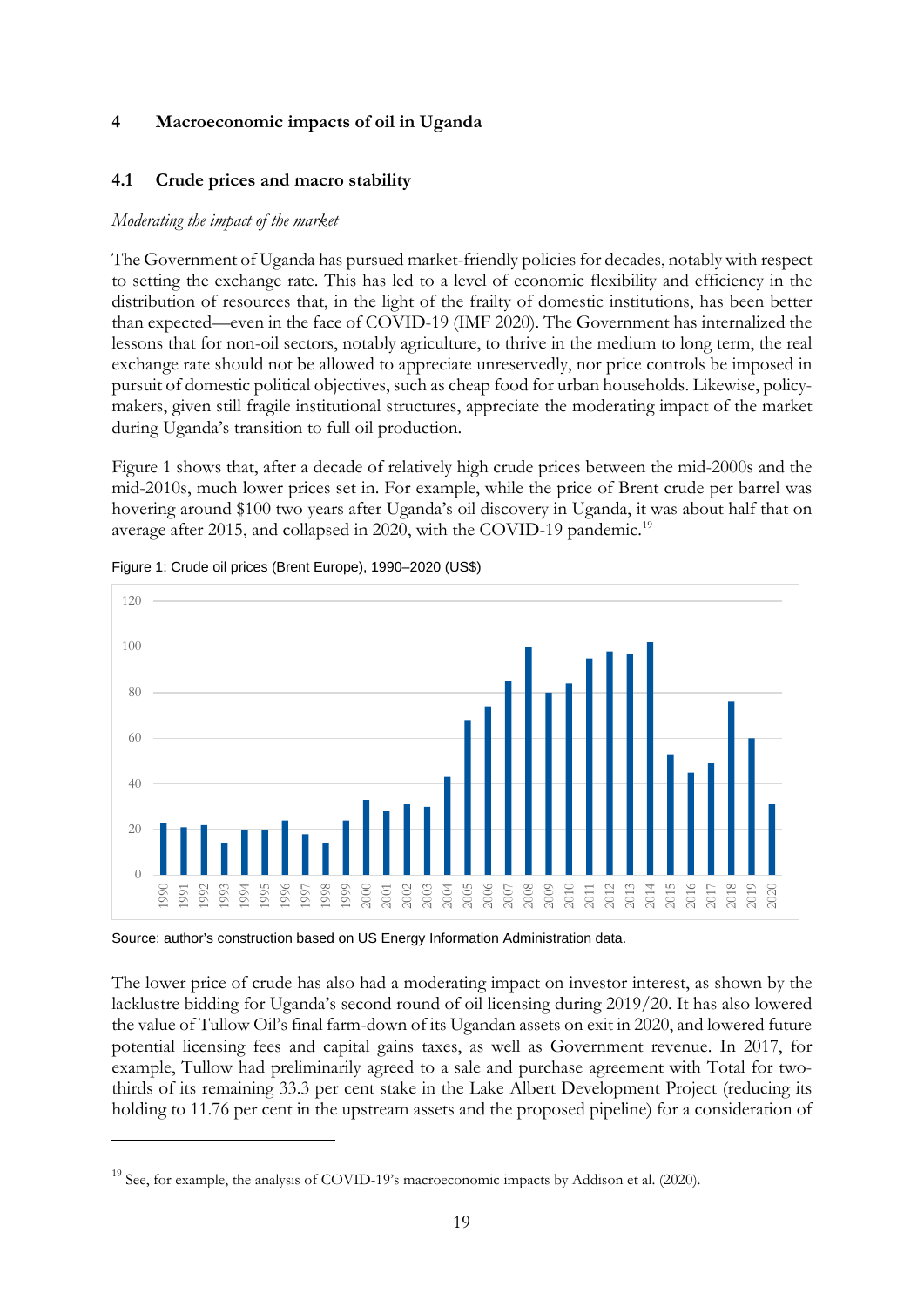some US\$900 million—the Government expecting to receive US\$167 million in withholding tax (i.e. a rate of about 18.5 per cent), which Tullow refused to pay. With subsequent oil price declines and the onset of COVID-19, Tullow eventually farmed out of all its remaining 33.3 per cent stake to Total in early 2020 for US\$575 million (most of it upfront, though US\$75 million was contingent on developments post-production). Meanwhile, the Government's withholding tax had dwindled to some US\$15 million. We can surmise that during actual commercial production, oil price movements will have a much more amplified impact on revenues and the economy.

Oil prices and related expectations have had financial and real sector impacts. Data from Uganda's Bureau of Statistics show that prices for residential properties within the Greater Kampala Metropolitan Area have been declining (on average) since 2015—by 8 per cent in 2016 alone, with a small recovery in 2018 and a continued softening thereafter before a sharp fall in 2020 (partly accentuated by COVID-19), a pattern closely following that of crude prices (in late 2020, crude prices hovered around US\$38 per bl, compared with over US\$100 in 2014; Figure 1). This is a good illustration of the sectoral impacts that oil has had on the economy. Lacking other longerterm investment vehicles, many private citizens in Uganda have poured their money into real estate (land and housing), while several local companies have constructed 'gated communities' targeted at the middle class. Given that real estate features prominently as collateral for local bank borrowing in Uganda, the recent sharp decline in real estate prices has eroded the solidity of the financial sector. Above all, there is not enough liquidity left in the system to support the 'productive' sectors. Also, since land and buildings are non-tradable, the rise and fall of property values in response to oil price movements (boom and bust) demonstrates the real exchange rate effect of oil in the economy and underlines the importance of designing measures to moderate its impact on stability and growth.

The financial sector is expected to play an important mediating role in the development of the oil sector and its impact on the rest of the economy. As part of this process, the past decade has witnessed the entry into Uganda of several regional and international banks, expansion of the Uganda Stock Exchange, and establishment of several insurance companies. Mobile and agent banking, introduced by the Bank of Uganda, now allows financial services to be accessible in most parts of the country. This implies that the effects of oil-related investments and those of revenue generation have the potential to pass through much of the economy, for example through transport and real estate activities or the demand for social services.

# **4.2 Oil's revenue subsidy effects**

# *Manifestation of the oil syndrome*

Although Uganda is not yet producing oil, the oil syndrome is already manifesting itself in terms of policy and sector responses, notably on the fiscal side and in the expansion of the public sector. In recent years, several infrastructure projects connected to the needs of the oil industry have been embarked on in road transport, energy, ICT communications, and building construction, with many completed or in advanced stages of production. Additionally, the Government has recently relaunched the national airline and increased the number of districts<sup>[20](#page-21-0)</sup> and cities, with implications for the budget. Oil prospectors, project managers, and equipment suppliers from the world's capitals have set up shop in Kampala and have also established a district presence, notably in

<span id="page-21-0"></span> $^{20}$  In 1986, when the NRM assumed power, Uganda had 33 districts. This had increased to 88 by 2008, 112 by 2011, and 137 by 2020. The goal of the Government is to make administration more effective, while bringing services closer to the people. As the oil resources on which the expansion of the districts was premised has not happened, however, the buildings and structures for the new administrative entities are quite rudimentary.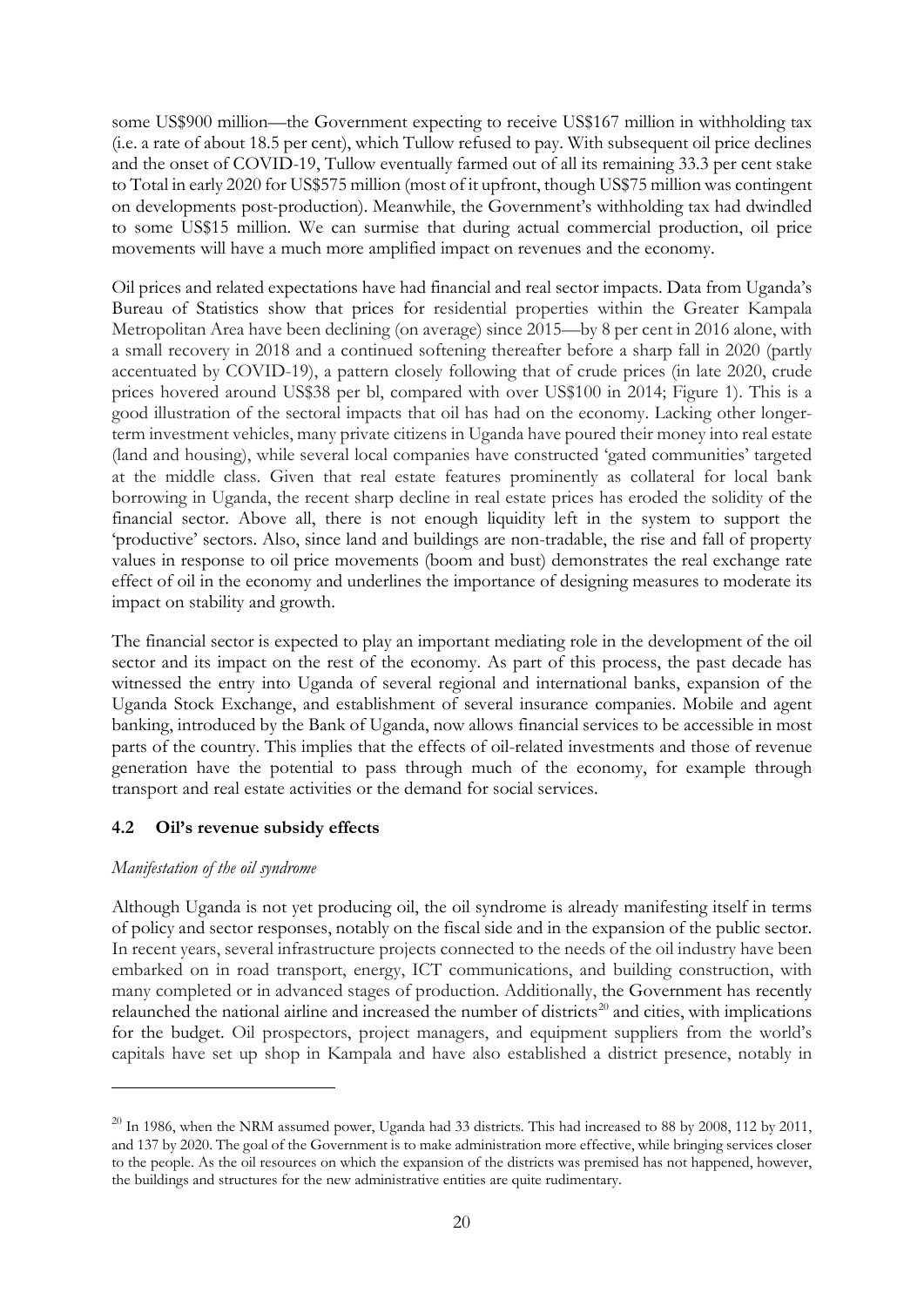Buliisa. As discussed earlier, the payment by oil companies of royalties, income taxes, excise duties, and VAT, as well as capital gains taxes, as original prospectors farm down, initially raised expectations of sharply rising oil revenue, but official opacity in the handling of these initial income sources made it difficult to estimate them with accuracy.<sup>[21](#page-22-0)</sup>

However, as Uganda's revenue effort has not gone beyond 14 per cent of GDP in recent decades (compared with an average of about 17 per cent of GDP for Sub-Saharan Africa), while public expenditure is above 20 per cent of GDP, there is a structural deficit to the fiscal effort that must be overcome. The Government has doubled its domestic and external borrowing in the last decade and a half (from about 20 per cent of GDP in the early 2000s to 40 per cent in the late 2010s). However, once such revenue–expenditure patterns set in, they are hard to reverse: thus, although the recent sharp oil price decline would suggest that it would be prudent to avoid using tomorrow's unrealized oil revenues to resolve today's fiscal pressures, the path dependence, mentioned earlier, tends to prevail.

# **4.3 Good governance challenge**

### *Agent of restraint*

In February 2019, Uganda applied to join the Extractive Industries Transparency Initiative (EITI), the Government seeing its membership as an opportunity to raise transparency, improve tax collection, and ameliorate the investment culture, while also building trust and creating lasting value from oil and gas exploitation. Uganda was admitted in August 2020, with a multi-stakeholder group (government, civil society, and the private sector) put in place to monitor the process (Republic of Uganda 2020b).

Nevertheless, resource governance challenges in Uganda are multifaceted and require broader civil society engagement at the national and local levels (Van Alstine et al. 2014). Weak local bureaucracies, especially in the oil districts, mean that oil matters have become overly centralized, making it impossible for local interest groups to weigh in effectively on matters affecting their communities. It is ironic that on key issues of policy, oil companies have had more frequent interaction with local communities, and hence are in a better position to influence them directly, than NGOs or local governments. In pursuit of corporate social responsibility, for example, oil companies have constructed schools and clinics in the oil districts, although it is difficult to assess how they fit into local-level planning. While such interventions reveal the versatility of the new oil investors, they suggest that, left alone, the oil companies could well subvert local policy priorities in a bid to appease indigenous populations.

Regarding economic governance, Uganda's performance has been halting over the past decades (Manyak 2015)—as indicated by Table 2, which draws on standard, but interlinked, measures of governance, ease of doing business, and competitiveness. In terms of corruption perception, Uganda has rarely risen above the last quartile on the global ranking. Indeed, since the oil discovery and the increasing inflow of oil funds, its corruption ranking, which was 105 in 2006, has fared less well than the Government would have wished (i.e. remaining below 100) and in comparison

<span id="page-22-0"></span> $^{21}$  In a letter dated 18 May 2015 to the Chairperson of the US Securities and Exchange on the subject of the Dodd-Frank Act (notably the section regarding public disclosure of project contract information) and its implications for the capacity of Uganda's civil society to monitor the country's oil and gas sector, The Civil Society Coalition on Oil in Uganda estimated that, when oil production commenced, the revenue to the Government would double, i.e. from about 13 per cent to 26 per cent of GDP, bringing with it considerable public sector spending power, but also raising the risk of malfeasance and institutional erosion.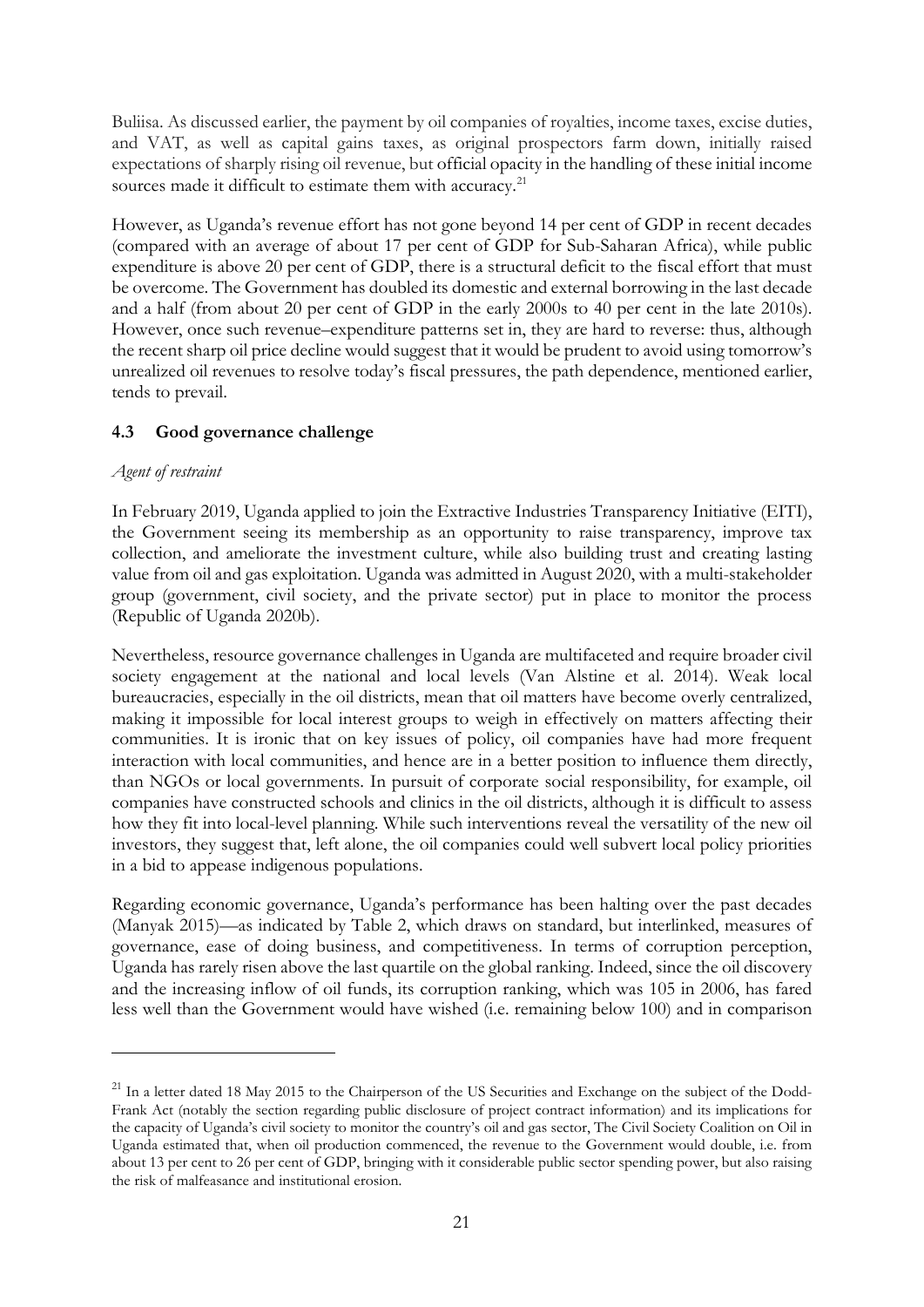with neighbours such as Rwanda, which has ranked in double digits for over a decade. In 2019, Uganda ranked 34<sup>th</sup> of 54 African countries in corruption perception.

| Year | <b>Corruption</b><br>perception ranking | Ease of doing<br>business ranking | <b>Competitiveness</b><br>ranking |
|------|-----------------------------------------|-----------------------------------|-----------------------------------|
| 2010 | 127                                     | 119                               | 108                               |
| 2011 | 143                                     | 123                               | 118                               |
| 2012 | 130                                     | 126                               | 121                               |
| 2013 | 140                                     | 132                               | 123                               |
| 2014 | 142                                     | 135                               | 129                               |
| 2015 | 139                                     | 116                               | 112                               |
| 2016 | 151                                     | 115                               | 115                               |
| 2017 | 151                                     | 122                               | 113                               |
| 2018 | 149                                     | 127                               | 117                               |
| 2019 | 137                                     | 116                               | 115                               |

Table 2: Uganda: indices of corruption, doing business, and competitiveness, 2010–19\*

\* The rankings do not necessarily cover the same sets of countries. However, they run in most cases up to 180.

Source: author's construction based on Transparency International, World Bank, and World Economic Forum data.

Table 2 demonstrates a close correlation between the country's performance on corruption and that on the ease of doing business and competitiveness (Uganda has relatively high marks for macro stability and entrepreneurial culture, however). In other words, poor governance, reflected in the persistence of bribery, embezzlement, and graft up to the highest offices in the country, is eating into any competitive edge that Uganda might have today as a low-cost producer, including for oil.<sup>[22](#page-23-0)</sup> Corruption must be combatted as a matter of priority, before it does irreparable damage to institutional and regulatory networks and turns oil into a curse.

# **5 Oil, local livelihoods, and the environment**

# **5.1 Sharing benefits with local stakeholders**

# *Managing local impact*

It is clear, 15 years after the oil discovery, that oil exploitation in Uganda is unleashing complex local, regional, and national geopolitical and revenue subsidy effects that will need to be managed carefully to prevent the economy from sliding back into the chaotic and unproductive state of the past. This concern was addressed during the second national content conference held in early 2020 in Kampala. At this, the Government unveiled a five-year development strategy for the 30-plus districts on the Ugandan side of the Albertine Graben that are bound to be impacted most by the area's oil development activities. The northern and southern parts of the Albertine Graben region, with smaller oil deposits, will focus on agriculture, trade, and tourism, while the central part will

<span id="page-23-0"></span><sup>&</sup>lt;sup>22</sup> According to Nakhle (2015), the cost of finding oil (and gas) in Uganda is among the lowest in the world (less than US\$1 per recoverable barrel compared with the world average of above US\$10). However, Uganda's oil has a high wax content, which means that it will likely be bought more cheaply than that from the Middle East, for example, and that the oil pipeline will need to be heated at various points along the way to enable the oil to flow to the coast of Tanzania. These additional infrastructure-related costs will have an impact on the pricing and profitability of the oil project as a whole. To minimize these 'evacuation costs' there is a case for focusing on supplying regional oil markets in East and Central Africa.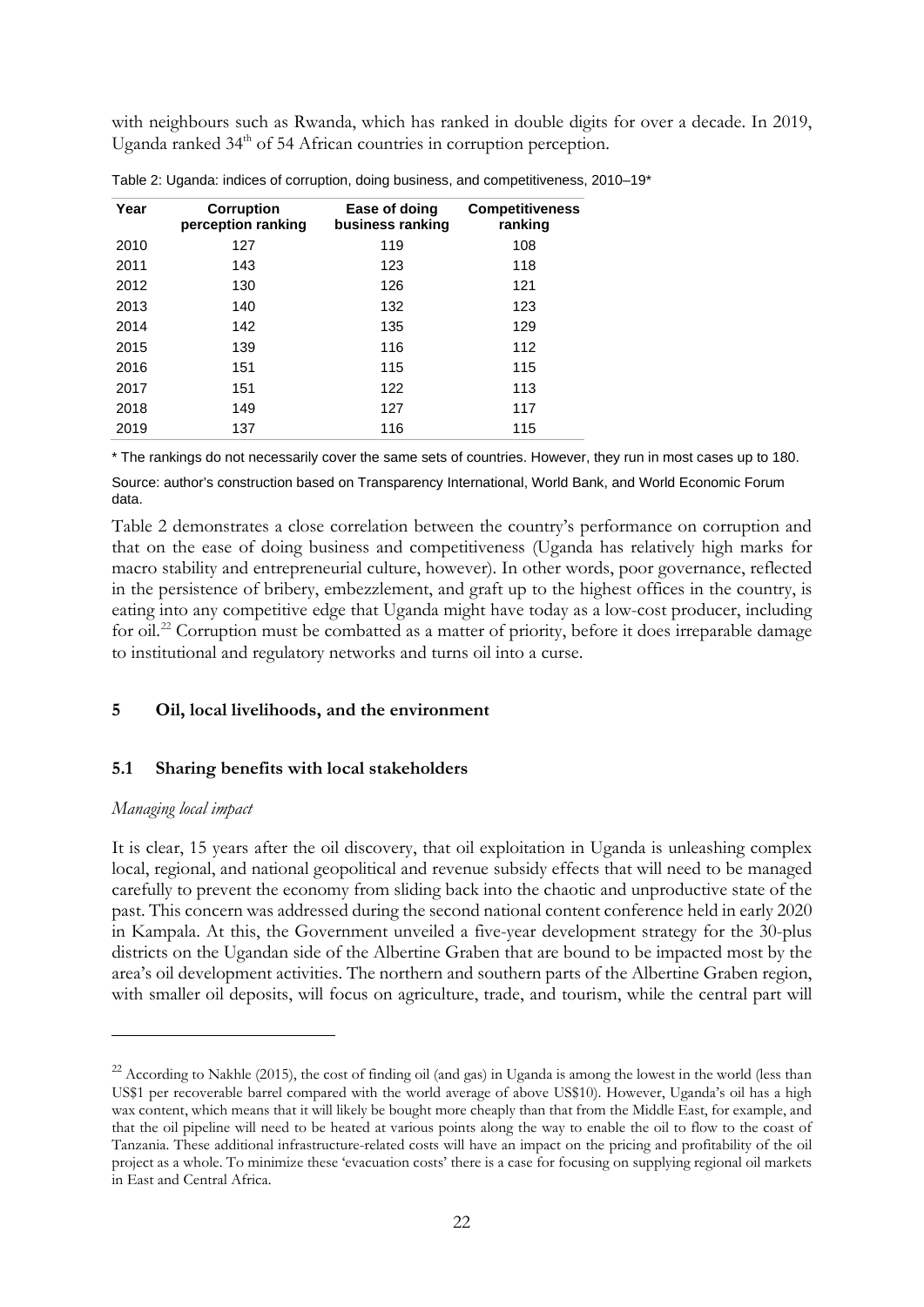comprise the nucleus of the oil business. Detailed physical development plans have been created for all the upcoming towns in the regions—to prevent the 'development of slums' around the oil projects. The plan is also meant to increase the presence of the Government in the region; zonal offices for the Ministry of Lands, Housing and Urban Development are being planned there. The Government hopes that this more orderly approach will prevent the egregious and developmentdefeating impacts of oil exploitation that have been observed in other African countries.<sup>23</sup>

# *Oil benefit shifting*

The impacts of the oil sector on local livelihoods are assuming dimensions that few would have predicted when the oil projects started in the mid-2000s. There has been a steady increase in the number of young people, land speculators, and bureaucrats migrating from Kampala and other places in Uganda to the Albertine Graben region in search of employment and business opportunities. At the lower levels, local businesses have been outcompeted by better funded and mobile traders from other parts of the country. Moreover, cases of rising gender exploitation, partly arising from disruptions in local livelihoods, asset ownership, and family-life patterns, have been observed by advocacy groups at the national and local levels (International Alert 2014; NAPE 2015; Sunday Vision 2014).

Still, the Government is keen to assuage the fears of local entrepreneurs and stakeholders in the oil-producing regions, notably farmers and fishing communities, of a lack of participation in the expanding oil economy, land alienation, and negative environmental effects of unfettered oil exploration.<sup>[24](#page-24-1)</sup> In the oil-producing areas, and aside from the 7 per cent share of royalties that goes to the region, the populations are demanding a bigger share of oil revenues, seeing it as a chance to reverse their traditional economic disadvantage (Ntujju 2020; Wabyona 2012). The Government has responded by constructing schools, administrative blocks, and police stations, as well as rural roads (over and above the modern infrastructure related to oil exploitation mentioned earlier). It is also promising to give local populations preference when it comes to oil-related jobs, although, on current evidence, locals remain sceptical (Byakagaba et al. 2019; Gelb and Majerowicz 2011).

Inevitably, tension has mounted between the Government's goal of using oil revenue as a basis for the country's rapid development<sup>[25](#page-24-2)</sup> and its wish, in a bid to safeguard economic and political sustainability, to align the divergent interests of domestic stakeholders and foreign investors and avoid the oil-dependence syndrome. As noted above, it was mainly foreign-based companies that helped start the oil prospecting in Uganda, and they will remain crucial in completing the envisaged physical infrastructure, including the proposed oil refinery (accompanied by a 700 MW thermal plant) and the 1445-kilometre oil pipeline to the sea. They are, however, doing this for a profit, not for charity, and the real reckoning will come when returns are measured against investment expectations. The Government is beginning to realize that it does not have as much bargaining power as it thought it had at the outset (when oil prices were high). With so much public money

<span id="page-24-0"></span><sup>&</sup>lt;sup>23</sup> Nevertheless, this push, spearheaded by the Ministry of Lands, Housing and Urban Development, seems to have been done outside the NDP-III (Republic of Uganda 2020a), also unveiled in 2020, and indicates the challenges of maintaining coherence under political pressure.

<span id="page-24-1"></span><sup>&</sup>lt;sup>24</sup> The National Content Policy introduced in 2017, with a view to offering affordable credit to local businesses, was a clear-cut attempt to address their concerns. With regard to stakeholders, there has been a documented increase in conflict-laden land transactions across the oil-producing districts, accompanied by a spike in local acts of violence (Muriisa and Twinamasiko 2020).

<span id="page-24-2"></span><sup>&</sup>lt;sup>25</sup> NDP-I states that 'the plan is to maximize future revenues from the oil industry and utilize them for high return public investment in the longer term' (Republic of Uganda 2010: 54).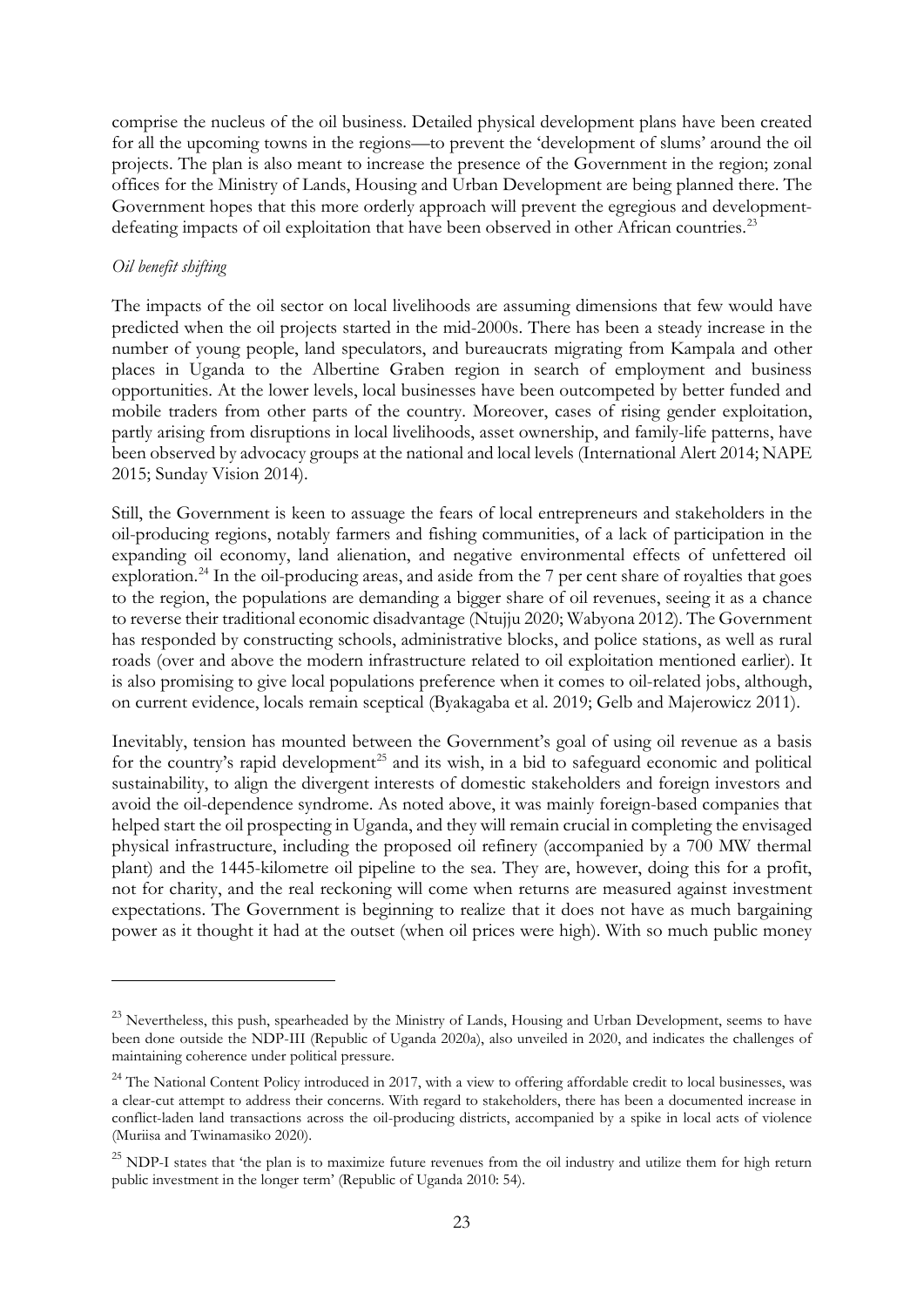and prestige invested in the oil project, the Government is today as much a hostage to oil's dynamics as the oil companies themselves.<sup>[26](#page-25-0)</sup>

### *Statistical evidence at the local level*

The Uganda Bureau of Statistics (UBOS) has conducted a number of household budget surveys in the past decades, which throw some light on changes in livelihoods in various parts of the country. For a long time, the results of the surveys were aggregated under categories such as central, western, and northern. More recently, UBOS has broken down the regional designation to smaller 'tribal' units recognizable from the first decades of Uganda's independence, i.e. Kigezi, Tooro, Busoga, Bunyoro, etc. To get a feel for changes in household incomes in the oil region (Bunyoro), we have chosen three regions as controls: Kampala, the capital; Acholi, a region that is a similar distance from Kampala (275 kilometres) as the oil region but in a northerly direction; and Busoga, which is less than 100 kilometres from the capital, to the east (Table 3).

Table 3: Uganda: average monthly household incomes (shillings) (US\$ in brackets), 2012/13 and 2016/17, and Gini Coefficient (2016/17) (selected regions)

| Region         | 2012/13       | 2016/17       | Gini Coefficient 2016/17 |
|----------------|---------------|---------------|--------------------------|
| Kampala        | 918,500 (354) | 938,000 (268) | 0.41                     |
| <b>Busoga</b>  | 194,900 (75)  | 222,000 (63)  | 0.36                     |
| Acholi         | 154,700 (60)  | 168,000 (48)  | 0.35                     |
| <b>Bunyoro</b> | 347,000 (134) | 436,000 (125) | 0.39                     |

Source: author's construction based on UBOS data.

In both 2012/13 and 2016/17, Bunyoro had the second highest average monthly household income after Kampala (although owing to inflation the value, expressed in US\$, had fallen between the two periods of measurement—relatable to the recession that accompanied the sharp crude oil price decline shown in Figure 1). This can be compared with Busoga, which is nearer the capital city but where average incomes are only about half those of Bunyoro. Table 3 also presents the Gini coefficient estimates for 2016/17 for selected regions. A once rural outpost, where agricultural production predominated, Bunyoro has a Gini only slightly lower than that for Kampala (0.39 compared with 0.41)—indicating the structural and income-generating shifts taking place in the oil region and how they are impacting households.

In Bunyoro, the share of wage employment increased from 18.7 per cent in 2012/13 to 24 per cent in 2016/17—reflecting increased (oil-induced) employment opportunities in the region. However, this seems to have been at the expense of the share of households in 'non-agriculture enterprises' (which includes cattle keeping). Overall, changes in income-generating patterns have

<span id="page-25-0"></span><sup>&</sup>lt;sup>26</sup> A recent analysis by Oxfam, an international NGO, written by Alencar et al. (2020), argues that oil companies have used creative approaches, including where they are domiciled for tax purposes, to extract as much money (profit shifting) as possible from their Ugandan oil operations. The authors note, for example, that subsidiaries of the companies operating in Uganda's oil fields (French Total and Chinese CNOOC) are domiciled in the Netherlands, which has a favourable double taxation agreement/treaty (DTA) with Uganda. While this was meant to maximize withholding tax income for Uganda, Oxfam argues that it is doing the opposite, since operators from third-party countries are able to be domiciled in Holland—through 'letter box' companies. However, there are benefits to having oil countries operating in Uganda domiciled in a European country, such as the Netherlands, as it makes the country and the companies benefiting from 'treaty shopping' susceptible to pressure from domestic and international NGOs. Indeed, the Netherlands is considering adjustments to dividend taxation rates in future DTAs with developing countries—although there are concerns that changes are precluded by the stabilization clauses in the PSAs.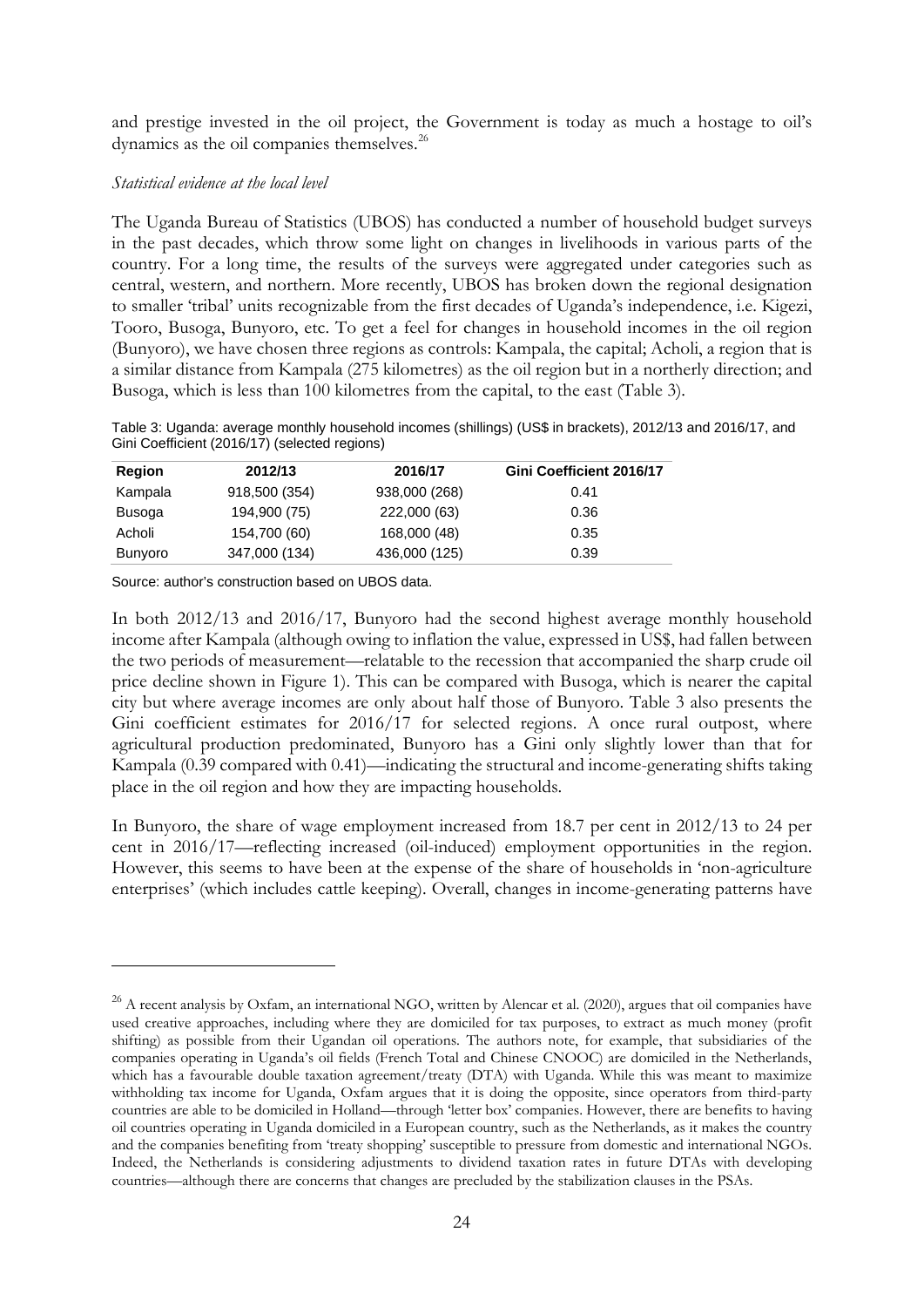been much more marked here than in the rest of the country, as discussed by Byakagaba et al. (2019).

The UBOS survey also looks at changes in housing patterns in Uganda between 2012/13 and 2016/17. In Bunyoro, the oil theatre, owner occupancy fell from 85 per cent in 2012/13 to 73.4 per cent in 2016/17 (with renting rising from 10.1 per cent to 18.3 per cent in the same period). This is a significant shift in a previously rural region, reflecting the rapid commercialization of the housing market in Bunyoro (as workers and their families from outside the region move in). This can be compared with the much less dramatic shifts in housing patterns in Kampala during the same period.

Another perspective on the economic impacts on the ground is given by examining the responses to a question in the 2016/17 survey: What events in the five years preceding the survey had caused households in the various regions to be better off? Households in Bunyoro cited improved transport (39 per cent), better access to electricity (19 per cent), a development project (11 per cent), new schools (19 per cent), and new employment opportunities (7 per cent) as events that caused them to feel better off. In Acholi, by comparison, a development project (at 56 per cent) had caused the most improvement in the view of the households there.

# **5.2 Environmental impacts**

# *Keeping oil in the ground is not an option*

Uganda developed its oil and gas policy with support from the Norwegian Government, well known for its management of natural resources and for the establishment of the world's largest sovereign wealth fund (Financial Times 2020). The Norwegian model posits that if countries with natural resources are unable to manage them in a manner that ensures that future generations also benefit (intergenerational resource equity), they should leave the resources in the ground until they are able to do so.

However, Uganda's circumstances today are vastly different from those of Norway when it first discovered oil some 50 years ago (it had the tenets of a welfare state well in place, with a homogeneous and educated population, and transparent and effective governance structures) and will need to inject the bulk of its oil revenues into development, not savings. Uganda's NDP-I puts the emphasis on 'balanced development', arguing that 'with the discovery of oil and gas, the country will need to guard against getting trapped into the "Dutch Disease syndrome", which would have adverse effects on the exchange rate and distort production incentives for non-oil sectors, thus undermining overall export potential and diversification' (Republic of Uganda 2010: 40). [27](#page-26-0)

# *Global diversity hot spot*

The Albertine Graben is a 'global diversity hot spot<sup>[28](#page-26-1)</sup> and the Government makes no pretence whatsoever that the oil and gas findings and their development in the Albertine Graben do not pose significant environmental challenges for the local fauna, human settlements, land and water resources, energy and food sources, and burial, cultural, and archaeological sites (Johnson 2007).

<span id="page-26-0"></span> $^{27}$  On whether oil will be a curse or a blessing for Uganda, see also the arguments in Mbabazi (2013) and Rwengabo (2017).

<span id="page-26-1"></span><sup>&</sup>lt;sup>28</sup> See, for example, the analytical assessments by Thomassen and Hindrun (2011) and the Netherlands Commission for Environmental Assessment (2012).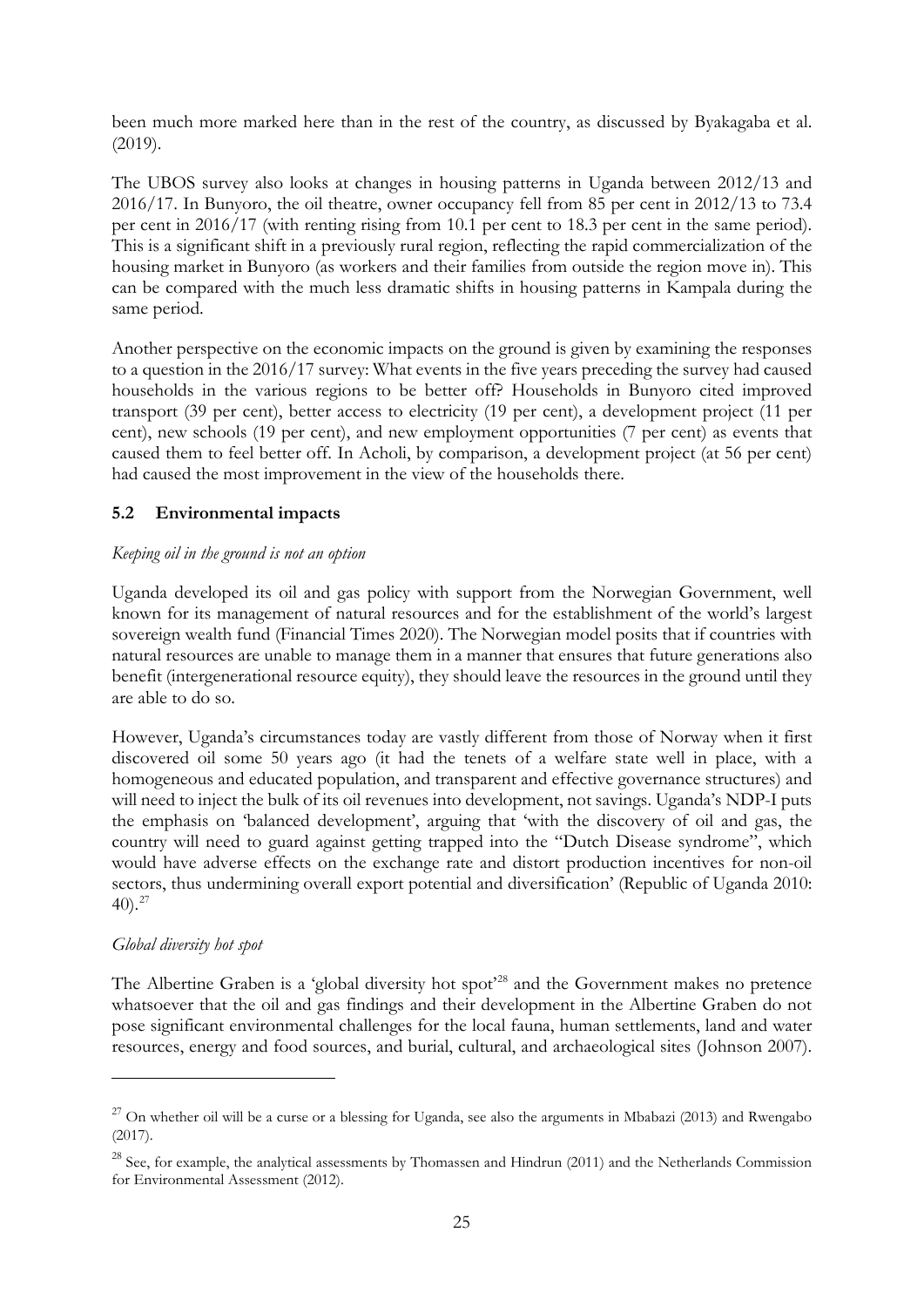Besides being the most species-rich eco region for vertebrates in Africa, it also has more than half its bird species, 39 per cent of its mammal species, 19 per cent of its amphibian species, and 14 per cent of its plant and reptile species.

Through the National Environment Management Authority (NEMA) and other agencies, the Government has introduced environmental laws, regulations, and standards to guide the management of environmental resources and find solutions to Uganda's pressing environmental pressures, which have emerged in recent years owing not only to oil development but also to climate change (Kobusheshe 2020; Republic of Uganda 2014c). The urgency of the issues raised by oil development, especially the impact on wildlife, and hence tourism potential, has involved NEMA in rearguard actions of one type or the other in recent years (Republic of Uganda 2016, 2019b, 2019c). But, as noted earlier, the proliferation of laws and regulatory structures not accompanied by the strengthening of implementation capacity at national and local levels has meant that the impact on the ground is often dubious.

The Government is not oblivious to this, noting (Republic of Uganda 2010: 310) that the level of compliance with existing environmental regulatory frameworks is 'very low', which implies that misuse and degradation of the environment is largely unimpeded. The solution lies in the pursuit of a holistic approach to policies, with a higher degree of accountability and with the Government able to ensure that poor policy implementation or outright neglect of stipulations has real consequences in terms of institutional budgets and career prospects at the national and local levels.

A challenge in Uganda's quest to set high environmental performance standards is the lack of environment-related data and credible baselines on which assessments of the progress being made can be based (Golombok and Jones 2015). As already observed in the case of governance, to be credible the data-gathering effort should cover the whole economy and not just the oil sector especially since oil activities are already having implications that span the country.

The protection of Uganda's rich biodiversity is essential for the country's longer-term development—there are no credible trade-offs between generating revenues from oil and gas exploitation and a degraded Albertine Graben region. Already civil society agitation and lobbying efforts have dissuaded the Government from damming the Murchison Falls, which lie within the oil region, to provide power to the future industrial heartland of Uganda, choosing instead to develop power stations in other less ecologically sensitive parts of the country. However, given the size of the oil and gas finds and the effort already expended in getting them to full production, the Government must begin rolling out its environmental protection blueprint for the Albertine Graben region (which it drafted a while back: Republic of Uganda 2014b).

Ugandan civil society claims that Government and investor consultations with it on oil development issues have, so far, been perfunctory (Musoke 2019), and it will need to continue pressuring the Government at the national and local levels if the influence of the oil companies and local entrepreneurs (who are wary of a too drawn-out environmental assessment processes) on the resolution of environmental issues is to be countered. The fact that the oil region is adjacent to national game parks that are a major tourist attraction (and hence of tangible economic value) has become an important bargaining point. Likewise, local populations have been unequivocal in expressing a desire to maintain their local livelihoods and preserve their unique physical environment.

# *Looking ahead*

While Uganda and other African countries that have newly discovered oil and gas are excited about their economic and development prospects, the increasing global opposition to carbon fuels and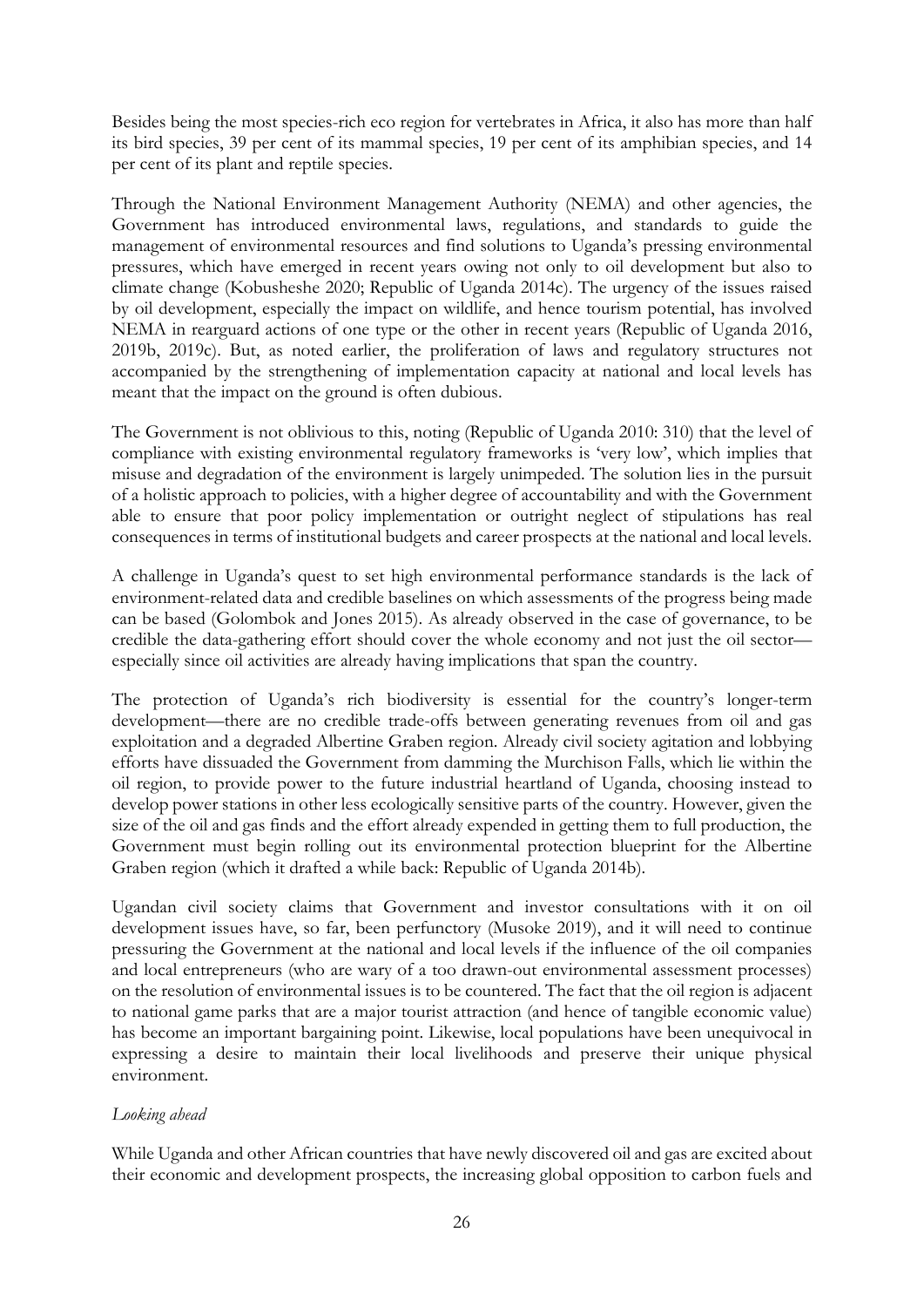emphasis on low-carbon development are concerning, as they are bound to depress future crude prices and confront the global oil economy with the spectre of 'stranded assets' (Addison 2018). Today, few international development institutions (e.g. World Bank and African Development Bank) are willing to invest directly in hydrocarbons (i.e. oil and gas projects)—a reflection of the prevalent and growing anti-carbon fuels sentiment in shareholder countries, where the emphasis (and targeted support to developing countries) is on promoting green growth—although how the cost of switching between options (from oil to sustainable mining, for example) will be met is not known.

On the other hand, environmental concerns have received increasing attention from domestic and foreign civil society groups, and therefore have growing political implications. The coalition between Ugandan civil society and international environmental lobby groups—especially in defence of the scenic Albertine Graben—is making inroads in the domestic debate regarding the impact of oil and gas on tourism, fishing, farming, and rural livelihoods more generally (International Federation of Human Rights 2020). The Government, investors, and domestic stakeholders now realize that environmental issues cannot be brushed aside and that to attain sustainable benefits from oil and gas will require thoughtful planning and interventions along the whole value chain—not just revenue generation.

# **6 Conclusions**

The findings of this analytical overview of Uganda's oil development are not all discouraging. The Government has evinced a high level of adaptability, while the macroeconomy has so far been spared the devastating ravages of the Dutch Disease—although the story might be different when full oil production commences. Regardless, the oil sector has served the important role of putting Uganda's policy and institutional armour to the test. The concluding arguments are as follows:

First, although oil revenues (i.e. licences, fees, and capital gains taxes) began to flow into the Ugandan treasury before institutions for their management were fully in place, the country now has an impressive number of policies and regulatory instruments targeted at improving business processes in the oil and gas sector (and its links to the rest of the economy)—with potential to boost oil production and improve oil revenue management. In retrospect, however, as the recent case of ill-performing DTAs and fights with oil companies over withholding taxes has demonstrated, policy formulation is far from implementation. Notably, in the absence of resolute implementation and M&E strategies, and despite the creation of one-stop regulatory agencies such as the Uganda Investment Authority and the PAU, the policy interventions of the past decade and a half have evinced a high degree of incoherence.

Second, and partly owing to the issues raised in the first point above, politicians, in responding to popular pressures and other domestic exigencies, have devised creative ways of spending oil resources, not always based on optimizing economic return or maximizing social welfare. This absence of 'commitment technology' implies that the promises to future generations that politicians made at the inception of the oil project, including preservation of the environment, will likely be given short shrift. The Government would be making a mistake to assume that it is immune to the Dutch Disease and the rent dissipation that has affected similarly endowed countries in Africa and elsewhere as they sought to develop their oil resources. It will be important, therefore, to strengthen agencies of restraint across the board—including through the participation of civil society in the monitoring and evaluation of performance and impact—if Uganda's wish to derive sustainable benefits from oil is to be realized.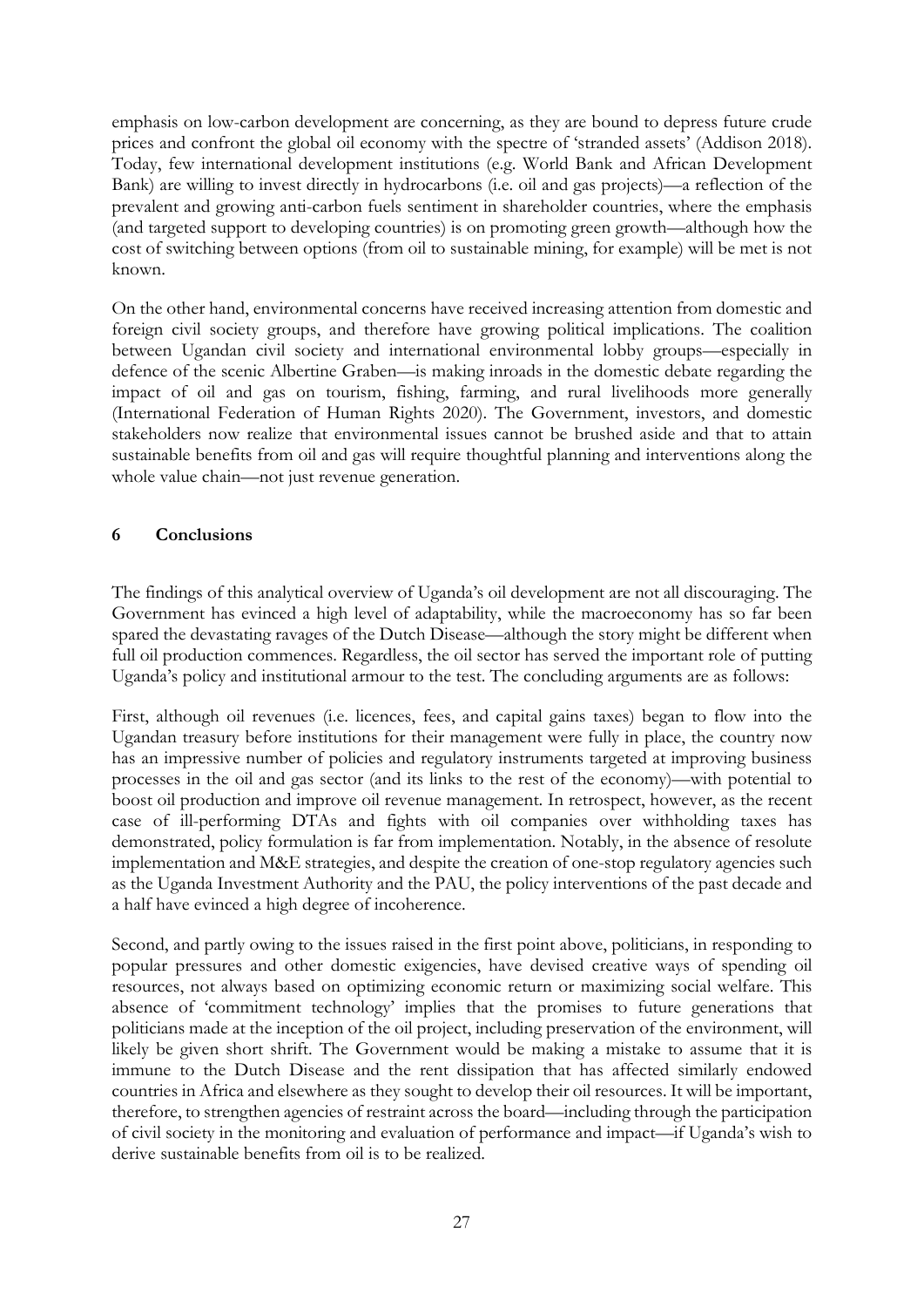Third, when the rest of the economy is experiencing governance challenges, it might not be possible or practicable to insulate the oil sector or the revenues it generates from institutional erosion and lack of transparency. Therefore, to have sustainable impact, economic governance challenges must be resolved at an integrated, national level, since, given resource fungibility, sectoror project-level efforts will not be effective if pursued, as now, in a discretionary fashion.

Fourth, the unprecedented infrastructure outlays in the oil districts have had some positive impact on local livelihoods, but the direct impact on local income generation is, given the oil projects' highly capital-intensive nature across the oil and gas value chain (exploration, drilling, and road and pipeline construction), more diffuse. More will need to be done to deploy local labour and other assets in the local economy (perhaps shifting to mining and/or forestry projects), to ensure that when the oil is depleted, the communities are not left poorer than when it was still in the ground. This is not a moot point, given the experience of oil-producing regions in other African countries (Shepherd 2013) and the low economic start conditions in the oil districts.

Fifth, the sustainability of the oil project in Uganda will, to a large extent, depend on whether local entrepreneurs are actively participating in its development, including through the adoption of the relevant technologies and development of technical and managerial capacities. However, merely allotting domestic business interests a share by fiat might not be the best solution. Local companies will require support to raise their game while learning to be competitive as producers or suppliers in the oil and gas sector, and, by implication, other areas of the economy. This should not be done out of a sense of altruism but as a key means to developing a dynamic domestic private sector, which, as the recent national development plans have underlined, is deemed the backbone of the Ugandan economy.

Sixth, the challenges of environmental degradation, both in Uganda and globally, loom large. The anti-carbon-fuels movement in Uganda and in Western countries with strong development cooperation links with Uganda has grown exponentially in the past decade—already French and British NGOs are protesting against the construction of the oil pipeline to the Tanzanian coast. The fact that oil is being developed primarily in a pristine part of the country, and that spills and related disasters are bound to happen during the life of the project, is something worth strategic consideration by policy-makers in Kampala. If there is at the moment no robust plan for protecting the environment in the oil districts, one must be devised immediately; after oil begins to flow in earnest, it will be too late.

In conclusion, through oil-related taxes and fees, heightened popular expectations, and the political economy of oil encashment, oil development has had important macroeconomic impacts on the Ugandan economy in the last decade—even before oil has reached full commercial production. However, with the sharp decline of crude prices since the mid-2010s, Uganda's oil prospects have dimmed considerably. While high crude prices had, for example, encouraged Tullow to farm down and reduce its exposure, the Government's options are now limited. Not wishing to be 'played' by the oil companies, and with exit not an option, the Government has evinced limited flexibility in a rapidly changing oil market environment, choosing to maximize tax revenue as best it can along the value chain and risking a drawn-out resolution and, hence, revenue loss. While playing the global oil markets is a fool's errand, a good understanding of their movements and what they portend is worthwhile for a country and government that will need to deal with them for the foreseeable future.

This relative inflexibility is also implied by the Government's oil infrastructure portfolio—notably the airport, refinery, and oil pipeline. These ambitious infrastructure projects are bound, if history is a guide, to become more expensive to build as each delay in procurement, inputs delivery, social and environmental assessment, etc. eats into current and future oil revenue streams. Likewise,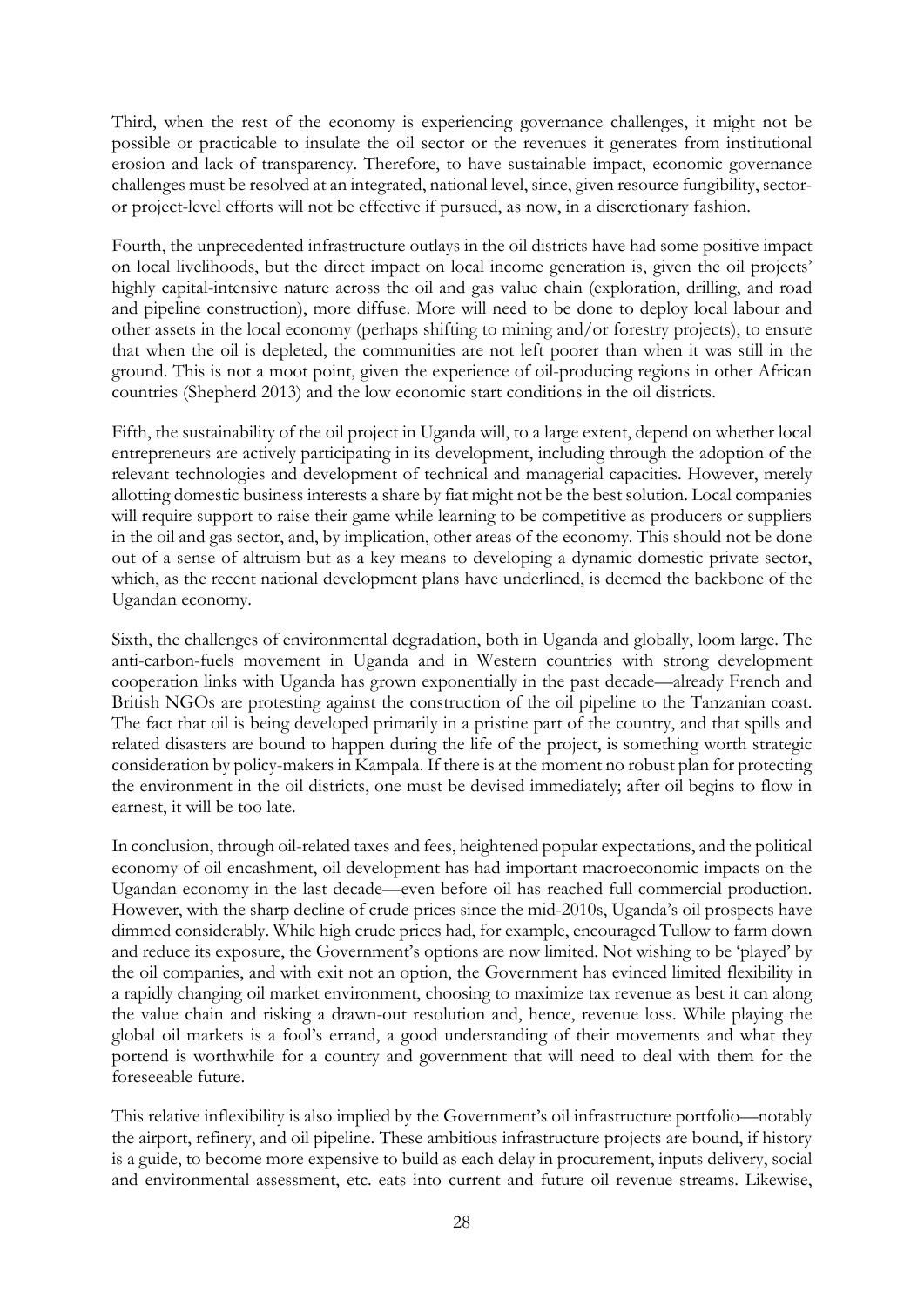further delays in reaching the FID will postpone the point at which revenues will start flowing to the Government.

At the end of 2020, Uganda's oil development delay must therefore be put into perspective. The country's first oil production licence was issued to CNOOC in 2013, when crude prices were close to U\$100 (i.e. some two and a half times what they were at the end of 2020), but not a drop of oil has yet come to market. While the revenue exuberance of the past has been dampened considerably by the oil price collapse of the past five years, strategies for scaling down to a less ebullient oil future (perhaps establishing an oil-producing collaboration with DRC and South Sudan to create economies of scale) need to be devised. It should not be forgotten that, while oil companies can farm down, sell assets, or otherwise extricate themselves from the Albertine Graben, the Government of Uganda is in it for the long haul.

### **References**

- Addison, T. (2018). 'Climate Change and the Extractives Sector'. In T. Addison and A. Roe (eds), *Extractive Industries: the Management of Resources as a Driver of Sustainable Development*, pp. 460–82. Oxford: Oxford University Press for UNU-WIDER. <https://doi.org/10.1093/oso/9780198817369.003.0022>
- Addison, T., and A. Roe (eds) (2018). *Extractive Industries: the Management of Resources as a Driver of Sustainable Development*. Oxford: Oxford University Press for UNU-WIDER. <https://doi.org/10.1093/oso/9780198817369.001.0001>
- Addison, T., K. Sen, and F. Tarp (2020). 'COVID-19: Macroeconomic Dimensions in the Developing World'. WIDER Working Paper 2020/74. Helsinki: UNU-WIDER. <https://doi.org/10.35188/UNU-WIDER/2020/831-3>
- African Development Bank (2009). *Managing Oil Revenue in Uganda*. Knowledge Series 1. Operations Department East Africa (OREA), African Development Bank, Tunis.
- Agence France-Presse (2020). 'Delays and Shattered Hopes: Uganda Still Waiting for Oil Riches'. AFP, March.
- Alencar, H., C. Avan, and J. Olweny (2020). 'The Money Pipeline Cursed by Design: How Uganda– Netherlands Tax Agreement is Denying Uganda a Fair Share of Oil Revenues'. Oxfam Case Study, Oxfam Uganda, Oxfam France, Oxfam Novib.
- Bagabo, P. (2020). 'Uganda: Initial Assessment of the Impact of the Coronavirus Pandemic on the Extractive Sector and Resource Governance'. Online Report. London: Natural Resource Governance Institute. Available at: [https://resourcegovernance.org/sites/default/files/documents/uganda](https://resourcegovernance.org/sites/default/files/documents/uganda-assessment-of-the-impact-of-coronavirus-pandemic-on-the-extractive-sector-and-resource-governance.pdf)[assessment-of-the-impact-of-coronavirus-pandemic-on-the-extractive-sector-and-resource](https://resourcegovernance.org/sites/default/files/documents/uganda-assessment-of-the-impact-of-coronavirus-pandemic-on-the-extractive-sector-and-resource-governance.pdf)[governance.pdf](https://resourcegovernance.org/sites/default/files/documents/uganda-assessment-of-the-impact-of-coronavirus-pandemic-on-the-extractive-sector-and-resource-governance.pdf) (accessed 3 December 2020).
- Byakagaba, P., F. Mugagga, and D. Nnakayima (2019). 'The Socio-Economic and Environmental Implications of Oil and Gas Exploitation: Perspectives at the Micro Level in the Albertine Region of Uganda'. *The Extractive Industries and Society*, 6(2): 358–66. <https://doi.org/10.1016/j.exis.2019.01.006>
- Cust, J., and D. Mihalyi (2017). 'The Presource Curse'. *Finance and Development*, 54(4). Available at: <https://www.imf.org/external/pubs/ft/fandd/2017/12/cust.htm> (accessed 3 December 2020).
- Daily Monitor (2020). 'Govt Okays Shs. 2 Trillion Tullow Sale Deal'. Kampala, 22 October.
- Deloitte (2013). *The Deloitte Guide to Oil and Gas in East Africa: Where Potential Lies*. Dar-es-Salaam: Deloitte.
- Financial Times (2020) '"There Will be Shocks": Yngve Slyngstad, Norway's \$1tr man the Investor on His Time at the Helm of the World's Biggest Sovereign Wealth Fund'. Lunch with the FT, 20 November.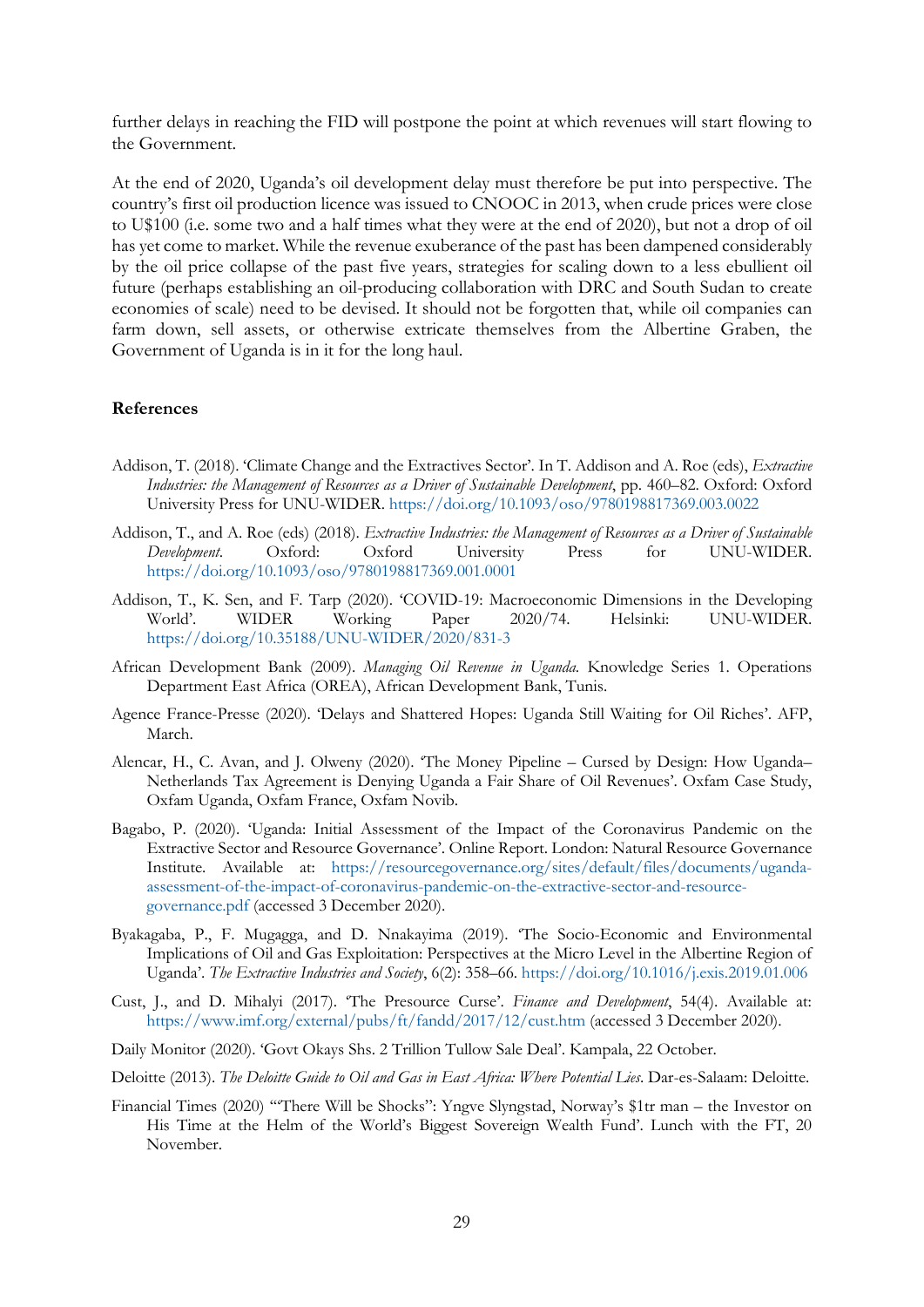- Gelb, A., and S. Majerowicz (2011). 'Oil for Uganda or Ugandans? Can Cash Transfers Prevent the Resource Curse?'. Working Paper 261. Washington, DC: Center for Global Development. <https://doi.org/10.2139/ssrn.1910111>
- Golombok, R., and M.J. Jones (2015). 'Oil and Governance in Uganda and Kenya: a Review of Efforts to Establish Baseline Indicators on the Impact of the Oil Sector in Uganda and Kenya'. Nairobi: United Nations Environmental Program.
- Henstridge, M., and J. Page (2012). 'Managing a Modest Boom: Oil Revenues in Uganda'. OxCarre Research Paper 90. Oxford: University of Oxford.
- Hisali, E. (2020). 'Analysis of the April 2020 Tullow Farm Down Transaction and its Impact on FID'. Paper presented at a conference organized by Makerere University and Operation Wealth Creation on Potential Contribution of the Oil and Gas Sector to Uganda's Economy, Makerere University, July.
- IMF (2020). 'Uganda Request for Disbursement Under the Rapid Credit Facility'. Washington, DC: International Monetary Fund, 21 April.
- International Alert (2014). 'What's in It for Us? Gender Issues in Uganda's Oil and Gas Sector'. Report, June.
- International Federation of Human Rights (2020). 'New Oil, Same Business? At a Crossroads to Avert Catastrophe in Uganda'. Report 757a, September.
- Johnson, L. (2007). 'Assessing the Impacts of Energy Developments and Developing Appropriate Mitigation in the Uganda Portion of the Albertine Rift: Report of Findings'. Report commissioned by the Wildlife Conservation Society and Uganda Wildlife Authority, Kampala.
- Joint Venture Partners (2013). 'Planning for the Future: Industrial Baseline Study a Demand and Supply Study on the Oil and Gas Sector in Uganda'. Kampala: CNOOC, Total, and Tullow.
- Kabanda, M. (2020). 'Implications of Delayed Final Investment Decision (FID) in Uganda's Oil and Gas Sector on the Economy'. Paper presented at a conference organized by Makerere University and Operation Wealth Creation on Potential Contribution of the Oil and Gas Sector to Uganda's Economy, Makerere University, July.
- Kayizzi-Mugerwa, S. (2013a). '"Banana out of Republic?": On the Political Economy of Africa's Transformation'. *Development*, 56: 500–10. <https://doi.org/10.1057/dev.2014.42>
- Kayizzi-Mugerwa, S. (2013b). 'Uganda's Oil and Gas in the Pipeline: Managing Expectations'. Paper presented at a high-level seminar organized by the African Development in Maputo, January.
- Kayizzi-Mugerwa, S. (forthcoming). 'Public Policy in Uncertain Times: Responding to Covid-19 in Uganda and Zambia, 2020'. Paper written for a book in honour of Professor Muna Ndulo, Cornell University, Law School, SIAPAR, Zambia.
- Kayizzi-Mugerwa, S., and C.L. Lufumpa (eds) (forthcoming). *Developmental State of Africa in Practice – Looking East with a Focus on South Korea*. London: Routledge.
- Kiyonga, D. (2017). 'Tullow Wants \$250 million Settlement Maintained'. *The Observer*, 22 March. Kampala.
- Kjær, A.M. (2013). 'Foreign Investments in Uganda's Oil Sector: Linkages and Issues for the Local Economy'. Working Paper 2013:24. Copenhagen: Danish Institute for International Studies.
- Kobusheshe, J. (2020). 'Readiness of the Government to Implement Oil and Gas in the Sensitive Areas of the River Nile Basin, Lake Albert, Murchison Falls Park and Synergies between Tourism and the Oil and Gas Sector'. Paper presented at a conference organized by Makerere University and Operation Wealth Creation on Potential Contribution of the Oil and Gas Sector to Uganda's Economy, Makerere University, July.
- Kyomugasho, M. (2016). 'Oil Industry in Uganda: the Socio-Economic Effects on the People of Kabaale Village, Hoima, and Bunyoro Region in Uganda'. Master's Thesis, Syracuse University.
- Lakuma, C.P. (2018). 'Oil Wealth in Uganda: Analysis of the Macroeconomic Policy Framework'. In A. Langer, U. Ukiwo, and P. Mbabazi (eds), *Oil Wealth and Development in Uganda and Beyond: Prospects,*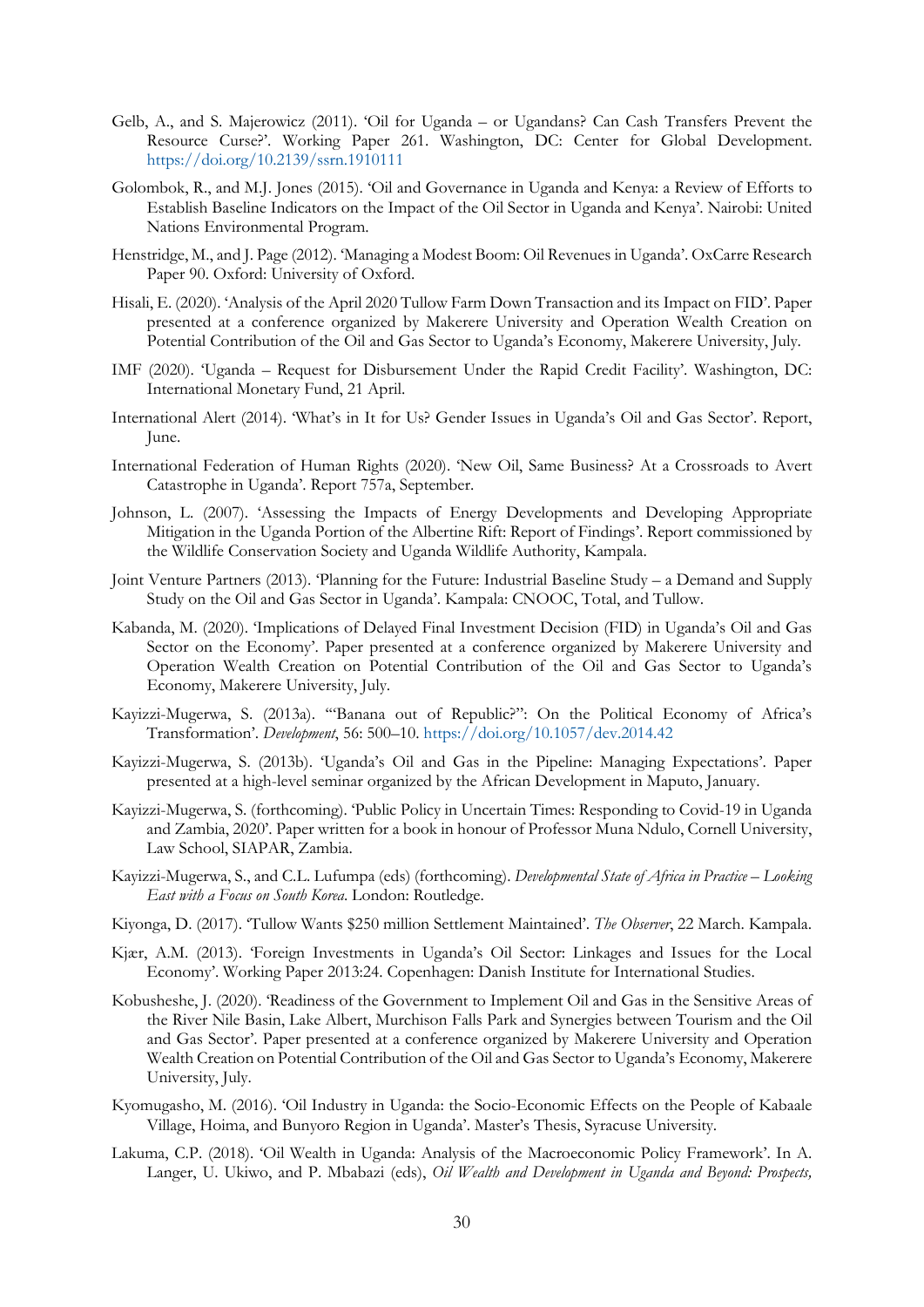*Opportunities, and Challenges*, pp. 127–48. Leuven: Leuven University Press. <https://doi.org/10.2307/j.ctvt9k690.12>

- Lassourd, T., and A. Bauer (2014). 'Fiscal Rule Options for Petroleum Revenue Management in Uganda'. Policy Paper. Revenue Watch Institute. Available at: [https://resourcegovernance.org/sites/default/files/documents/uganda\\_policypaper\\_web20140505.](https://resourcegovernance.org/sites/default/files/documents/uganda_policypaper_web20140505.pdf) [pdf](https://resourcegovernance.org/sites/default/files/documents/uganda_policypaper_web20140505.pdf) (accessed 3 December 2020).
- Manyak, T.G. (2015). 'Oil and Governance in Uganda'. *Journal of Public Administration and Governance*, 5(1): 40–58. <https://doi.org/10.5296/jpag.v5i1.7170>
- Mbabazi, P. (2013). 'The Oil Industry in Uganda: a Blessing in Disguise or an All Too Familiar Curse? The 2012 Claude Ake Memorial Lecture'. *Current Affairs*, 54. Uppsala: Nordiska Afrikainstitutet.
- Morgan, B. (2020). 'Cinderella Status Blights East Africa'. *Upstream Magazine*. Oslo. 30 January.
- Muriisa, R., and S. Twinamasiko (2020). 'Land Grabbing in the Albertine Graben: Implications for Women's Land Rights and the Oil Industry in Uganda'. In A. Langer, U. Ukiwo, and P. Mbabazi (eds), *Oil Wealth and Development in Uganda and Beyond: Prospects, Opportunities and Challenges*. Leuven: Leuven University Press. <https://doi.org/10.2307/j.ctvt9k690.17>
- Musoke, R. (2019). 'NGOs Claim Public Consultation on Environmental and Social Impacts of Oil Industry Not Transparent'. *The Independent*, 29 November.
- Nakhle, C. (2015). 'Uganda Oil Sector: a Mixed Picture'. Report. Liechtenstein: Crystal Energy/Geopolitical Intelligence Services. 23 January.
- Nalule, V.R., and A.T. Rukundo (2018). 'Uganda: Energy Policy'. In G. Tiess, T. Majumder, and P. Cameron (eds), *Encyclopedia of Mineral and Energy Policy*. Springer. [https://doi.org/10.1007/978-3-642-40871-](https://doi.org/10.1007/978-3-642-40871-7_160-1) [7\\_160-1](https://doi.org/10.1007/978-3-642-40871-7_160-1)
- NAPE (2015). 'Women-Led Action-Oriented Research on Negative Impacts of Oil on Women's Rights, Law and Food Sovereignty in Uganda's Oil Region, 2015/16'. Report. Kampala: National Association of Professional Environmentalists.
- Netherlands Commission for Environmental Assessment (2012). 'Strategic Environmental Assessment of Oil and Gas Activities in Albertine Graben, Uganda'. Report. Utrecht: Netherlands Commission for Environmental Assessment.
- Ntujju, I. (2020). 'Livelihood Restoration for Persons Affected by the Oil and Gas Projects'. Paper presented at a conference organized by Makerere University and Operation Wealth Creation on Potential Contribution of the Oil and Gas Sector to Uganda's Economy, Makerere University, July.
- Nwosu, H.V., I.N. Nwachukwu, S.O.T. Ogaji, and S.D. Probert (2006). 'Local Involvement in Harnessing Crude Oil and Natural Gas in Nigeria'. *Applied Energy*, 83(11): 1274–87. <https://doi.org/10.1016/j.apenergy.2005.09.001>
- Obwana, M., I. Shinyekwa, J. Kiiza, and E. Hisali (2016). 'The Evolution of Industry in Uganda'. Working Paper 9, Learning to Compete Project, African Growth Initiative. Washington, DC: Brookings; Abidjan: African Development Bank; Helsinki: UNU-WIDER.
- Office of the Auditor General (2015). 'Implementation of the National Content Policy in the Oil and Gas Sector by the Ministry of Energy and Mineral Development'. Value for Money Audit. Kampala.
- Oloka-Onyango, J. (2020). 'An Analysis of the Legal and Regulatory Framework Governing Oil in Uganda'. In A. Langer, U. Ukiwo, and P. Mbabazi (eds), *Oil Wealth and Development in Uganda and Beyond: Prospects, Opportunities and Challenges*. Leuven: Leuven University Press.
- Patey, L. (2015). 'Oil in Uganda: Hard Bargaining and Complex Politics in East Africa'. OIES Working Paper 60. Oxford: University of Oxford. <https://doi.org/10.26889/9781784670405>
- Republic of Uganda (1985). 'Petroleum Act, 1985'. Entebbe: Uganda Printing Press.
- Republic of Uganda (2008). 'National Oil and Gas Policy'. Kampala: Ministry of Energy and Mineral Development.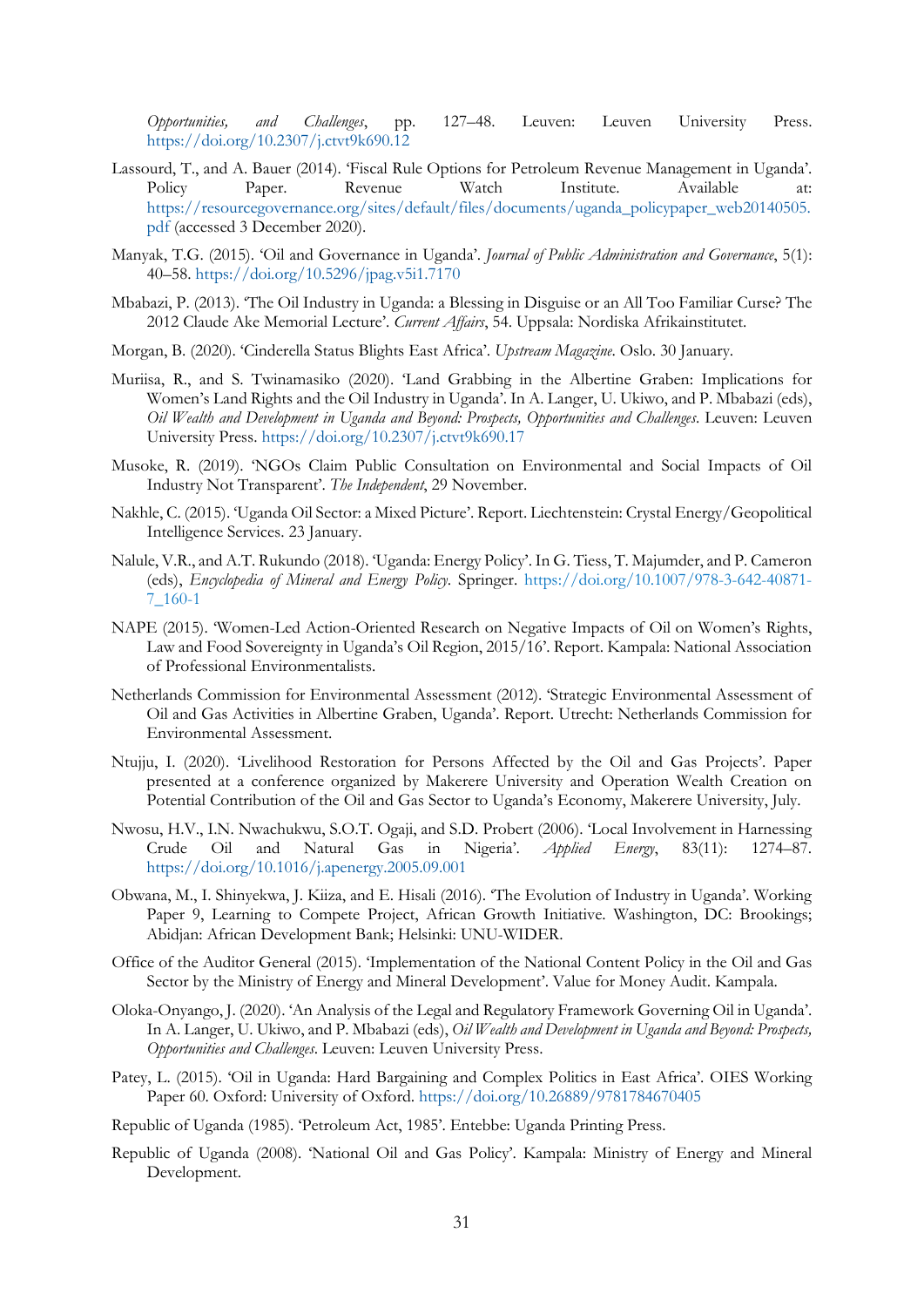- Republic of Uganda (2010). 'National Development Plan-I, 2010/11–2014/15'. Kampala: National Planning Authority.
- Republic of Uganda (2012). 'Oil and Gas Revenue Management Policy'. Kampala: Ministry of Finance, Planning and Economic Development.
- Republic of Uganda (2013a). 'The Petroleum (Exploration, Development and Production) Act 2013'. Entebbe: Uganda Printing and Publishing Corporation.
- Republic of Uganda (2013b). 'The Petroleum (Refining, Conversion, Transmission, and Midstream) Act 2013'. Entebbe: Uganda Printing and Publishing Corporation.
- Republic of Uganda (2014a). 'National Development Plan Report, Financial Year, 2013/14'. Kampala: National Planning Authority and United Nations Development Programme.
- Republic of Uganda (2014b). 'The National Environment Management Policy for Uganda (2014) (Final Draft)'. Kampala: Prime Minister's Office.
- Republic of Uganda (2014c). 'The Environmental Monitoring Plan for the Albertine Graben, 2012–2017'. Kampala: National Environment Management Agency.
- Republic of Uganda (2015). 'National Development Plan-II, 2015/16–2019/20'. Kampala: National Planning Authority.
- Republic of Uganda (2016). 'National State of the Environment Report for Uganda 2014'. Kampala: National Environment Management Authority, Kampala.
- Republic of Uganda (2017). 'National Content Policy for the Petroleum Subsector in Uganda'. Kampala: Ministry of Energy and Mineral Development.
- Republic of Uganda (2018). 'National Industrial Development Policy'. Kampala: Ministry of Trade, Industry and Cooperatives.
- Republic of Uganda (2019a). 'The Petroleum (Waste Management) Regulations, 2019'. Statutory Instrument 3. Arrangement of Regulations. Entebbe: Uganda Printing and Publishing Corporation.
- Republic of Uganda (2019b). 'National Environment Act No.5 of 2019'. Entebbe: Uganda Printing and Publishing Corporation.
- Republic of Uganda (2019c). 'Uganda Wildlife Act, 2019'. Entebbe: Uganda Printing and Publishing Corporation.
- Republic of Uganda (2019d). 'Debt Sustainability Analysis Report'. Kampala: Ministry of Finance, Planning and Economic Development.
- Republic of Uganda (2020a). 'National Development Plan-III, 2020/21–2024/25'. Kampala: National Planning Authority.
- Republic of Uganda (2020b). 'Candidate Application to Join the Extractive Industries Transparency Initiative'. Letter to the EITI from the Minister of Finance, Planning and Economic Development, Kampala, 21 February.
- Roe, A.R. (2018). 'Extractive Industries and Development: Lessons from International Experience for Mozambique'. WIDER Working Paper 2018/56. Helsinki: UNU-WIDER. <https://doi.org/10.35188/UNU-WIDER/2018/498-8>
- Roe, A.R., and J. Round (2018). 'Framework: the Channels for Indirect Impacts'. In T. Addison and A. Roe (eds), *Extractive Industries: The Management of Resources as a Driver of Sustainable Development*, pp. 460–82 Oxford: Oxford University Press for UNU-WIDER.
- Rustad, S.A. (2008). 'Between War and Peace: 50 Years of Power-Sharing in Nigeria'. CSCW Policy Brief 6/2008. Oslo: Centre for the Study of Civil Way, Peace Research Institute.
- Rwengabo, S. (2017). 'Efficiency, Sustainability and Exit Strategy in the Oil and Gas Sector: Lesson from Ecuador for Uganda'. ACODE Policy Research Paper 81. Kampala: Advocates Coalition for Development and Environment.